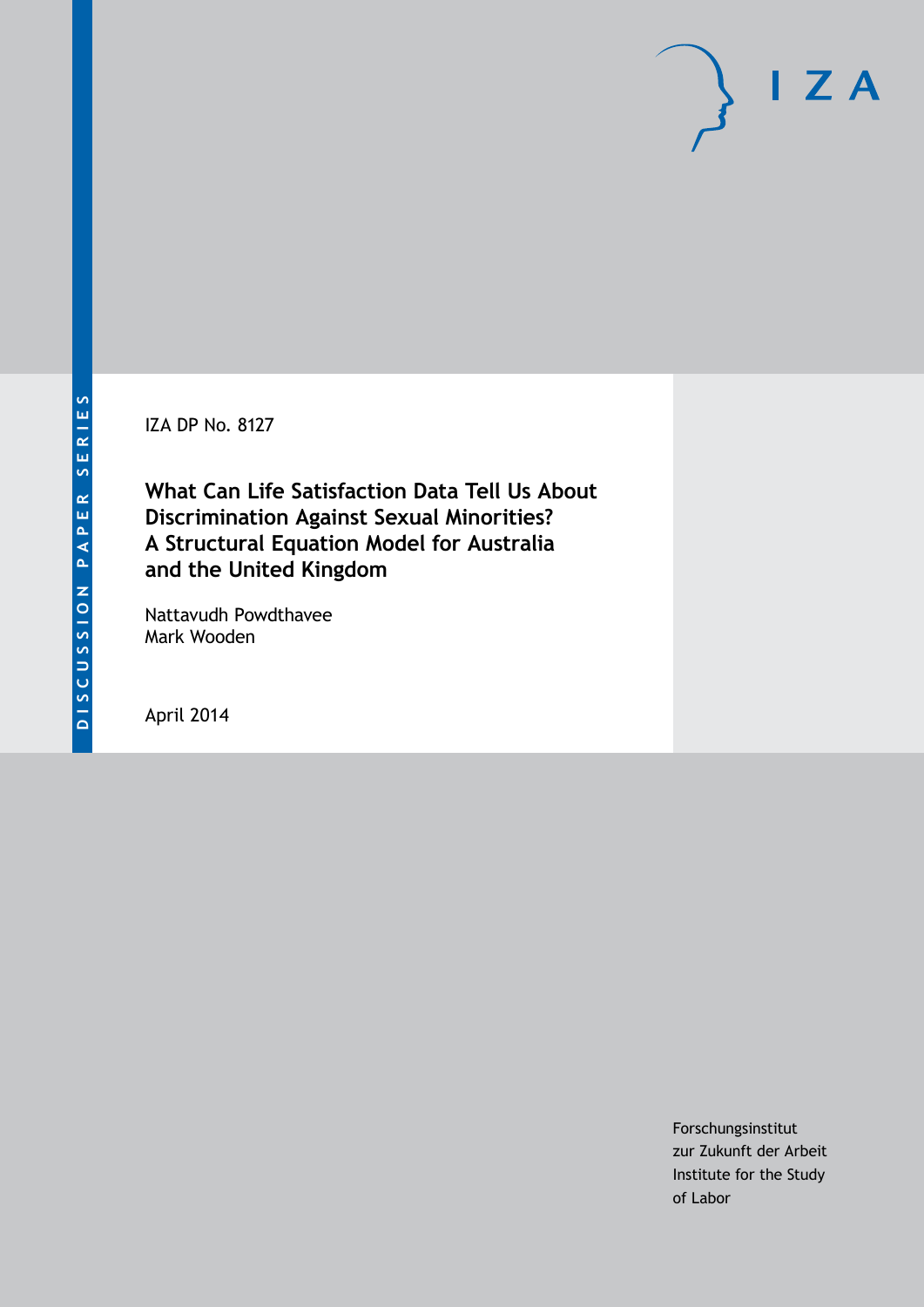# **What Can Life Satisfaction Data Tell Us About Discrimination Against Sexual Minorities? A Structural Equation Model for Australia and the United Kingdom**

### **Nattavudh Powdthavee**

*CEP, London School of Economics, MIAESR, University of Melbourne and IZA*

### **Mark Wooden**

*MIAESR, University of Melbourne and IZA*

Discussion Paper No. 8127 April 2014

IZA

P.O. Box 7240 53072 Bonn Germany

Phone: +49-228-3894-0 Fax: +49-228-3894-180 E-mail: [iza@iza.org](mailto:iza@iza.org)

Any opinions expressed here are those of the author(s) and not those of IZA. Research published in this series may include views on policy, but the institute itself takes no institutional policy positions. The IZA research network is committed to the IZA Guiding Principles of Research Integrity.

The Institute for the Study of Labor (IZA) in Bonn is a local and virtual international research center and a place of communication between science, politics and business. IZA is an independent nonprofit organization supported by Deutsche Post Foundation. The center is associated with the University of Bonn and offers a stimulating research environment through its international network, workshops and conferences, data service, project support, research visits and doctoral program. IZA engages in (i) original and internationally competitive research in all fields of labor economics, (ii) development of policy concepts, and (iii) dissemination of research results and concepts to the interested public.

<span id="page-1-0"></span>IZA Discussion Papers often represent preliminary work and are circulated to encourage discussion. Citation of such a paper should account for its provisional character. A revised version may be available directly from the author.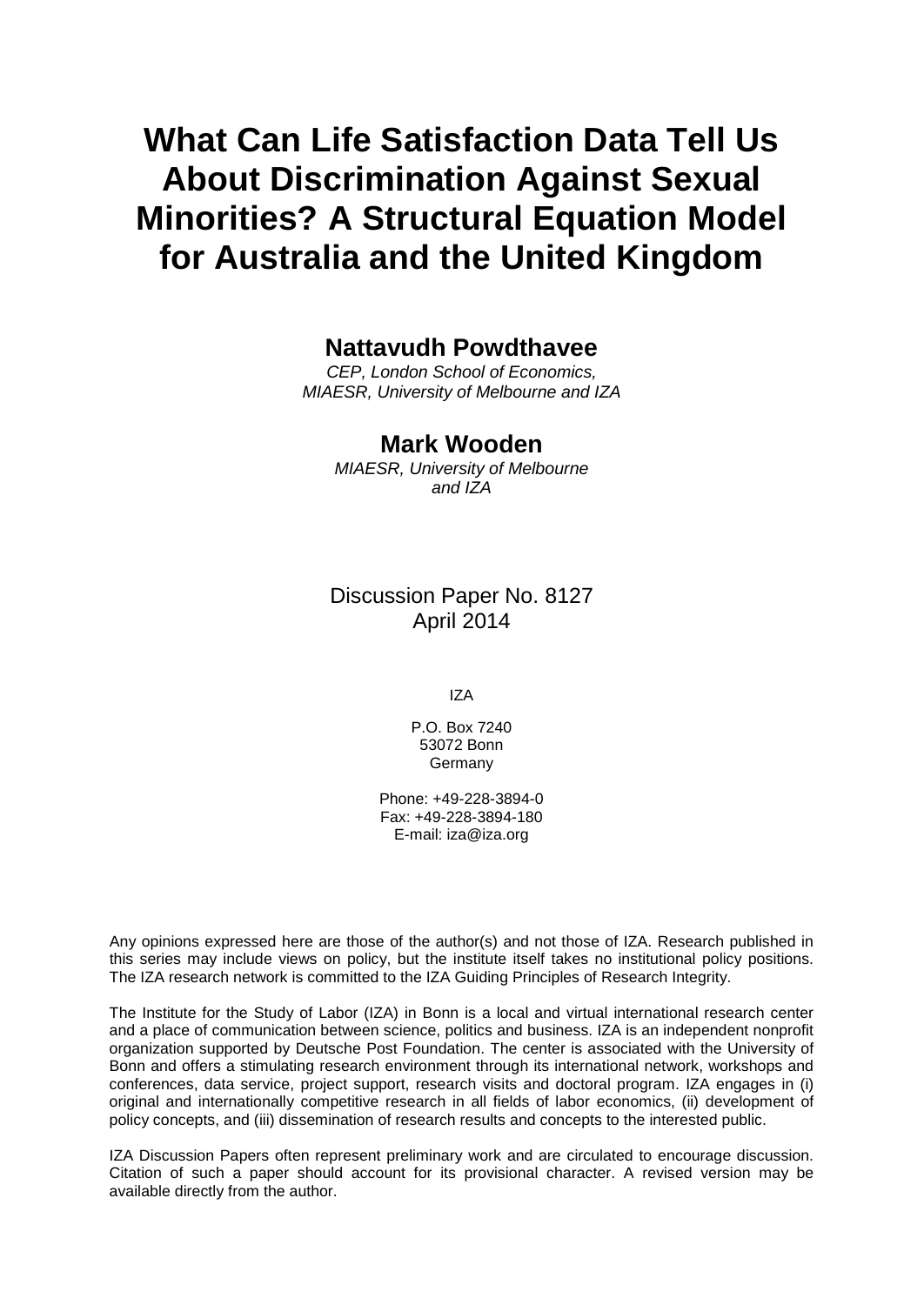IZA Discussion Paper No. 8127 April 2014

# **ABSTRACT**

# **What Can Life Satisfaction Data Tell Us About Discrimination Against Sexual Minorities? A Structural Equation Model for Australia and the United Kingdom[\\*](#page-1-0)**

Very little is known about how the differential treatment of sexual minorities could influence subjective reports of overall well-being. This paper seeks to fill this gap. Data from two large surveys that provide nationally representative samples for two different countries – Australia (the HILDA Survey) and the UK (the UK Household Longitudinal Study) – are used to estimate a simultaneous equations model of life satisfaction. The model allows for selfreported sexual identity to influence a measure of life satisfaction both directly and indirectly through seven different channels: (i) income; (ii) employment; (iii) health (iv) partner relationships; (v) children; (vi) friendship networks; and (vii) education. Lesbian, gay and bisexual persons are found to be significantly less satisfied with their lives than otherwise comparable heterosexual persons. In both countries this is the result of a combination of direct and indirect effects.

JEL Classification: I31, J71

Keywords: sexual orientation, sexual minorities, discrimination, life satisfaction, HILDA Survey, UKHLS

Corresponding author:

Mark Wooden Melbourne Institute of Applied Economic and Social Research The University of Melbourne Victoria 3010 Australia E-mail: [m.wooden@unimelb.edu.au](mailto:m.wooden@unimelb.edu.au)

The paper uses unit record data from the Household, Income and Labour Dynamics in Australia (HILDA) Survey and the UK Household Longitudinal Study (UKHLS). The HILDA Survey project was initiated and is funded by the Australian Government Department of Social Services and is managed by the Melbourne Institute of Applied Economic and Social Research (at the University of Melbourne). The UKHLS is an initiative of the Economic and Social Research Council, with scientific leadership provided by the Institute for Social and Economic Research, University of Essex, and survey delivery by the National Centre for Social Research. The findings and views reported in this paper, however, are those of the authors and should not be attributed to any of the aforementioned organizations.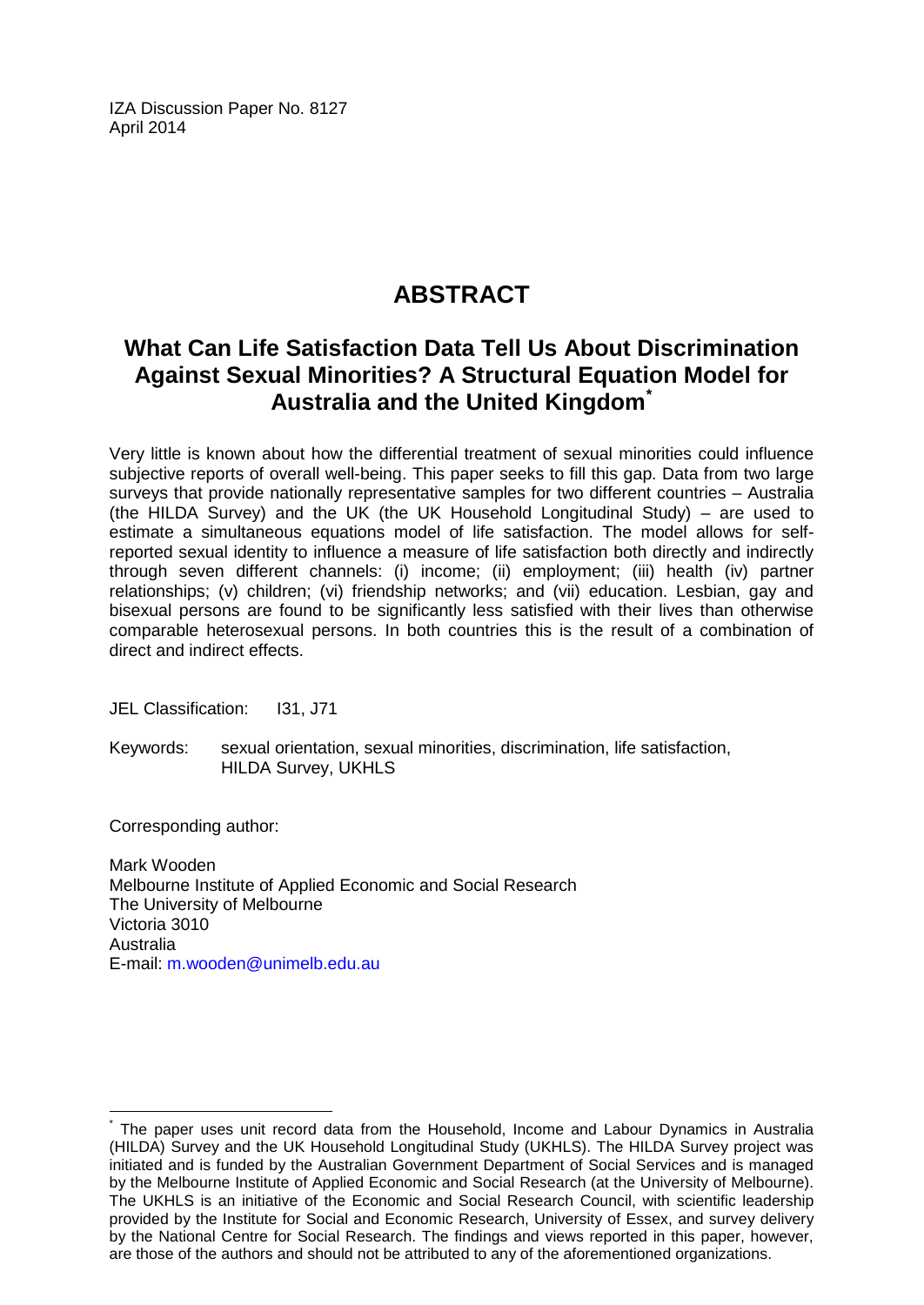#### **1. Introduction**

Beginning with the seminal works of Myrdal (1944) and Becker (1957), economists have long been interested in the issue of discrimination, especially as it operates within labor markets. Most of the empirical research that followed focused on the differential treatment of women, racial minorities and older people. Only relatively recently have economists paid any attention to discrimination based on an individual's sexual preferences, behavior or identity. This apparent disinterest almost certainly reflected, at least in part, laws and attitudes that legitimized discrimination against, and victimization of, sexual minorities. Indeed, homosexual behaviour between males had been illegal in most countries (and still is in many African and Asian nations). In the UK, for example, male homosexuality was only decriminalized in 1967. In the USA and Australia, laws prohibiting homosexual behavior have been a matter for state jurisdictions. In 1962 Illinois became the first state in the USA to decriminalize sodomy, but it was not until 2003, following a Supreme Court decision, that anti-sodomy laws were removed from all state jurisdictions. Similarly, in Australia homosexual acts between consenting males was still illegal in one state, Tasmania, until as recently as 1997.

With gradual changes in both laws, including the introduction of laws that explicitly prohibit discrimination on the basis of sexual identity, and in public attitudes towards homosexuality (e.g., Smith, 2011; Park and Rhead, 2013), has come an increased interest in the extent to which discriminatory practices still exist and how such practices affect lesbian, gay and bisexual (LGB) populations. Among economists most attention was again paid to the labor market, and especially wages, but discrimination against sexual minorities is not just restricted to the labor market, and can manifest in many other ways. This includes institutionalized forms of discrimination, such as differences in the legal rights extended to same-sex as compared to opposite-sex couples, as well as the many other outcomes and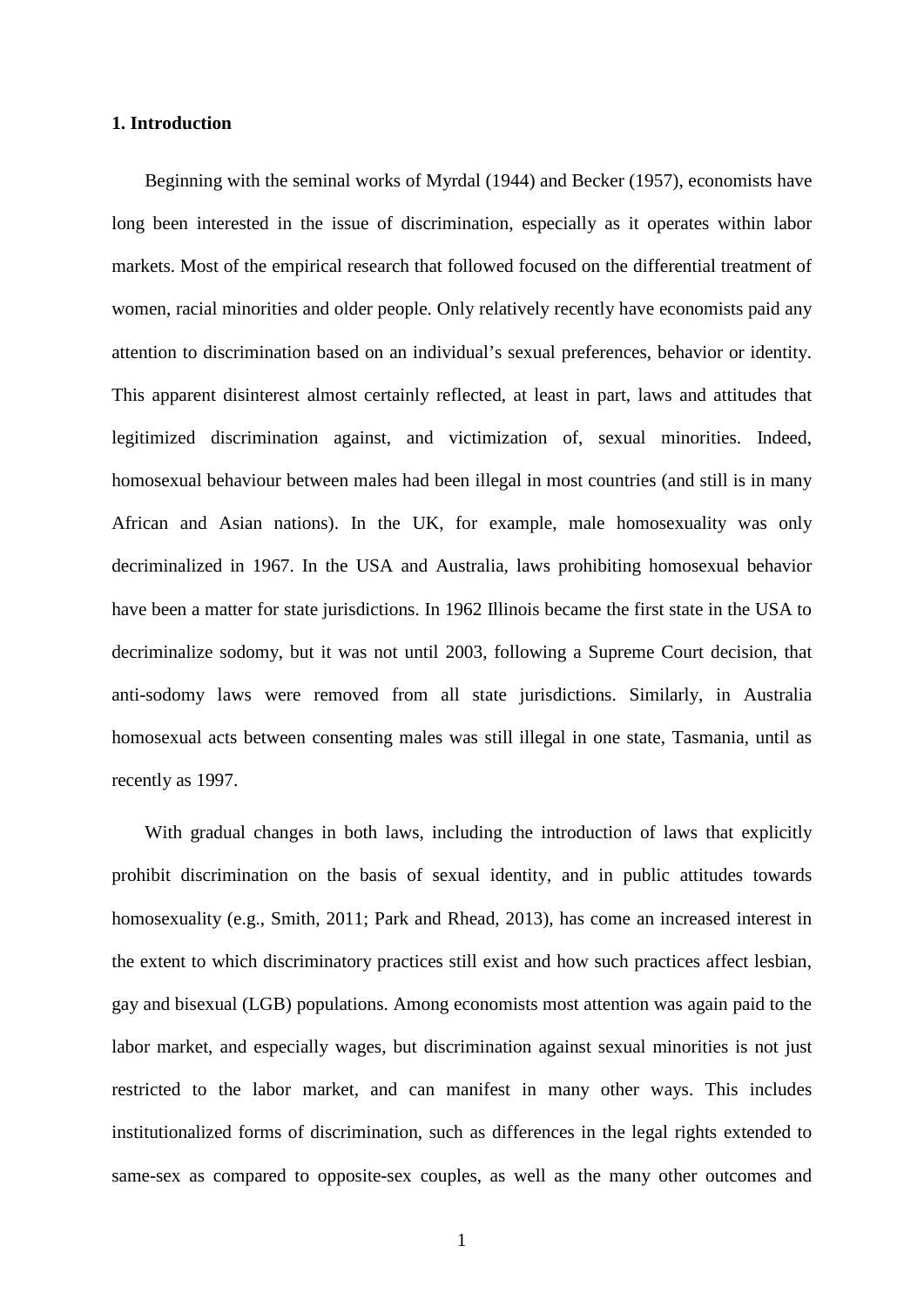behaviors that can arise from the stigmatization of minorities (e.g., differential access to quality health care and housing, social exclusion, and higher rates of victimization as a result of violence and other forms of aggression and abuse).

Assessing the extent of discrimination against sexual minorities thus requires use of either a wide array of outcome variables, rather than a single outcome focused on one domain, as is the case with wages, or some outcome that better measures overall well-being. With respect to the latter, there is a sizeable body of evidence within the psychology and public health disciplines showing that LGB populations have higher rates of symptoms of depression and anxiety disorders, and higher incidence of other outcomes typically associated with poor mental health, such as alcohol and drug dependence, self-harm and suicide (King et al., 2008). Measures of mental health, however, are typically focused on the tail of the distribution (i.e., persons with very low levels of well-being) and so do not necessarily provide a good guide to impacts on the broader LGB population. Indeed, more common is to assess overall well-being with some global cognitive evaluation of life satisfaction (Cummins, 2013). Certainly this has been the approach most favored by economists (Dolan et al., 2008). However, and despite the vast number of studies that have examined determinants of such global life satisfaction measures, there appears to have been relatively little research quantifying differences in life satisfaction between LGB and heterosexual populations. Sexuality is not mentioned in the review by Dolan et al. (2008), and indeed we could only identify two published studies that used a broad population sample to analyze some global measure of subjective well-being (SWB) while controlling for sexual orientation (Blanchflower and Oswald, 2004; Chakraborty et al., 2011).

There is thus an obvious and glaring research gap: we know very little about how differential treatment of sexual minorities could potentially influence subjective reports of overall well-being. Filling this gap is this one of the aims of this study. Specifically, we use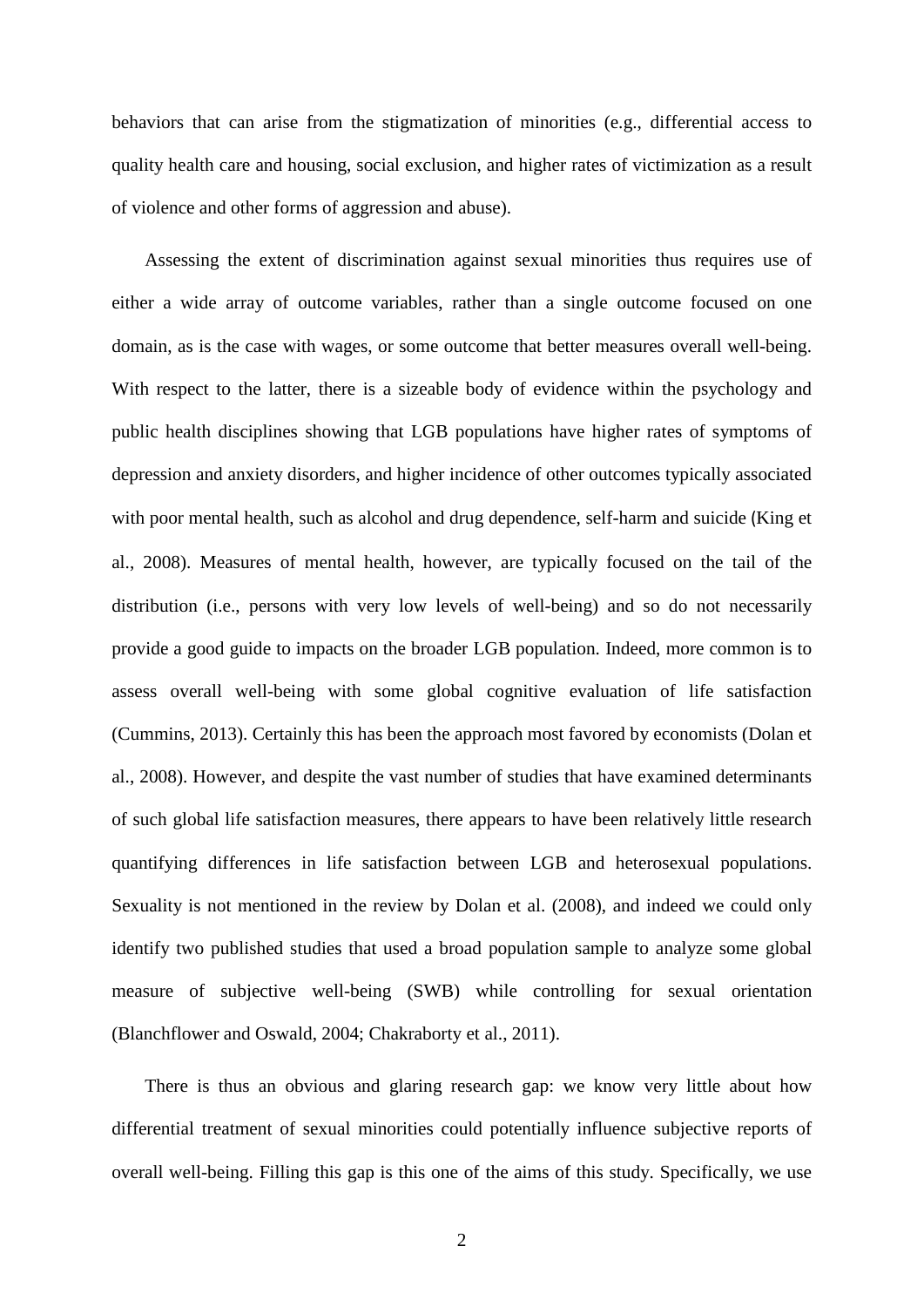data from two large surveys that provide nationally representative samples for two different countries – Australia and the UK – and contain similar self-reported measures of both sexual identity and overall life satisfaction to estimate the relationship between these two measures. A second, and far more important, aim is to estimate a structural model of the predictors of life satisfaction that distinguishes the multiple channels through which SWB might be affected. This is an important contribution and sets our work apart from most previous research into SWB. We are thus interested in not just whether sexual minorities report being more or less satisfied with their lives, but in identifying the relative importance of the different predictors of well-being (and ill-being) that might contribute to any differential between sexual minorities and the heterosexual population.

#### **2. Conceptual framework and related research**

The framework guiding this research is very straightforward. We hypothesize that discrimination against sexual minorities will be reflected in lower levels of SWB among members of those minority groups. The relationship, however, will be mediated through other intermediate outcomes that are known to influence SWB and also vary with sexual orientation. A simple diagrammatic representation of this framework is provided in Figure 1. Note that our framework is only predictive and is not meant to represent causal relationships between different variables.

As can be seen, seven specific intermediate outcomes are nominated here: (i) income; (ii) employment; (iii) marriage and other forms of partnerships; (iv) children; (v) health; (vi) friendship networks; and (vii) education. We do not pretend that this is an exhaustive list of all possible mediating influences. Rather this choice reflects in part what the separate literatures on SWB and on sexual minorities suggest are likely to be the most important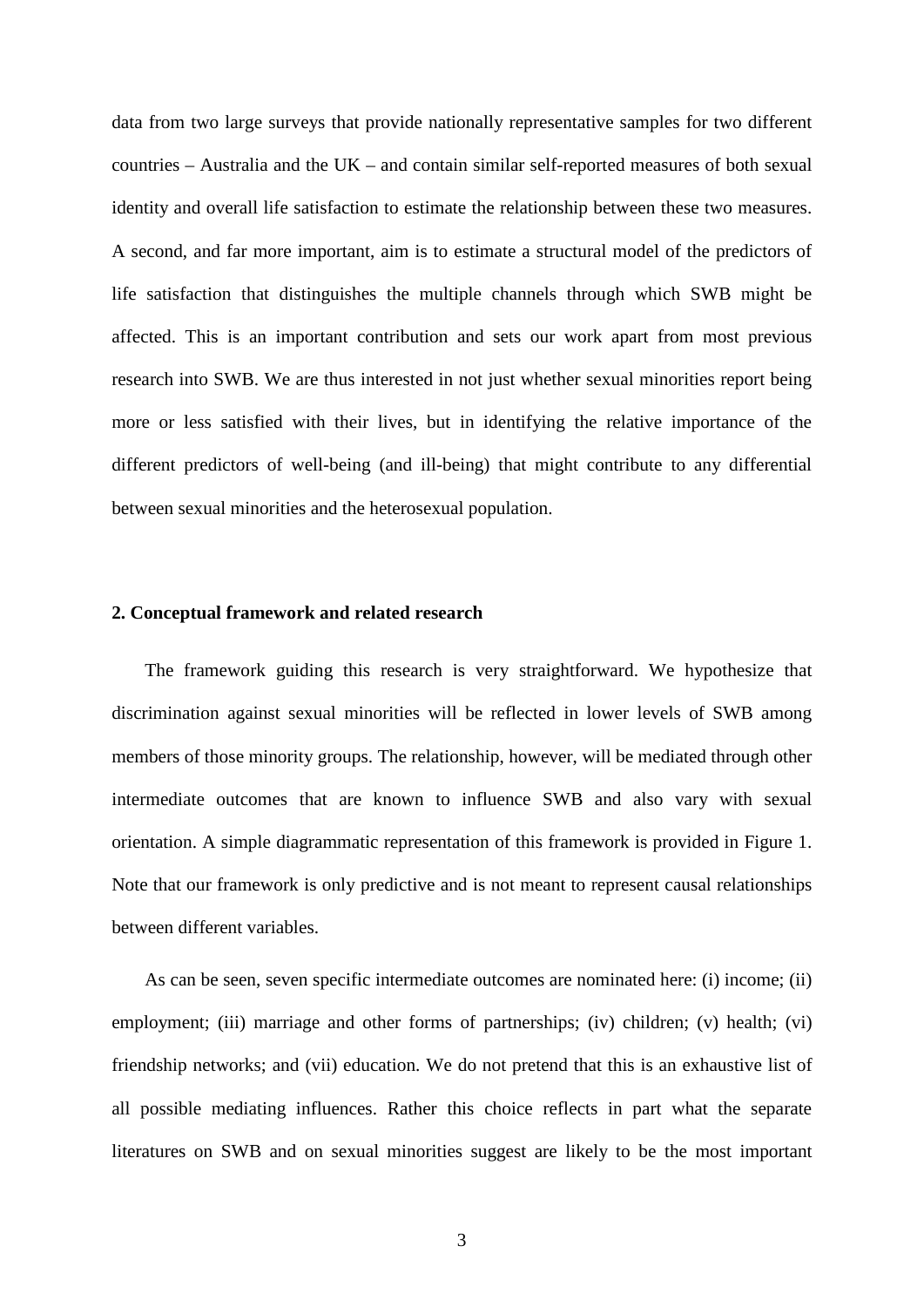channels, and in part what is available in the datasets at our disposal. There is, for example, considerable evidence that sexual minorities are at greater risk of being victims of physical and sexual violence and other forms of aggression and abuse (e.g., Moracco et al., 2007; Conron et al., 2010; Rothman et al., 2011), which could then lead to lower levels of wellbeing independent of any effects through other channels, such as a deterioration in health. We, however, are unable to include any useful measure of victimization in our analysis and thus this channel is not considered further.

We now briefly summarize relevant research on the seven intermediate outcomes listed in Figure 1.

#### *2.1 Income (and Wages)*

Measures of income, and more specifically family or household income, are routinely included in models of SWB, with the general consensus being that SWB is positively associated with income but the magnitude of the relationship declines with income and, on average, may be quite small (for a review of this literature, see Clark et al., 2008). Thus one possible source of lower SWB among sexual minorities is discriminatory practices that result in lower incomes.

As already noted, previous research by economists into discrimination faced by sexual minorities has focused primarily on discrimination in the workplace, and especially on wage differentials between gay and heterosexual men and between lesbian and heterosexual women. The pioneering work here is Badgett (1995, 2001) who used pooled data from the 1989, 1990 and 1991 rounds of the General Social Survey in the US to estimate regression models of the determinants of pre-tax annual employment earnings of full-time workers, with the key variable of interest being a dummy variable identifying sexual orientation constructed from questions about same-sex behavior. She found that behaviorally gay and bisexual men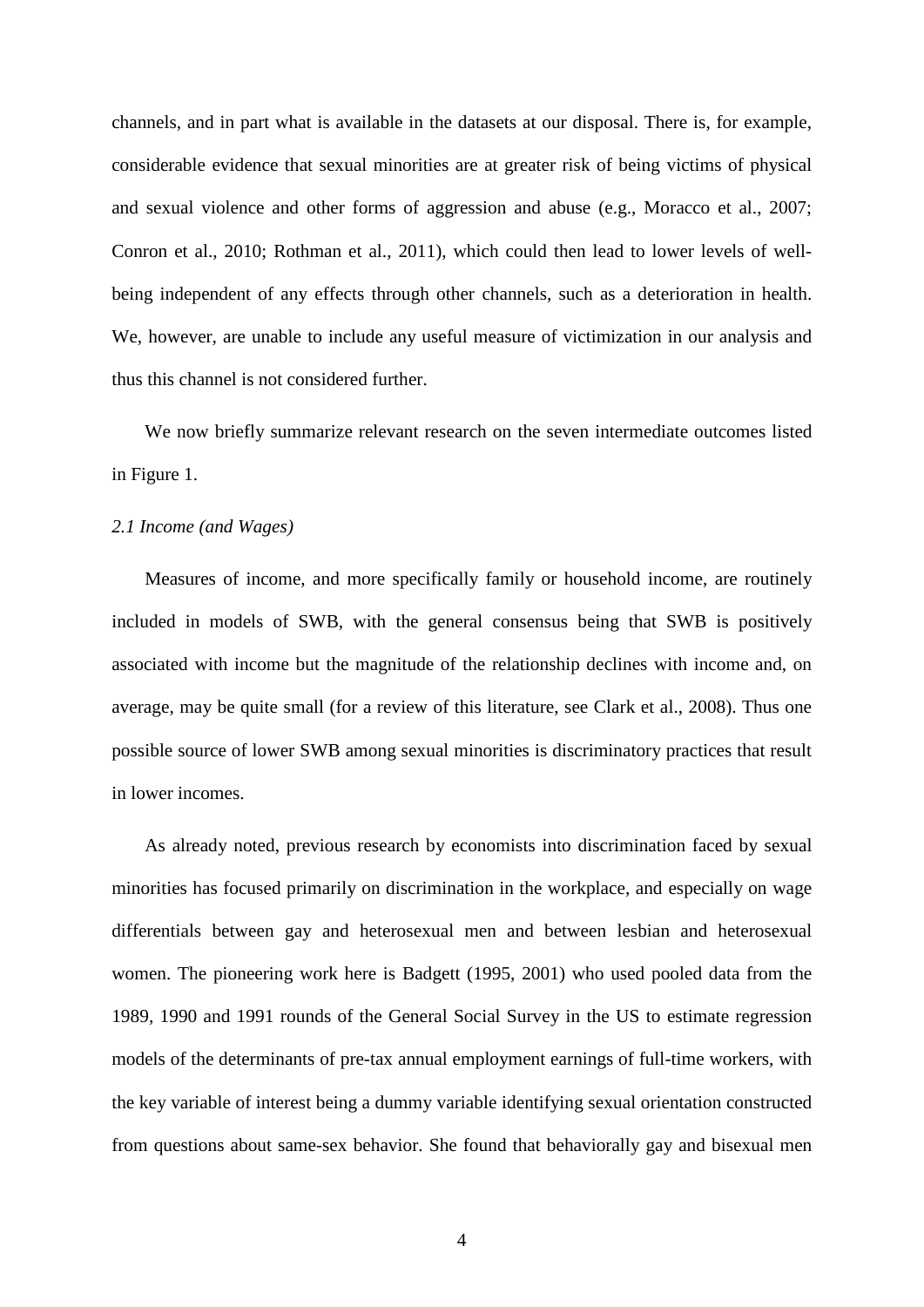earned between 11% and 27% less than comparable heterosexual men. Lesbian and bisexual women were also found to earn less, but the results were imprecise and so mostly not statistically significant.

Subsequent research, both in the US and other Western countries, mostly confirms the large earnings penalty for gay / bisexual men, but in contrast to Badgett mostly reports earnings premiums for lesbian / bisexual women. This is reflected in a meta-analysis of 26 published studies by Klawitter (forthcoming). She reports a mean penalty for gay and bisexual men of 12% and a mean premium for lesbian and bisexual women of 12%. However, this same analysis also shows that the variance in estimates across studies (and especially in the estimated lesbian premium) is large and varies systematically with both the dataset used and the measure used to proxy sexual orientation.

But does it follow that these wage differentials will automatically translate into systematic differences in household incomes? Surprisingly given the numerous studies into the association between sexual orientation and labor earnings, relatively little attention has been paid to what this might mean for household income. Further, the research that has been undertaken delivers conflicting results. Using data from the 1990 US Census, for example, Klawitter and Flatt (1998) found that despite the presence of a strong pay penalty for men in same-sex couple relationships, the incomes of male same-sex couples, after controlling for a range of demographic characteristics, were little different to married couples, but significantly larger than the incomes of unmarried different-sex couples. Conversely, and despite the presence of a large pay premium for women in same-sex relationships, female same-sex couples had household incomes that were significantly lower than both married couples and unmarried different-sex couples. In contrast, Carpenter (2004), using data from the US Centers for Disease Control, found that both male and female same-sex couples typically experience significantly lower household income than married couples (13% lower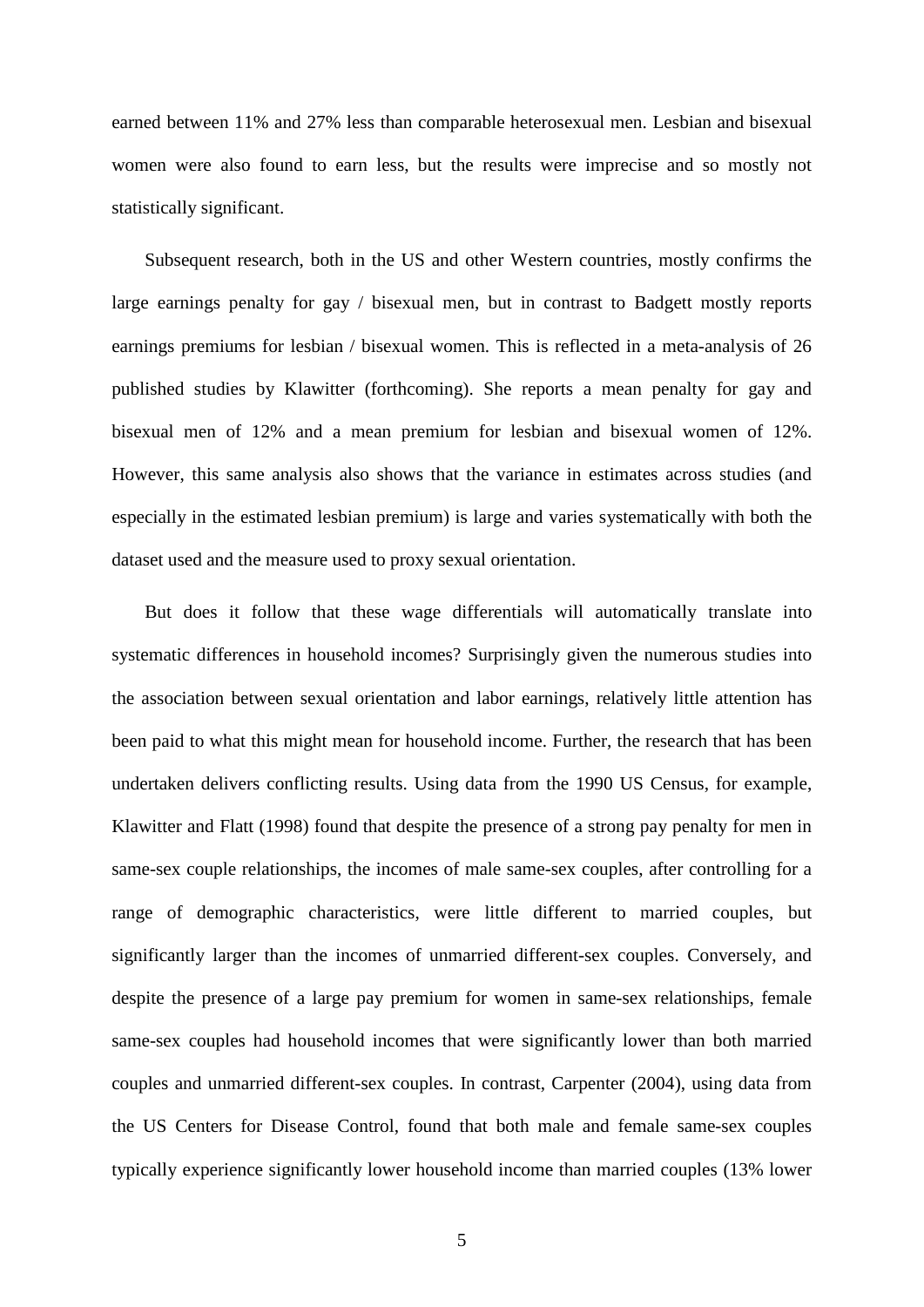in the case of same-sex male couples and 20% lower in the case of female same-sex couples), but not when compared to cohabiting couples of different sex. The findings of Carpenter (2004) suggest that it is marriage that is driving the observed differences in household income, whereas the results of Klawitter and Flatt (1998) suggest that gender wage differentials are a more likely source.

More recently, research reports published by the Williams Institute (Albeda et al., 2009; Badgett et al., 2013), drawing on data from a range of different US data sources, reach the conclusion that LGB-identified persons "are at greater risk for being in poverty and are more likely to receive support from government assistance programs than their heterosexual counterparts" (Badgett et al., 2013, p. 24). Similar conclusions are reached by Uhrig (2014) using population data for the UK. That said, the differences are often small, and not always statistically significant.

It is thus difficult, on the basis of the existing evidence, to form strong a priori expectations about the relationship between sexual orientation and income.

#### *2.2 Employment*

Previous research also consistently demonstrates that unemployment has a large negative effect on SWB (e.g., Clark and Oswald, 1994; Winkelmann and Winkelmann, 1998). Thus if sexual minorities are discriminated against in the hiring process, reducing the probability of employment, SWB would again be expected to be adversely affected. Again research is limited, but in this case gives rise to strikingly consistent results. Specifically, evidence from experiments consistently demonstrates that homosexuals are discriminated against in the hiring process where there is a disclosure of the potential employee's sexual identity. Weichselbaumer (2003) sent out fake resumes to a sample of employers in Austria with vacancies for accountants and secretaries (1226 applications were sent in response to 613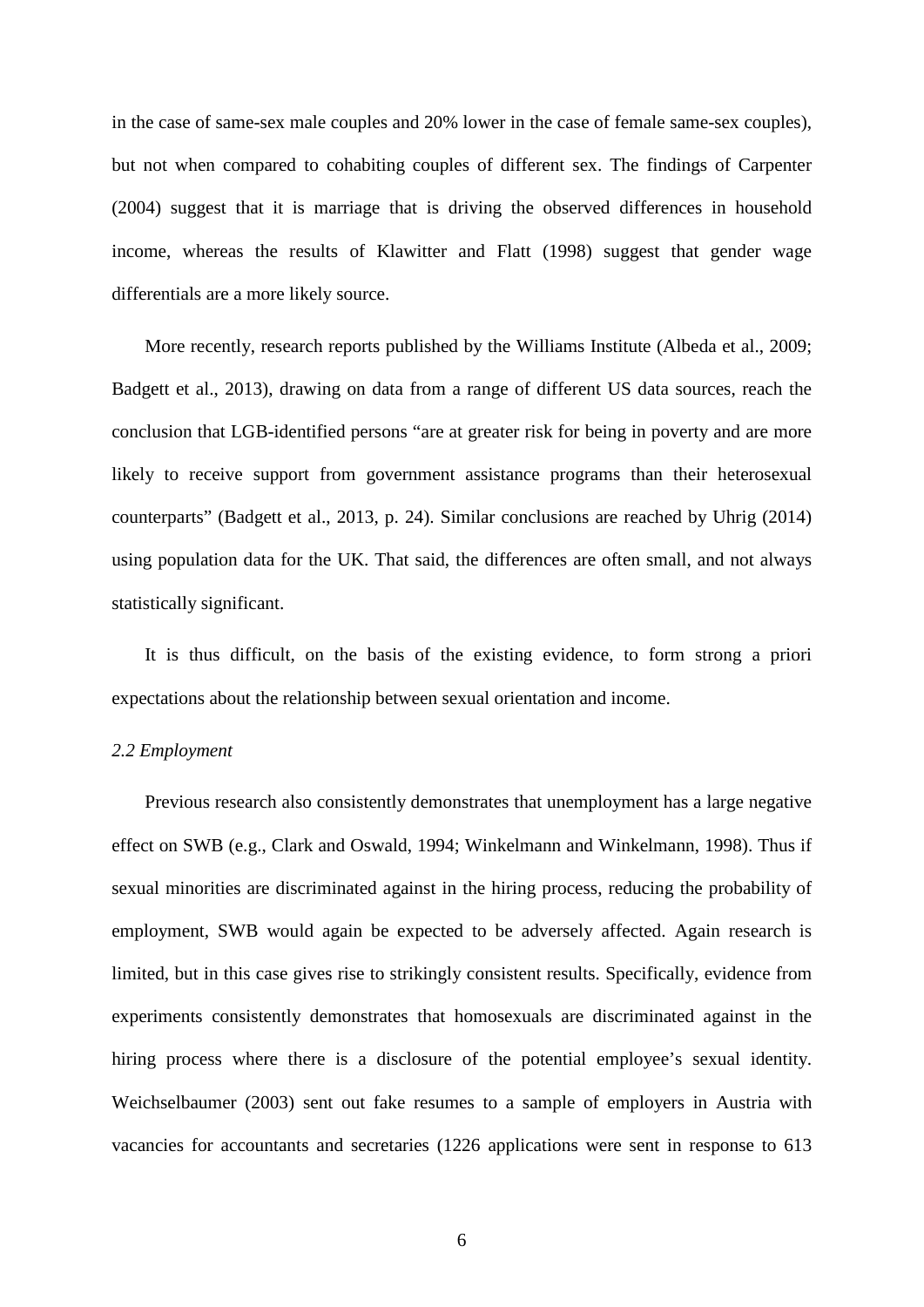advertised job vacancies) and found that women who declared themselves as lesbians on the application form were, other things constant, 12 to 13% less likely to receive a call-back than heterosexual women. Subsequent research using this same type of correspondence test experiment, and conducted in a range of different countries (Cyprus, Greece, Sweden and the US), reaches similar conclusions, though the size of estimated differentials are often larger (Drydakis, 2009, 2011, 2014; Tilcsik, 2010; Ahmed et al., 2013).

#### *2.3 Marriage and partnering*

It has long been found that marriage is positively associated with SWB (e.g., Wilson, 1967; Dolan et al., 2008). This distinction is potentially critical for analyses of differences between heterosexual populations and sexual minorities, with same-sex marriage illegal in most parts of the world. Over time, however, research is increasingly suggesting that it may not be marriage per se that is critical, but living in a stable and secure intimate relationship (e.g., Brown, 2000; Powdthavee, 2009). Furthermore, in most Western nations laws now exist that are intended to ensure that persons in same-sex partnerships are entitled to the same rights and responsibilities as married persons. In the UK, for example, this was reflected in the introduction of the Civil Partnership Act of  $2004$  (and indeed from  $29<sup>th</sup>$  March 2014 same-sex marriages became legal). In Australia, while same-sex marriage remains proscribed, the federal government together with all state governments passed laws in the 2000s to recognize same-sex de facto partnerships as equal to opposite-sex partnerships. At the federal level, most significant here are the same-sex reforms introduced in 2008 and 2009 in the wake of a report of the Australian Human Right and Equal Opportunities Commission into discrimination against people in same-sex relationships (HREOC, 2007).

No longer, therefore, are there any legal obstacles to the formation of same-sex unions in countries like Australia and the UK. Nevertheless, retrospective history data for a UK sample show that same-sex cohabitations are of much shorter duration than both marriages and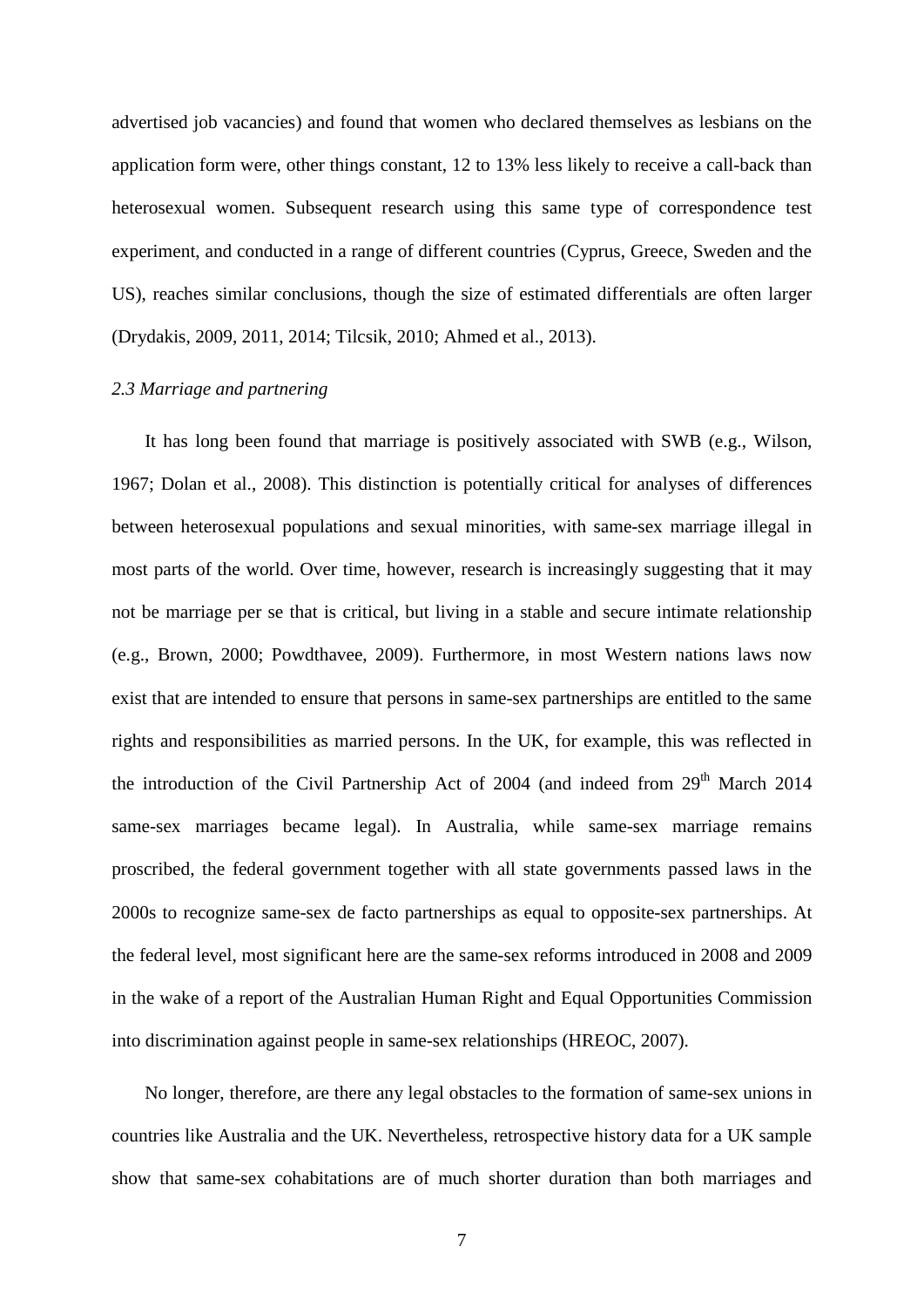different-sex cohabitations (Lau, 2012), while in Australia population survey data indicate that LGB persons are still far less likely to be living in couple relationships than heterosexuals (ABS, 2013).

#### *2.4 Children*

The impact of children is one area where the evidence from SWB research is very uncertain, but it is also the dimension where the constraints faced by heterosexual persons and LGB persons are most different. Biological constraints, together with the financial and legal obstacles to adoption that are faced by all couples, inevitably mean that same-sex couples will have far fewer children than comparable heterosexual couples (for US evidence, see Black et al., 2007).

#### *2.5 Health*

The influence that past research has consistently shown to exhibit the strongest relationship with SWB is health. At the same time, there has long been a concern that LGB populations are at much greater risk of health problems, including both physical problems and mental health disorders. King et al. (2008), for example, report results from a metaanalysis of previous studies showing that the risks of depression and anxiety disorders, and of alcohol and substance dependence, are at least 1.5 times higher within LBG populations, and suicide attempts around twice as likely, than in heterosexual populations. Subsequent research mostly confirms this finding of marked difference in mental health disorders (e.g., Cochran and Mays, 2009; Bolton and Sareen, 2011; Chakraborty et al. 2011). Similarly, there is a sizeable literature suggesting that LGB persons are, relative to heterosexuals, at greater risk of suffering a range of poor physical health outcomes. Much of this literature has focused on outcomes related to HIV infection, but there is now considerable evidence that LGB persons are at greater risk of experiencing many adverse health outcomes (e.g., an increased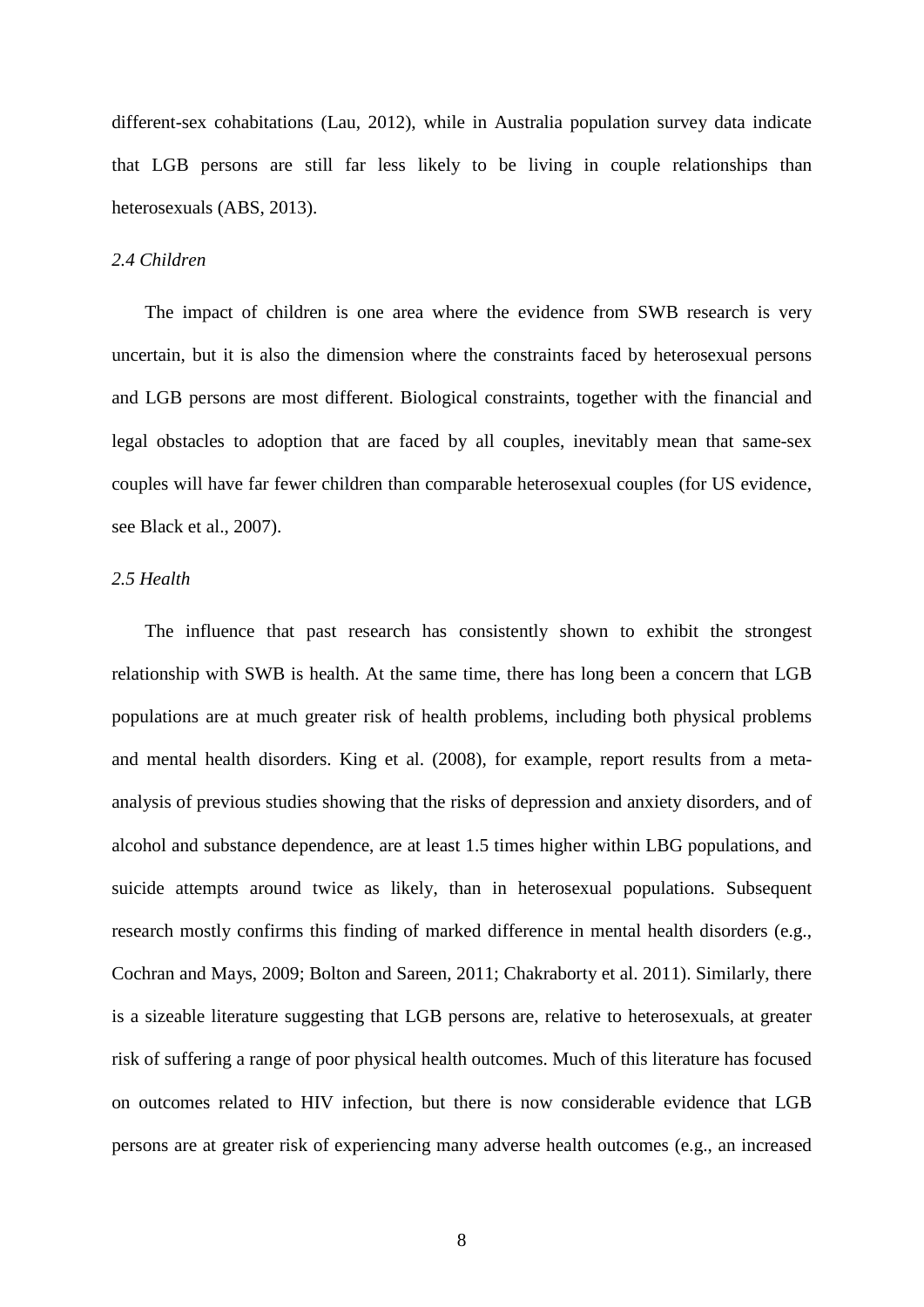risk of being diagnosed with asthma, cancer, cardiovascular disease, diabetes, and other chronic conditions) that are unconnected to HIV infection (for reviews, see National Research Council, 2011; Lick et al., 2013).

Very differently, recent research using large population samples in the US, but using measures of self-assessed health, suggest that while same-sex cohabitors report poorer health than opposite-sex married couples, there are no systematic differences between same-sex cohabitors and either opposite-sex cohabitors or single persons (Denney et al., 2013; Liu et al., 2013). A key feature of these studies is the inclusion of controls for socio-economic status. Sizeable differences between same-sex and opposite-sex cohabitants were initially found, but disappear once controls for variables such as education, employment status, and income / poverty are included. It thus may be that at least some of the differences in health outcomes observed in earlier research were the result of differences in socio-economic status, rather than in sexuality. Alternatively, these findings may reflect the use of subjective assessments as compared with more direct measures of physical health. Sandfort et al. (2006), for example, in their study of a random sample of the Dutch population, could find no significant differences between LGB and heterosexual populations using the self-assessed measure of general physical health from the SF-36, even though LGB persons were more likely to report both chronic health conditions and acute physical symptoms.

#### *2.6 Friendship networks*

It is widely accepted that friendship networks promote SWB (see Powdthavee, 2008), and this will be no less true of LGB populations (e.g., Masini and Barrett, 2008; Keleher et al., 2010). Indeed, strong social support mechanisms may be even more vital to LGB populations given their greater exposure to stress as a result of stigma-related prejudice and discrimination (Kwon, 2013). Far less clear is whether LGB populations have relatively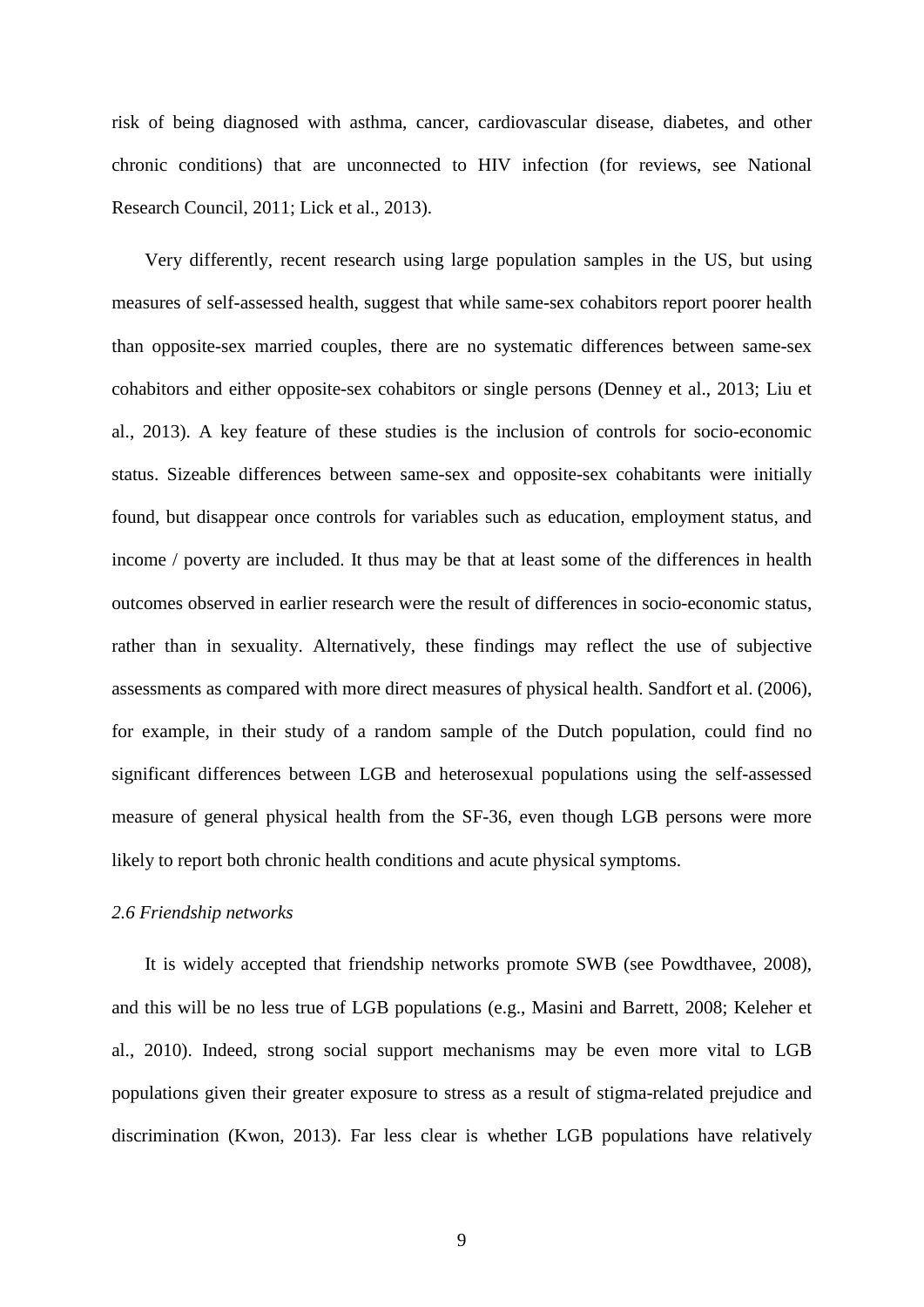lesser or greater access to supportive friendship networks, but what can be expected is that access will be highly variable across individuals.

#### *2.7 Education*

Despite evidence of considerable victimization at school, LGB populations, at least in the US (see Black et al., 2007) and the UK (see Arabsheibani et al., 2005), invest much more heavily in education that heterosexual populations. How this might feed into SWB, however, is far less clear, with previous research on SWB providing very mixed and contradictory findings about the role of education (see Powdthavee et al., 2013).

#### **3. Data and empirical strategy**

#### *3.1. Data*

We use two nationally representative data sets for our analysis: wave 3 of the UK Household Longitudinal Study (UKHLS) (see Buck and McFall, 2012) and wave 12 of the Household, Income and Labour Dynamics in Australia (HILDA) Survey (see Watson and Wooden, 2012). Both are household panel surveys that commenced with large nationally representative samples of households and conduct interviews, on an annual basis, with all adult members of those households. Both are also broad omnibus surveys, but with a focus on income, work, family, and health and well-being. The focus here on one specific wave of data from each study (rather than pooling data across multiple waves) reflects the fact that it is only in wave 3 of the UKHLS and wave 12 of the HILDA Survey that any measure of sexual orientation or identification is available. Note further that these two survey waves were conducted roughly at the same time; wave 3 of the UKHLS was conducted over the two-year period 2011-2012, while wave 12 of the HILDA Survey was mostly conducted during the second half of 2012.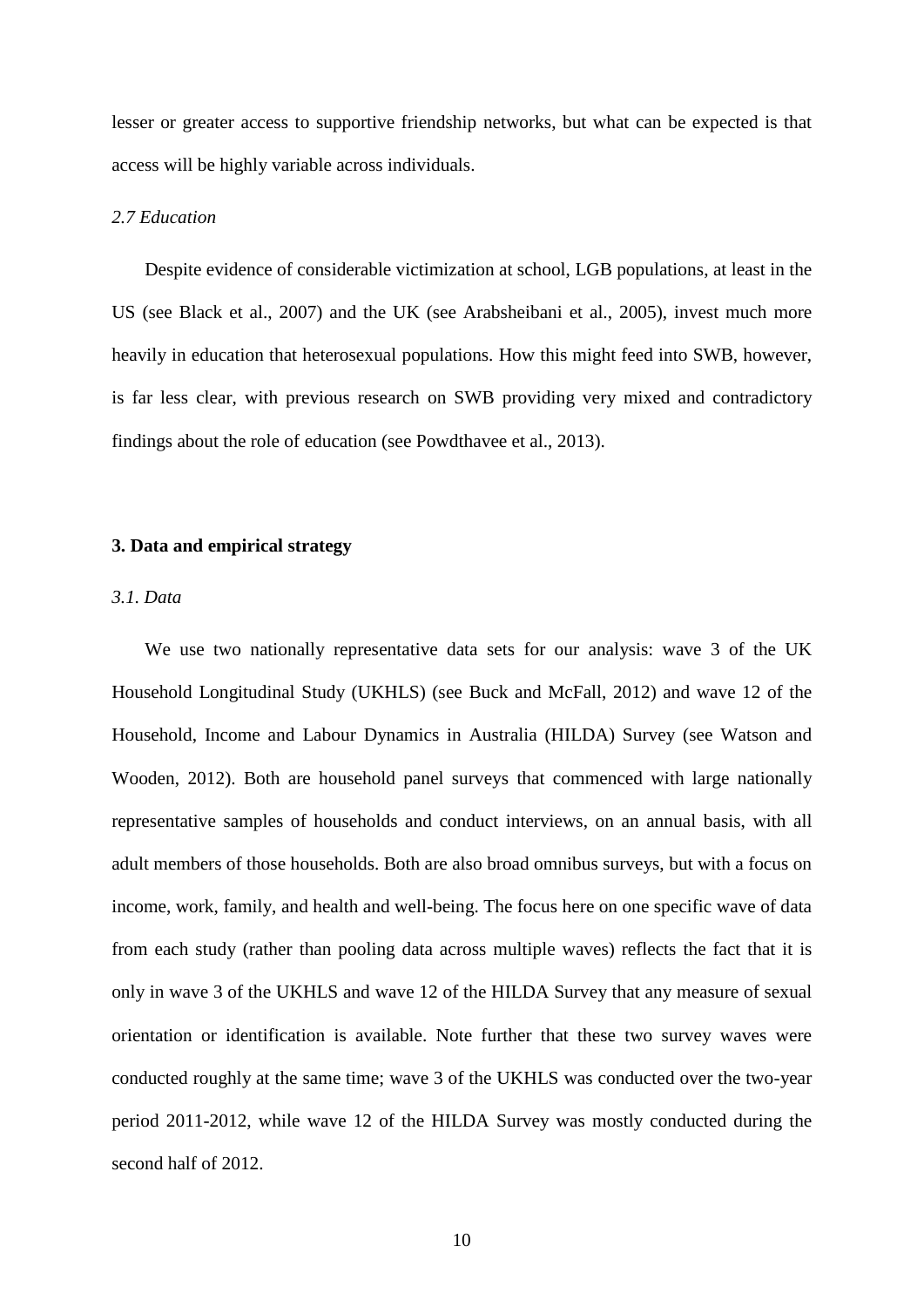Wave 3 of the UKHLS involved a responding sample comprising 49,739 persons aged 16 years or older. This, however, includes 3836 persons interviewed by proxy (that is, another household member answered on their behalf), who we exclude. In addition, we are forced to exclude any respondent who did not complete the computer-administered selfcompletion instrument that most interviewees are asked to complete, since it is through this instrument that data on both sexual identity and life satisfaction are collected. This resulted in the exclusion of a further 5197 cases. Given employment is one of our intermediate variables, we also exclude all persons aged 65 years or older (thus restricting the sample to persons of working age). Finally, we exclude any further cases with missing data on any of our intermediate outcome or control variables, leaving us with a final sample comprising 32,964 persons.

The responding sample for wave 12 of the HILDA Survey numbers 17,476 persons aged 15 years or over. Again we are forced to exclude persons that did not complete (or return) the self-completion instrument that all interviewees are given (n=2096). Restricting the sample to persons aged 16 to 64 years reduces the usable sample to 12,682 cases, and after removal of further cases with missing data on relevant outcome or control variables we are left with a final sample for analysis numbering 12,388.

#### *3.2. Measuring sexual identity*

Sexual orientation is a broad concept that encompasses at least three dimensions of sexuality: attraction, behavior and identity (Laumann et al., 1994). The measures available in both the UKHLS and HILDA Survey are restricted to just one of these dimensions – sexual identity. The form of the relevant question included in both surveys is guided by a recommendation from the UK Office of National Statistics (Haseldon and Joloza, 2009). Further, and as noted earlier, while both surveys rely mainly on face-to-face interviews, both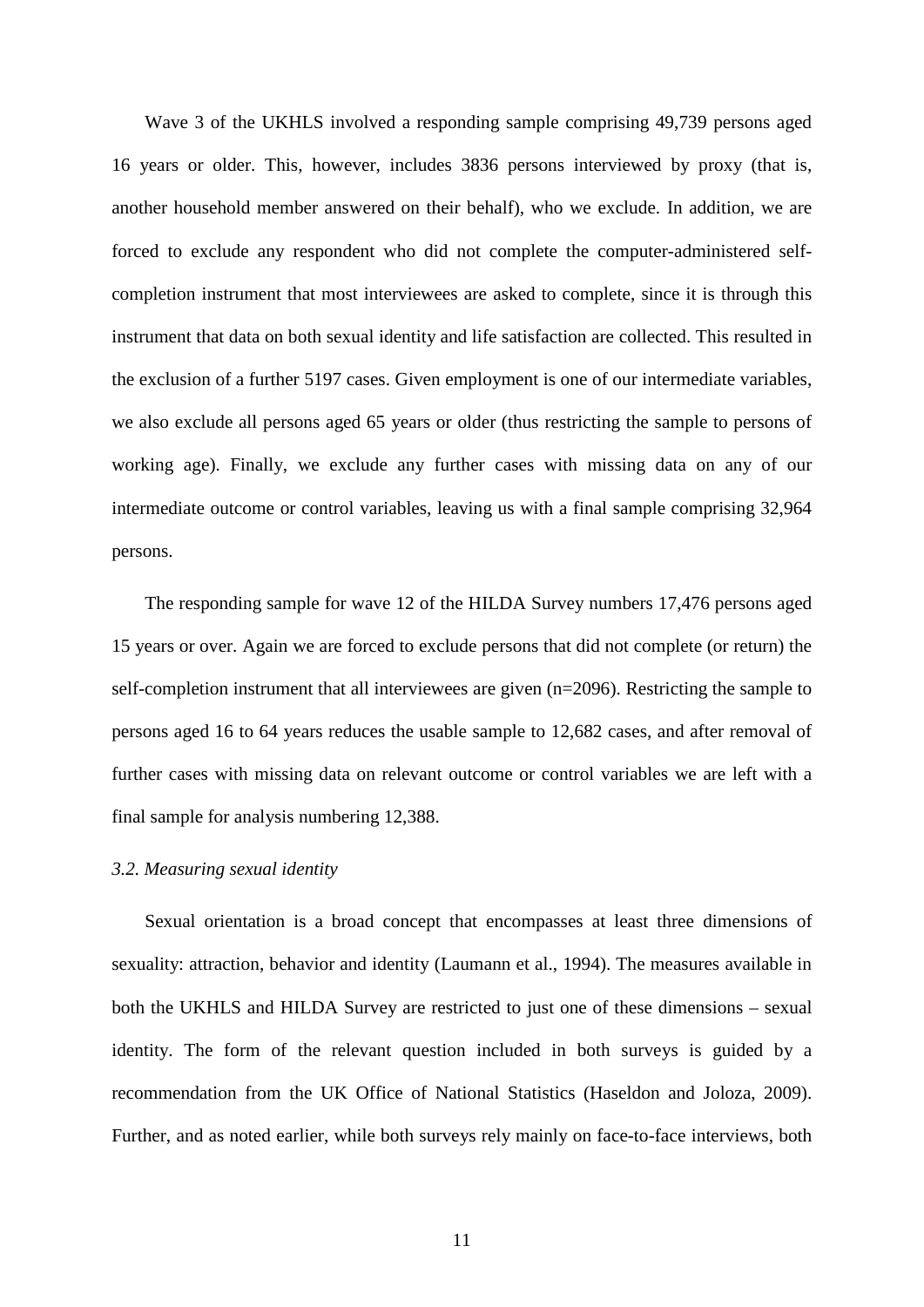also include a self-completion instrument and it is this instrument in which the sexual identity question was included.

In wave 3 of the UKHLS the relevant question reads: "*Which of the following options best describe how you think of yourself?*" Five pre-coded response options are provided: (i) Heterosexual or straight; (ii) Gay or lesbian; (iii) Bisexual; (iv) Other; and (v) Prefer not to say. An almost identically worded question was included in wave 12 of the HILDA Survey, but with the notable difference that the HILDA Survey provided for an additional response option: Unsure / Don't know. 1

As reported in Table 1, proportionally-speaking there are slightly more LGB individuals in the Australian sample compared to the UK sample. Approximately 1.4% of the UK sample population report being gay or lesbian, compared to 1.6% of the Australian sample, while bisexuals make up another 1.1% of the UK sample and 1.5% of the Australian sample. There are another 1.1% and 0.7% of the UK and Australia samples, respectively, that selected the option "Other". Finally, 2.9% of the UK sample and 2.0% of the Australian sample preferred not to disclose their sexual identity.

#### *3.3. Outcome variables*

Our main dependent variable comes from responses to single-item questions about overall life satisfaction. While single-item measures of life satisfaction are generally regarded as statistically inferior to multi-item scales, they are now routinely included in large national and international surveys, and have formed the basis for a very large number of studies, including within economics.[2](#page-14-0)

<sup>&</sup>lt;sup>1</sup> In addition, in both surveys there are cases that are missing because respondents elected not to answer this question. Separate indicator variables to represent these don't know / unsure and missing cases are included in our regression analyses, though we do not report the coefficients and nor do we estimate the indirect effects

<span id="page-14-1"></span><span id="page-14-0"></span>associated with these cases.<br><sup>2</sup> Dolan et al. (2008), in their review of the primarily economics literature, identified 19 major data sets that contained single-item measure of global life satisfaction or happiness.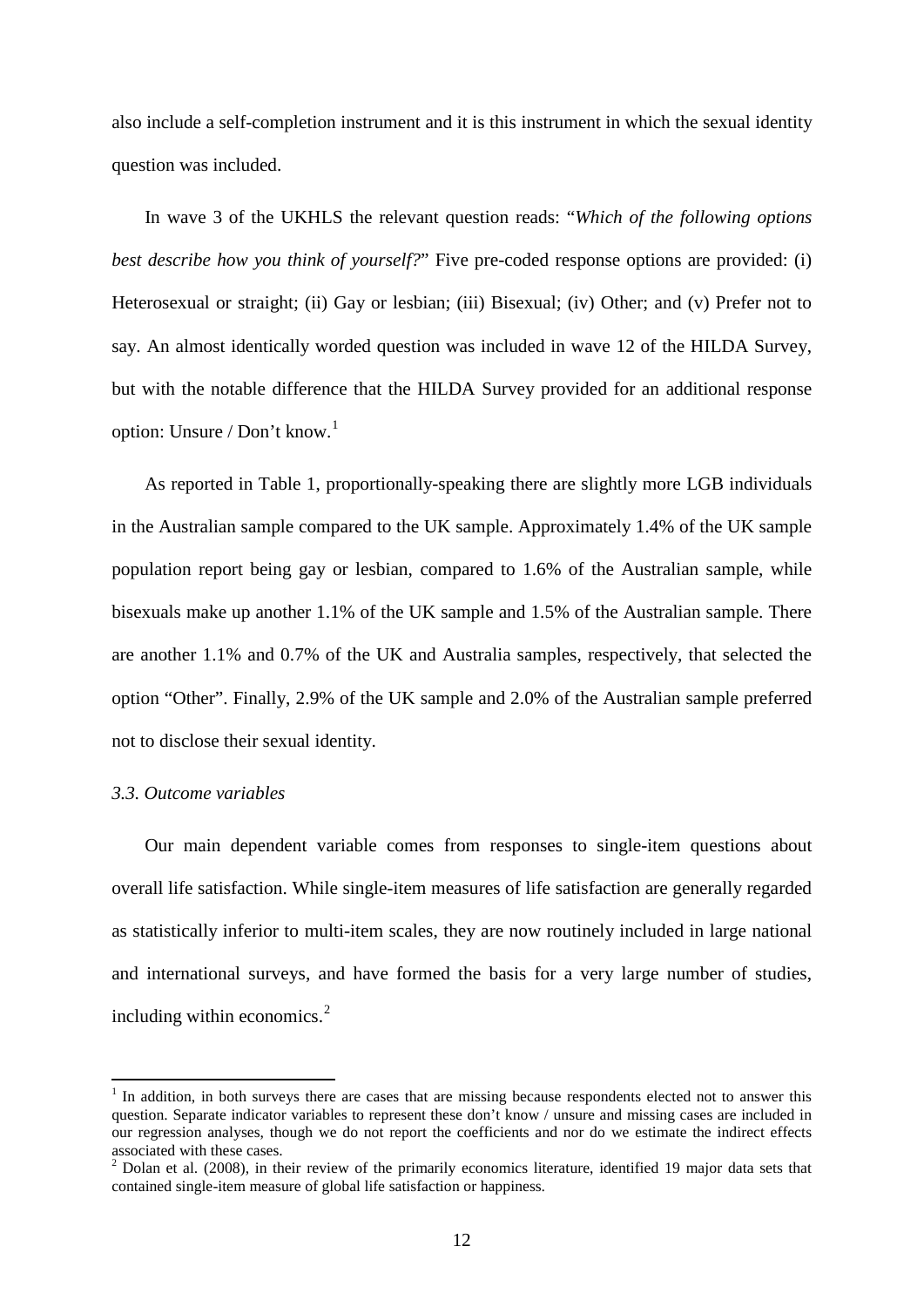In the UKHLS, respondents are asked, again as part of the self-completion instrument, to rate, on a 7-point scale, how satisfied they are with their "*life overall*". All scale points are labelled and range from "very dissatisfied" to "very satisfied". In the HILDA Survey a similar question is asked: "*All things considered, how satisfied are you with your life?*" But unlike the UKHLS, this question is interviewer administered. Respondents are also given an 11-point (0 to 10) scale, with only the extreme points labeled – "totally dissatisfied" and "totally satisfied".

Turning to the potential mediating variables, our income variable in both data sets is represented by the log of gross equivalized annual household income.<sup>[3](#page-14-1)</sup> Both data sets contain a household income variable that is constructed by summing the personal incomes of all household members, with missing data for any income components imputed. The variable in the HILDA survey is constructed for the financial year preceding interview (i.e., the year ended 30 June 2012). The household income variable from the UKHLS, on the other hand, is based only on income received during the 30 days prior to interview, which we have multiplied by 12 to obtain an annual estimate. The coverage of the variables differ somewhat in that the variable from the HILDA Survey includes income from all sources, whereas the UKHLS only includes regular income sources.

Employment is a binary variable representing whether the person was employed or not during the week preceding interview. Partnered is also a binary variable, and indicates whether or not the person is currently married, where marriage is defined to include both registered and de facto unions and, in the case of the UK, civil partnerships. Health is represented by a self-assessed measure (which in in both surveys is included within the selfcompletion instrument), with possible responses ranging from 1 "poor" to 5 "excellent".

<span id="page-15-0"></span>Equivalized household income is calculated using the following formula: annual household income /  $[1 +$  $0.5*$ (number of adult household members minus 1) +  $0.3*$ (number of children aged less than 15 in the household)].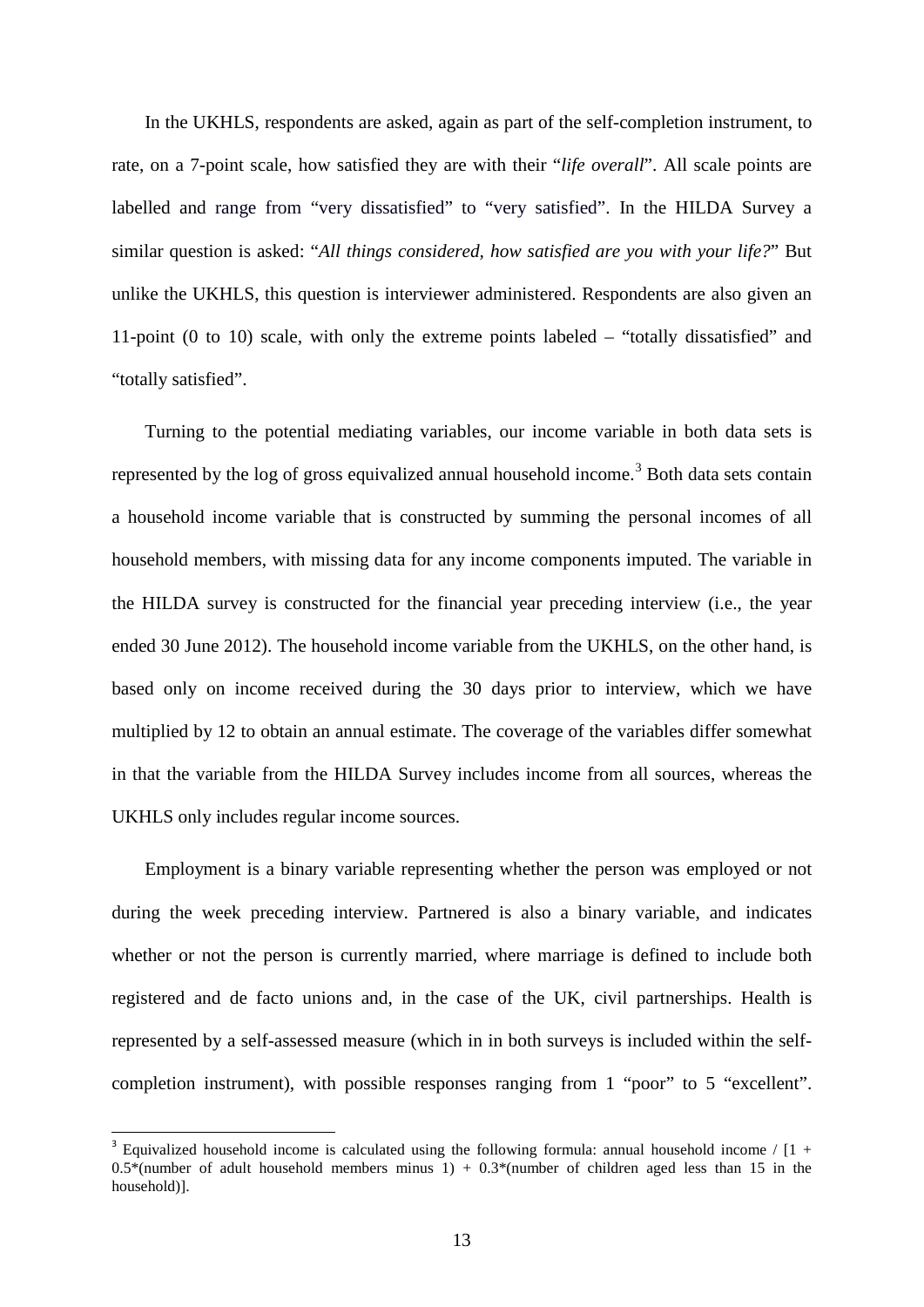Number of children is the total number of children the respondent has, including children that no longer live at home. Size of friendship networks is measured differently across the two data sets. In the UKHLS it is represented by the number of friends using the question: "*How many close friends would you say you have?*" In the HILDA Survey it is captured using the following subjective question: "*The following statements have been used by many people to describe how much support they get from other people. How much do you agree or disagree with each?* ... *I seem to have a lot of friends.*" The potential responses are on a 7-point scale that ranges from "strongly disagree" to "strongly agree". Finally, education is represented by a dummy variable indicating whether or not the individual had completed a university degree (or equivalent level qualification).

#### *3.4. Empirical strategy*

We adopt the multiple mediation analysis method (Baron and Kenny, 1986; Hayes, 2009) to study the indirect effects of sexual identity on life satisfaction through our seven selected indirect channels (Figure 1). We estimate a structural equations model (SEM) that takes the form:

$$
LS_{i} = \alpha_{0} + \beta_{s} \sum_{s=1}^{7} X_{si}^{+} + \gamma_{0} SI_{i} + Z_{i} + u_{0i}
$$

$$
X_{1i} = \alpha_{1} + \gamma_{1} SI_{i} + Z_{i} + u_{1i},
$$

$$
\vdots
$$

$$
X_{7i} = \alpha_{7} + \gamma_{7} SI_{i} + Z_{i} + u_{7i}.
$$

,

where  $i = 1, 2, ..., N$ ; *LS<sub>i</sub>* denotes respondent *i*'s life satisfaction;  $X_{si}$  represents the set of seven potential pathways through which sexual identity influences life satisfaction;  $SI<sub>i</sub>$  is an indicator of individual *i*'s sexual identity; and  $Z_i$  is a vector of exogenous control variables, including age, age-squared and age-cubed, race dummies (only in the UKHLS sample), country of origin dummies (only in the HILDA Survey sample), a variable representing how long the person has been in the panel (and its squared value), a dummy representing whether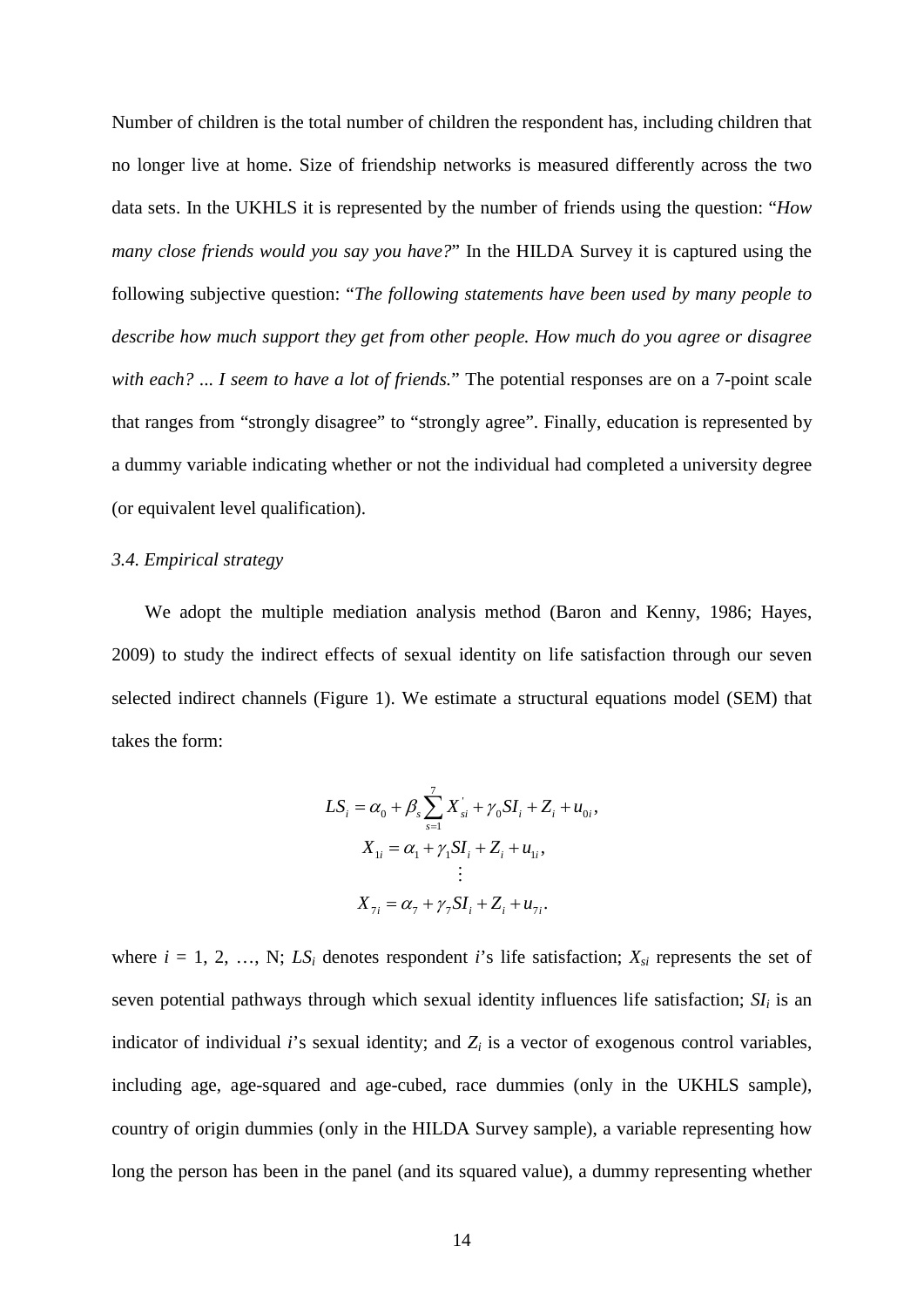there were other people present during the interview (only in the HILDA Survey), and regional dummies. The error terms  $\mu_{i0}$ ,  $\mu_{i1}$ , ...,  $\mu_{i7}$  are assumed to be randomly distributed, as well as allowed to be correlated across all eight regression equations. Failure to allow for the interdependence across equations could be benign or it could confound the correlation of residuals with the effects of the independent variables (Greene, 2002).

Based on the equations above, the indirect effect of  $SI_i$  on  $LS_i$  through  $X_{si}$  for each *s* is given by  $\beta_s \times \gamma_s$  (Baron and Kenny, 1986). As recommended by Hayes (2009), bootstrapping (with 500 replications) is used to estimate the standard errors for all of the estimated indirect effects. The model is estimated using the *sem* command in STATA 13. Note that all of the outcome variables are standardized, and thus have a mean of 0 and a standard deviation of 1.

#### **4. Results**

Tables 2 and 3 report the SEM estimates for the UK and Australian samples, respectively. Each column represents each different regression equation, starting from life satisfaction as the dependent variable in the first column, then log of equivalized household income, whether in employment, whether partnered, number of children, self-assessed health, number of friends, and whether completed a university degree.

Column 1 of Table 2 shows that, in the UK, LGB individuals, as well as individuals with "other" sexual identities and those who preferred not to disclose their sexual identity, are ceteris paribus significantly less satisfied with their life overall. The least satisfied are the bisexuals ( $\beta$  = -.289), followed closely by those reporting having an "other" sexual identity ( $\beta$  = -.237), then gays and lesbians ( $\beta$  = -.138), and finally those who "prefer not to say" ( $\beta$  = -.064, which is only weakly significant). Also, consistent with previous studies on the determinants of life satisfaction (Dolan et al., 2008; Powdthavee, 2010), the log of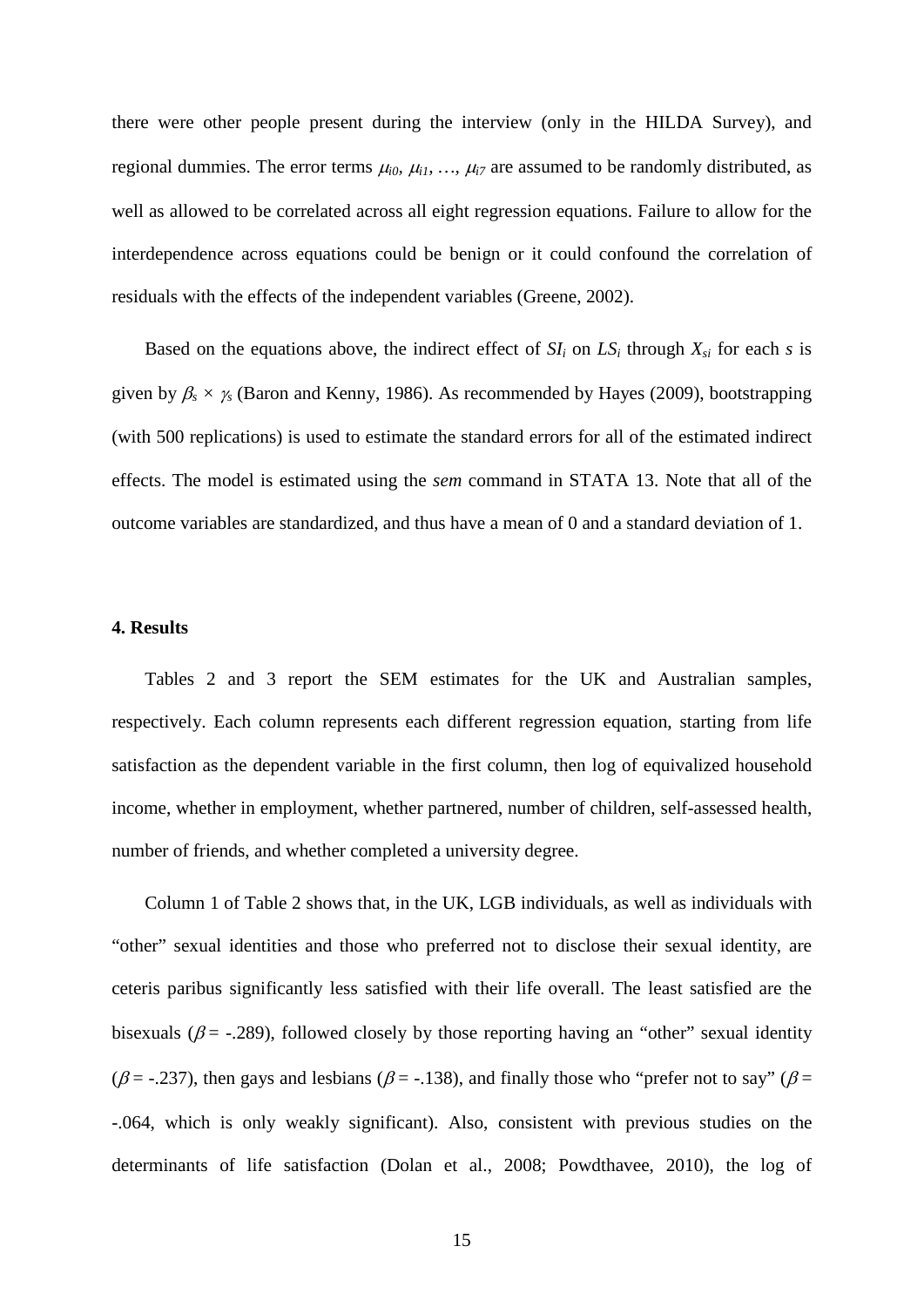equivalized household income employment, being partnered, self-assessed health, the number of close friends, and possessing a university degree, all enter the life satisfaction equation in a positive and statistically significant manner. The coefficient on the number of children is also positive and statistically well determined, but this finding contrasts with most previous research which has usually reported either a negative or a statistically insignificant relationship. One possible explanation here is that most previous research has defined children to mean children living in the household (Dolan et al., 2008, p. 107), whereas our measure includes all children the respondent has, including adult children who live elsewhere. A one standard deviation increase in self-assessed health is associated with the largest increase in life satisfaction ( $\beta$  = .288), followed by being partnered ( $\beta$  = .088), the log of equivalized household income ( $\beta$  = .065), friends ( $\beta$  = .051), employment ( $\beta$  = .029), the number of children ( $\beta$  = .026), and completion of a degree ( $\beta$  = .024).

What about the relationships between different sexual identities and life satisfaction in Australia? Looking at column 1 of Table 3, we observe that, by comparison with individuals in the UK, differences in life satisfaction between heterosexuals and sexual minorities are mostly smaller and, with the exception of bisexuals are, not significantly significant. With respect to the potential mediating factors, we find all but two coefficients to be both positive and statistically significant at the 5% level. In order of magnitude, these are: self-assessed health ( $\beta$  = .292), friends ( $\beta$  = .200), being partnered ( $\beta$  = .162), the log of equivalized household income ( $\beta$  = .044), employment ( $\beta$  = .027), and number of children ( $\beta$  = .022). The main difference with the UK results is the size of the coefficient on the variable measuring friends, which is four times larger in the Australian results. This most likely reflects the different measures used to capture the effects of friends; the subjective measure of friends available in the HILDA Survey data may be more subject to reporting bias and thus causing the association between friends and SWB to be overstated. Finally, we find that education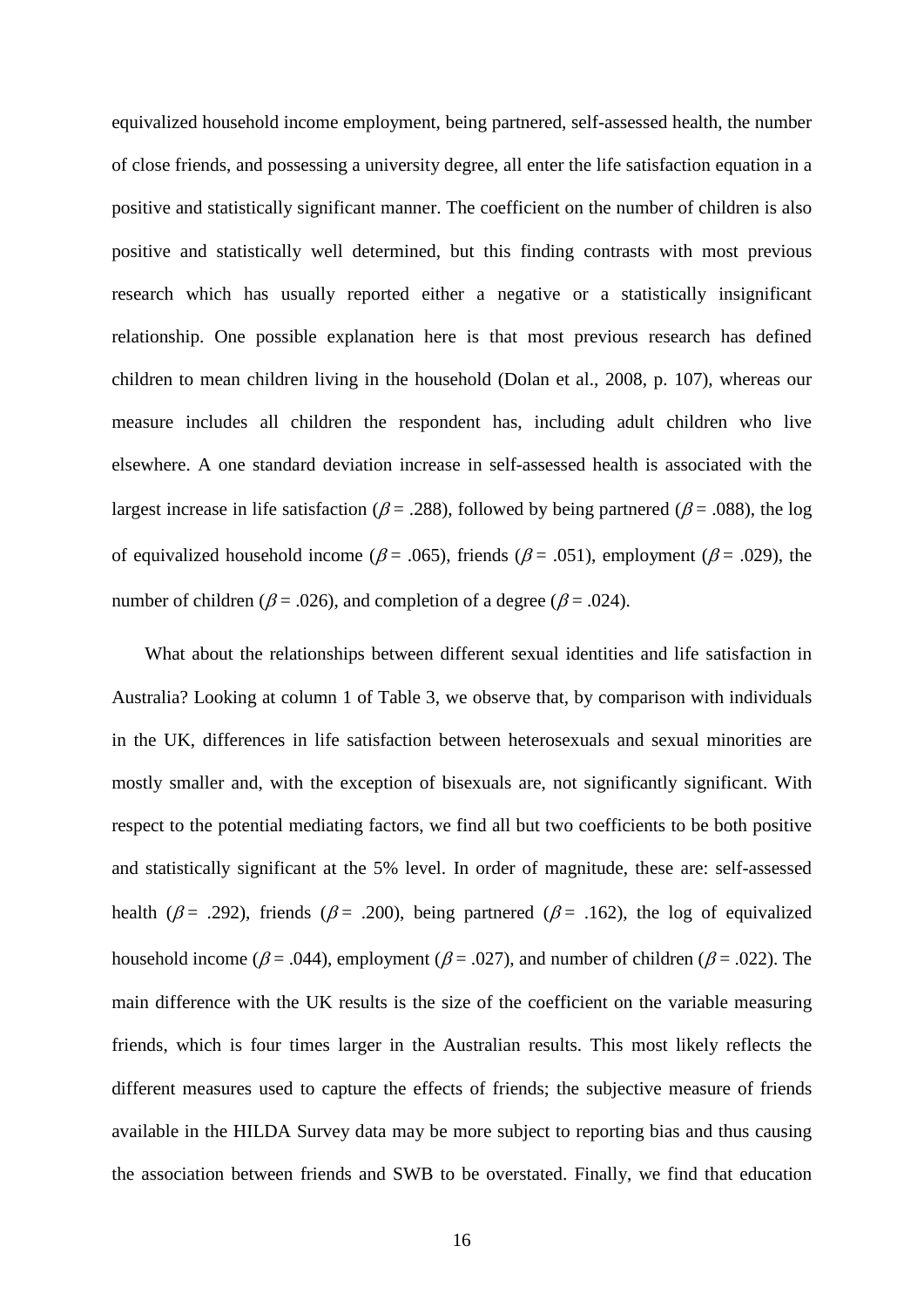(i.e., completing a degree) in Australia is, in contrast to the UK results, negatively and significantly associated with life satisfaction ( $\beta$  = -.027). While this difference may seem odd, it should be borne in mind that findings from previous research on the association with education have been very mixed. Further, the estimated coefficients on the education variable, while of opposite signs, are both quite small.

Columns 2 to 8 in each of these tables report estimates of the extent to which individuals with different sexual identities perform better or worse in terms of each of our intermediate outcome variables. Thus we can see from Table 2 that sexual minority adults in the UK tend to be from lower income households and are less likely to be employed than an average heterosexual. These differentials, however, are neither large nor statistically significant for gay or lesbian individuals. As might be expected, gay men and lesbian women, as well as bisexuals and individuals who preferred not to state their sexual identity, are much more likely to be single. Also as expected, gay men and lesbian women, as well as bisexuals, are much less likely than others to have children, and report relatively worse health on average. Gay men and lesbian women do not report having fewer or more friends than an average heterosexual. Finally, while being gay or lesbian does not seem to have prevented individuals from completing a university degree (in fact, gay or lesbians are more likely to have completed a university degree), persons who report either having an "other" sexual identity or a preference not to state their sexual identity are less likely to have completed a higher education qualification.

Comparing columns 2 to 8 in Table 3 with those in Table 2, we can see that there are many similarities in the regression equation results for the two samples. For example, as in the UK sample, there is no evidence to suggest that, in 2012, gay men or lesbian women in Australia received lower gross equivalized household income than otherwise comparable heterosexual individuals, but there is strong statistical evidence that bisexual adults, as well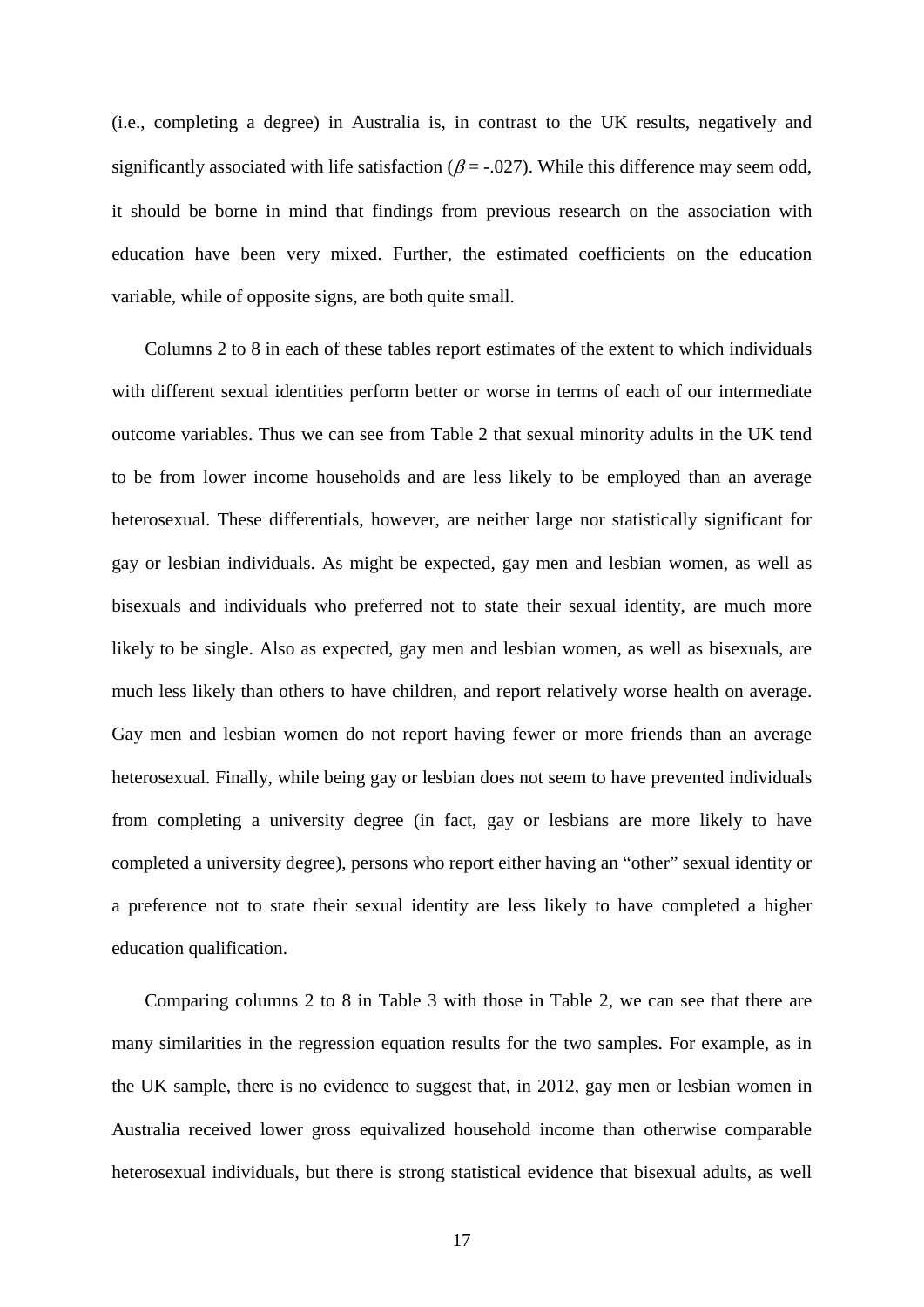as individuals with "other" sexual identities or who "prefer not to say", tend to be from lower income households, on average. Gay or lesbian individuals in Australia are also both significantly less likely to be living in a formal relationship with a partner and to have many children. They are also more likely to report poorer health than heterosexuals. And like LGB persons in the UK, they are much more likely to have completed a university degree.

We next calculated the implied 'indirect effects' on life satisfaction that are associated with membership of different sexual minority groups.<sup>[4](#page-15-0)</sup> This is done by multiplying, for example, the coefficient on (standardized) log of equivalized household income in the (standardized) life satisfaction equation by the coefficient on "gay or lesbian" in the (standardized) log of equivalized household income equation to obtain the indirect effect of being gay or lesbian on life satisfaction through the income channel. The indirect effect for each of the seven hypothesized channels can then be summed to obtain a total indirect effect.

A summary of these indirect effects (together with the direct effects) is presented in Table 4 for the UK and in Table 5 for Australia. Thus we can see that the lower probabilities of being in a formal relationship, having high levels of self-assessed health, and having children among gay men and lesbian women in the UK reported earlier (in Table 2) all contribute significantly to lower life satisfaction. Two of these channels – partnering and health – are also statistically important in contributing to lower life satisfaction of gay men and lesbian women in Australia. There is also a small negative, but significant, indirect effect that operates in Australia, but not in the UK, through the relatively high incidence of university education.

<sup>4</sup> Although we are calling the product of two coefficients the "indirect effect", it is nothing more than just a simple indirect association between sexual identity and life satisfaction via a mediating variable of interest. It does not imply causality. However, the term is used here for the sake of consistency with previous research on mediation analysis (Baron and Kenny, 1986).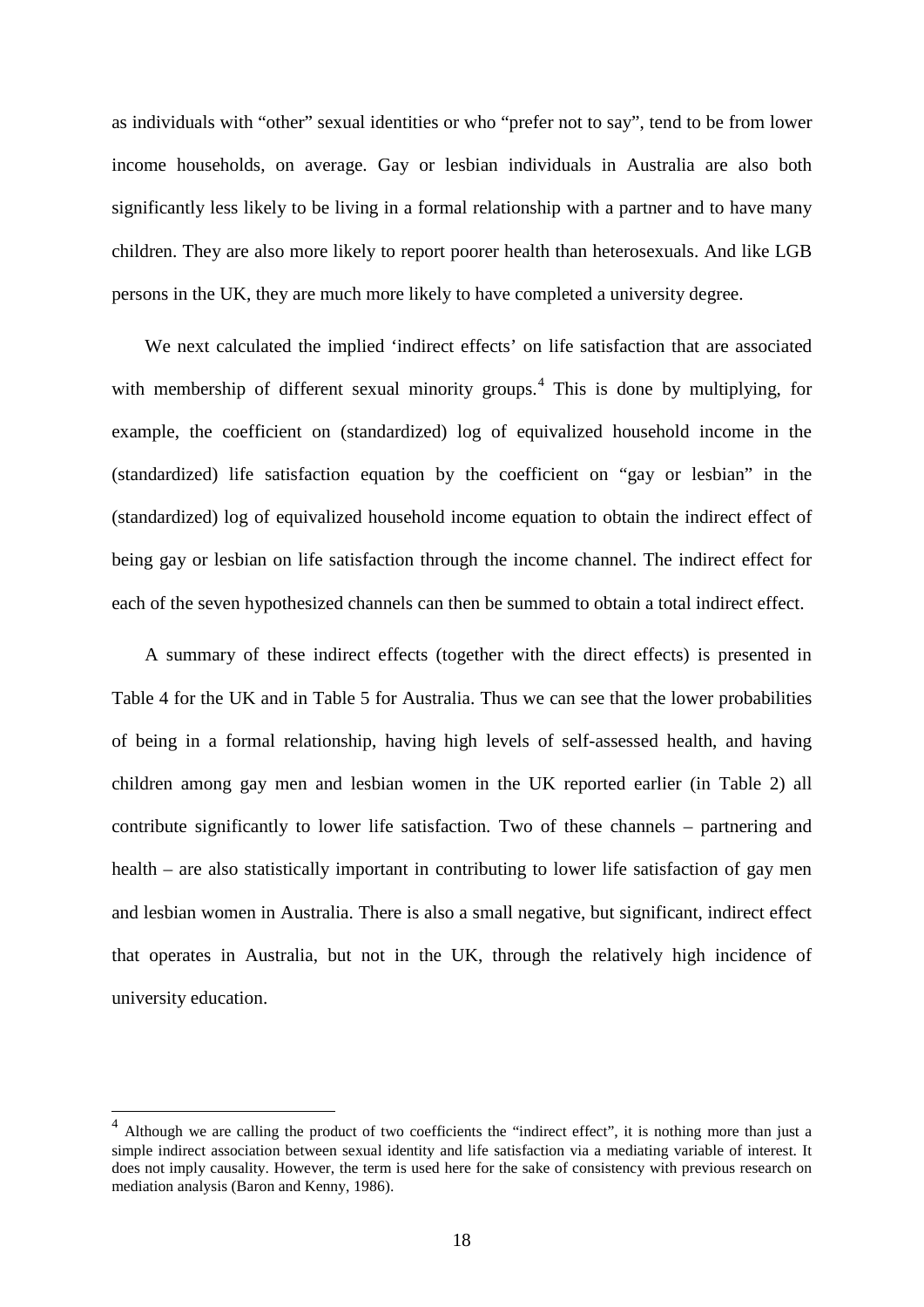The total indirect effects and direct effects, as well as the combined effects (the sum of the direct and indirect effects), are presented in the last three rows of the two tables. In both countries, the total indirect effect is negative and significant for all four sexual minority groups. As a result, the combined effects for all four groups, and in both samples, are considerably larger than the estimated direct effects. This implies that single-equation regressions will underestimate the association between being a member of a sexual minority group and life satisfaction.

There is also an obvious marked difference in the results across the two population samples we use. While the combined effects associated with sexual minority identity are broadly similar in both countries, with the negative differential largest among bisexuals, followed by persons who selected the "other" response, and then gay or lesbian individuals, the relative importance of indirect and direct effects is very different. The indirect effects are mostly much more important, both relatively and absolutely, in the Australian sample. For example, the size of the estimated total indirect effect of being a bisexual in Australia is approximately 25% of the standard deviation of life satisfaction, which is more than twice the size of the estimated total indirect effect of being a bisexual in the UK. The exception to this is gay and lesbian individuals. For this group the differential with the heterosexual majority is relatively modest in both samples but slightly larger (in absolute terms) in the UK.

To this point we have been conducting our analysis based on the assumption that there are no gender differences in the implications of being gay, lesbian or bisexual for life satisfaction. However, this might be an unrealistic assumption, especially given that previous studies have found significant evidence of negative pay discrimination for gay workers but a pay premium for lesbian workers. Hence the same technique we used to calculate the indirect effects is applied to gender sub-samples. Tables 6 and 7 report the set of implied indirect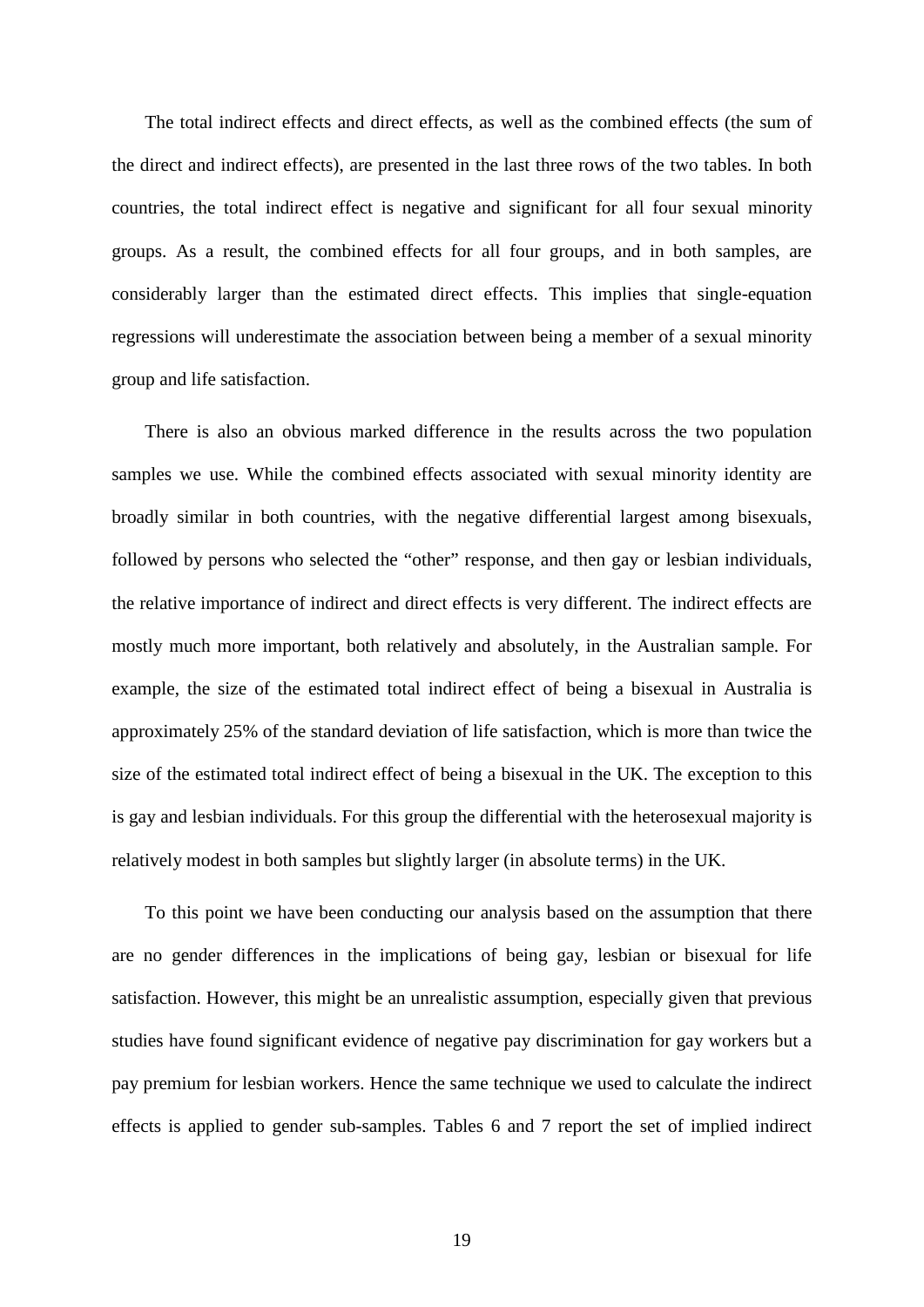effects, together with the direct effects, of different sexual identities on life satisfaction by gender for the UK and for Australia, respectively.

A number of important gender differences are suggested by this analysis. Most obviously there is relatively little evidence that lesbian women in the UK have lower levels of life satisfaction than heterosexual women; there is no direct effect and only a very modest negative net indirect effect. This stands in marked contrast to both gay men in the UK and lesbian women in Australia. Among gay men in the UK both indirect and direct effects contribute to a very sizeable differential in SWB, equal to more than one third of a standard deviation in the life satisfaction score. The direct effect, however, accounts for the majority (69%) of the gap between heterosexual men and gay men. In Australia, both gay men and lesbian women have significantly lower levels of life satisfaction of roughly similar magnitudes. The route by which this is achieved, however, is very different, with indirect effects (mainly via lower rates of partnering and fewer children) accounting for all of the differential for lesbian women, but accounting for none of it among gay men.

The relative size of direct and indirect effects for bisexuals and those that chose the "other" category mostly do not differ much with gender, though the relative importance of the indirect channels does. Finally, among those that preferred not to reveal their identity the relative size of indirect and direct effects are similar for men and women in the UK data but not in the Australian data. Notably there is a very large negative direct effect for Australian men in this category, but not for Australian women.

One final potential concern is that our results are based on the assumption that what matters for life satisfaction does not vary in a systematic way with sexual identity. Although there are no reasons to believe that an LGB person would, for example, derive more or less satisfaction from being employed than an average heterosexual person, it is still worth checking whether this is confirmed empirically. We thus estimated a fully interactive model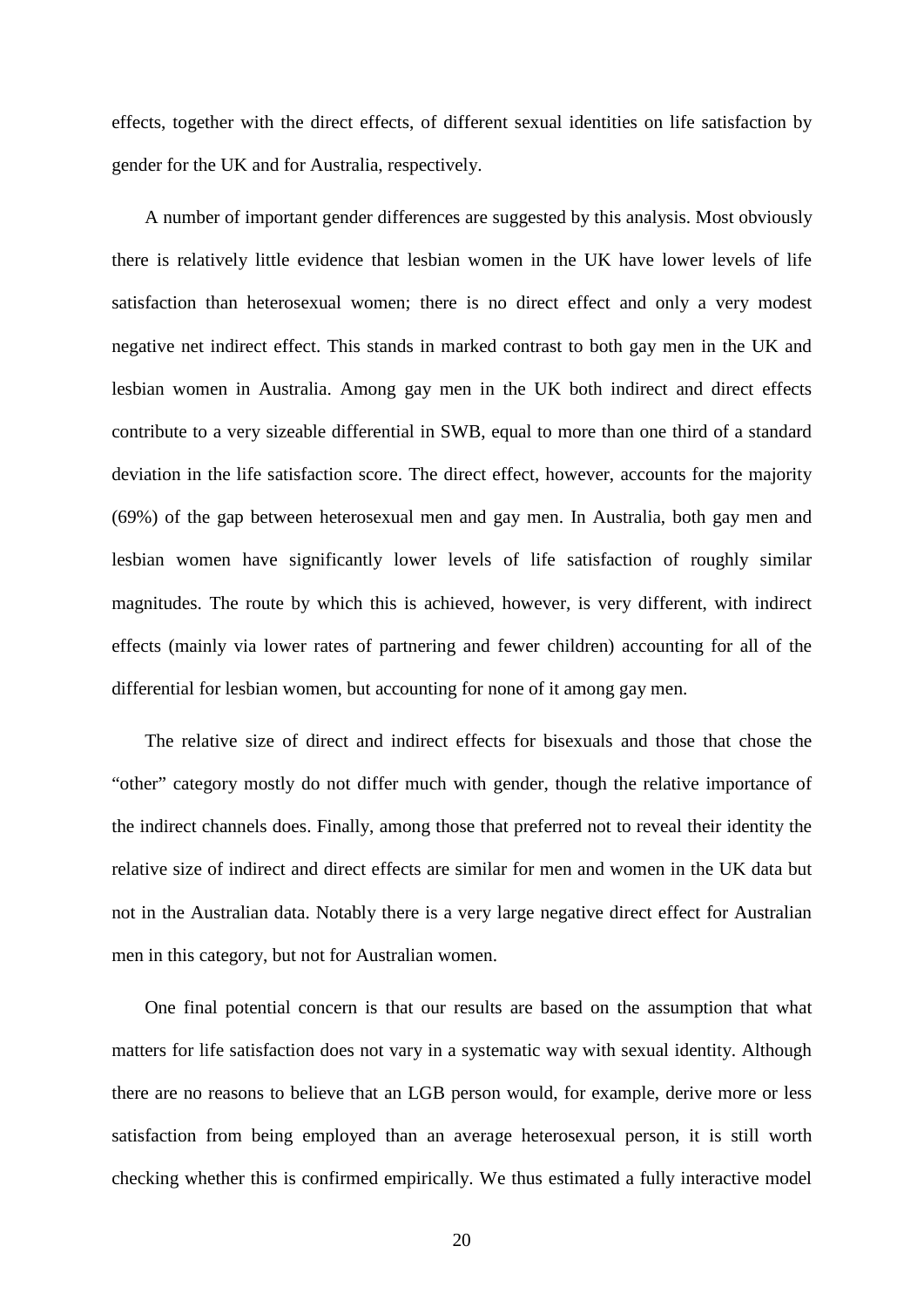of life satisfaction, where sexual identity is interacted with all of the mediating factors. The estimates are reported in Appendix Table A1. With only a few exceptions, most of the interaction terms are, as anticipated, statistically insignificantly different from zero at conventional statistical levels. This leads us to reject the hypothesis that the magnitudes of the determinants of life satisfaction vary systematically and significantly across people of different sexual identities.

#### **5. Conclusion**

This paper uses a measure of SWB to empirically investigate the extent of potential discrimination against sexual minorities in the UK and Australia. Using a structural equation modelling approach, where the different channels through which being a member of a sexual minority could affect life satisfaction are simultaneously analyzed in the same estimation process, we are able to show that LGB individuals are significantly less satisfied with their lives than the heterosexual majority. Also, by estimating a structural equation model, the direct association between being a member of an LGB group and life satisfaction can be separated from the set of indirect effects resulting from different observable individual characteristics, thereby adding extra information to what has been lacking in the estimation of single-equation models.

Overall, we find evidence in the life satisfaction data that is consistent with the hypothesis of discrimination against sexual minorities in both the UK and Australia. Not only do individuals from sexual minorities report significantly lower levels of life satisfaction than an average heterosexual (other things held constant), being a member of a sexual minority, which also includes those who preferred not to reveal their sexual identity, is indirectly associated with lower well-being through other determinants of life satisfaction. An important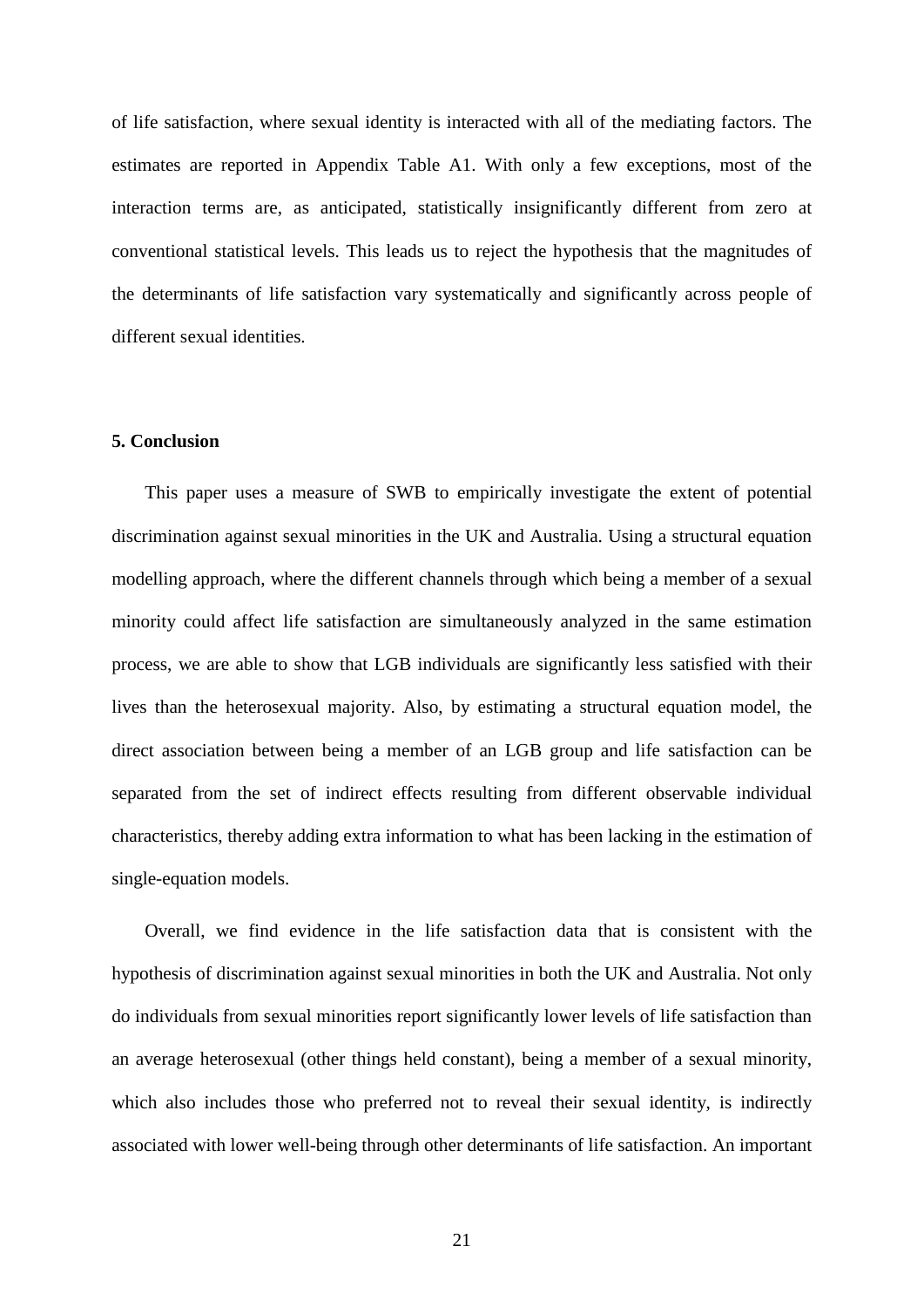implication of our results is that single-equation models of life satisfaction will almost certainly underestimate the total effect of being a member of an LGB group on the overall life satisfaction of these individuals.

A key feature of our analysis is the use of data that are representative of populations for two countries, Australia and the UK, using broadly comparable collection methods and measures. We have thus been able to test the extent to which our results are replicable across different data sets covering different populations, and while important differences are found, it is the similarities that are most striking. Of course, it is true that Australia and the UK have many features in common, including a common language and similar legal institutions. It remains to be seen whether our results would extend to other nations with very different socio-economic customs and institutions.

The analyses presented here are, of course, not without limitations. Most obviously the measure of sexual orientation used here is based on self-identification, which can be problematic given the stigma that has traditionally been associated with sexual minority status and hence the incentive for some respondents not to reveal their true sexual identity. Nevertheless, alternative approaches are not obviously superior. Some studies, for example, use same-sex cohabitation as their indicator of sexual minority status, which has the unfortunate consequence of restricting the sample for analysis to persons living in couple relationships. This seems a major weakness given the evidence presented here that the lesser propensity to form partnerships is a major contributor to lower SWB among LGB population.

A further criticism of our paper is that the associations between sexual identity, intermediate outcomes and life satisfaction are subject to a variety of endogeneity biases, including, but not limited to, potential selection bias (e.g., LGB persons may select themselves environments that are not the typical choices for heterosexuals), and as a result no causal inferences can be drawn from this study. This is a fair objection. Ideally what policy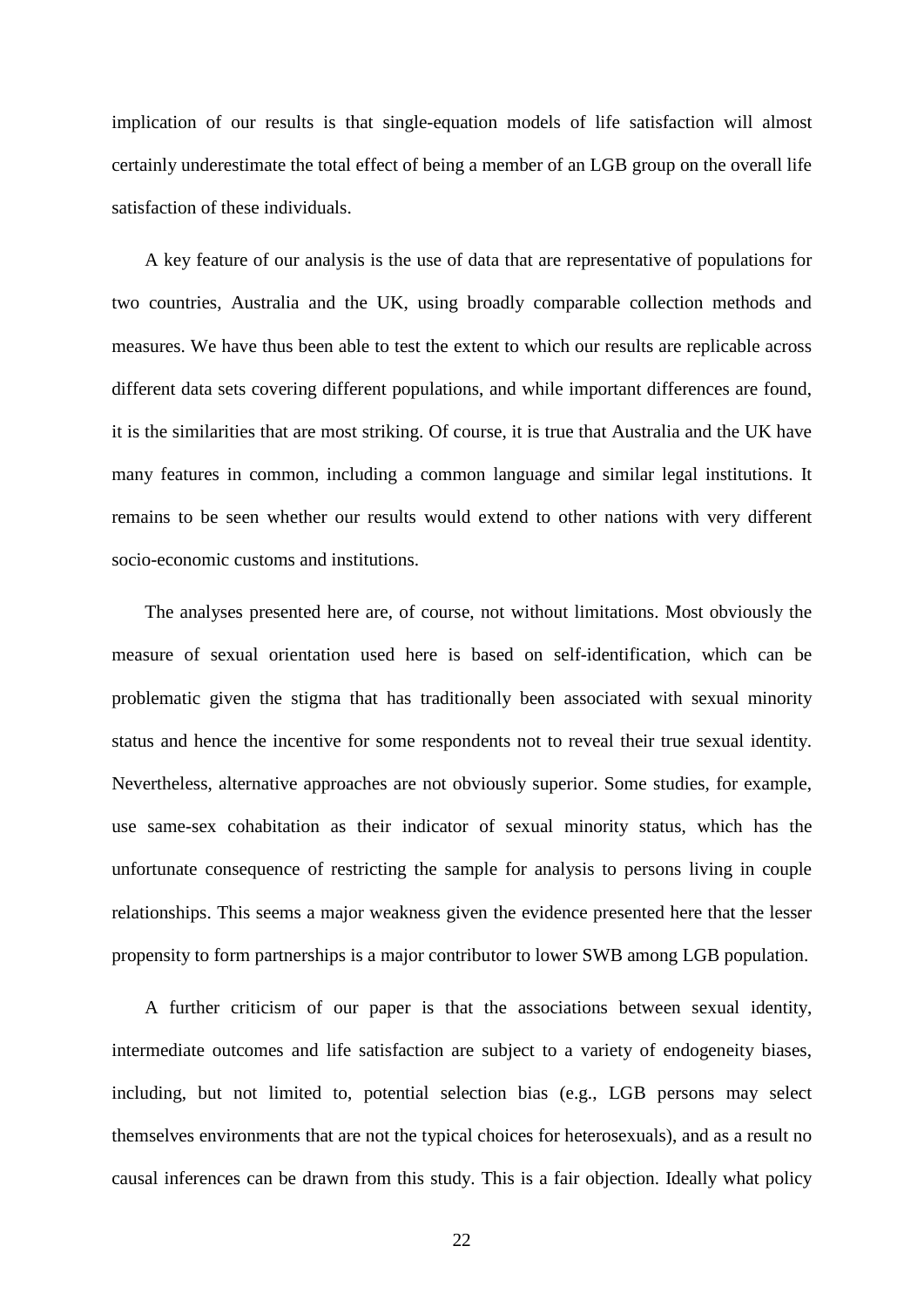makers need is a fully causal model. Nevertheless, the current study is one of the first to empirically identify candidate areas for development when it comes to the possible channels through which an LGB person might be most affected by pre-existing inequality and prejudice.

#### **References**

- Ahmed, A.M., Anderssen, L., Hamarstedt, M. 2013. Are gay men and lesbian women discriminated against in the hiring process. *Southern Economic Journal* 79, 565-585.
- Albeda, R., Badgett, M.V.L., Schneebaum, A., Gates, G.J. 2009. *Poverty in the Lesbian, Gay, and Bisexual Community*. Report published on-line. Los Angeles: The Williams Institute, UCLA. [http://williamsinstitute.law.ucla.edu/wp-content/uploads/Albelda-Badgett-Schneebaum-Gates-LGB-Poverty-Report-March-2009.pdf: Last accessed 26 March 2014.)
- Arabsheibani, G.R., Marin, A., Wadsworth, J. 2005. Gay pay in the UK. *Economica* 72, 333- 347.
- Australian Bureau of Statistics (ABS). 2013. *Australian Social Trends, July 2013* (ABS cat. no. 4102.0). Canberra: ABS.
- Badgett, M.V.L. 1995. The wage effects of sexual-identity discrimination. *Industrial and Labor Relations Review* 48, 726-739.
- Badgett, M.V.L. 2001. *Money, Myths, and Change: The Economic Lives of Lesbians and Gay Men*. Chicago: University of Chicago Press.
- Badgett, M.V.L., Durso, L.E., Schneebaum, A. 2013. *New Patterns of Poverty in the Lesbian, Gay, and Bisexual Community*. Report published on-line. Los Angeles: The Williams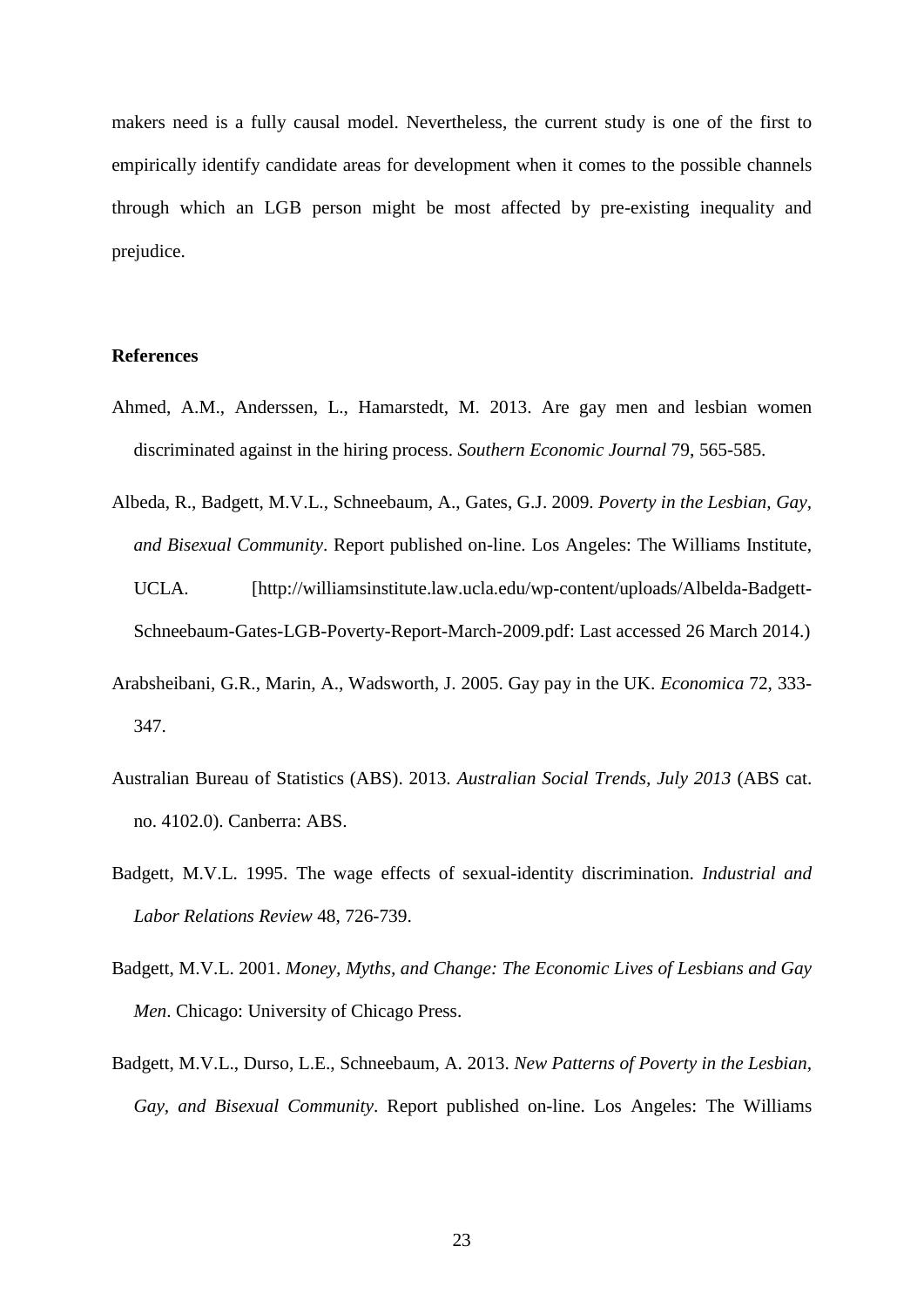Institute, UCLA. [http://williamsinstitute.law.ucla.edu/wp-content/uploads/LGB-Poverty-Update-Jun-2013.pdf: Last accessed 26 March 2014.)

- Baron, R.M., Kenny, D.A. 1986. The moderator-mediator variable distinction in social psychological research: conceptual, strategic, and statistical considerations. *Journal of Personality and Social Psychology* 51, 1173-1182.
- Becker, G.S. 1957. *The Economics of Discrimination*. Chicago: University of Chicago Press.
- Black, D.A., Sanders. S.G., Taylor, L.J. 2007. The economics of lesbian and gay families *Journal of Economic Perspectives* 21, 53-70.
- Blanchflower, D.G., Oswald, A.J. 2004. Money, sex, and happiness: an empirical study. *Scandinavian Journal of Economics* 106, 393-416.
- Bolton, S.-L., Sareen, J. 2011. Sexual orientation and its relation to mental disorders and suicide attempts: findings from a nationally representative sample. *The Canadian Journal of Psychiatry* 56, 35-43.
- Brown, S.L. 2000. The effect of union type on psychological well-being: depression among cohabitators versus married. *Journal of Health and Social Behavior* 41, 241-255.
- Buck, N., McFall, S. 2012. Understanding Society: design overview. *Longitudinal and Life Course Studies* 3, 5-17.
- Carpenter, C.S. 2004. New evidence on gay and lesbian household incomes. *Contemporary Economic Policy* 22, 78-94.
- Chakraborty, A., McManus, S., Brugha, T.S., Bebbington, P., King, M. 2011. Mental health of the non-heterosexual population of England. *The British Journal of Psychiatry* 198, 143-148.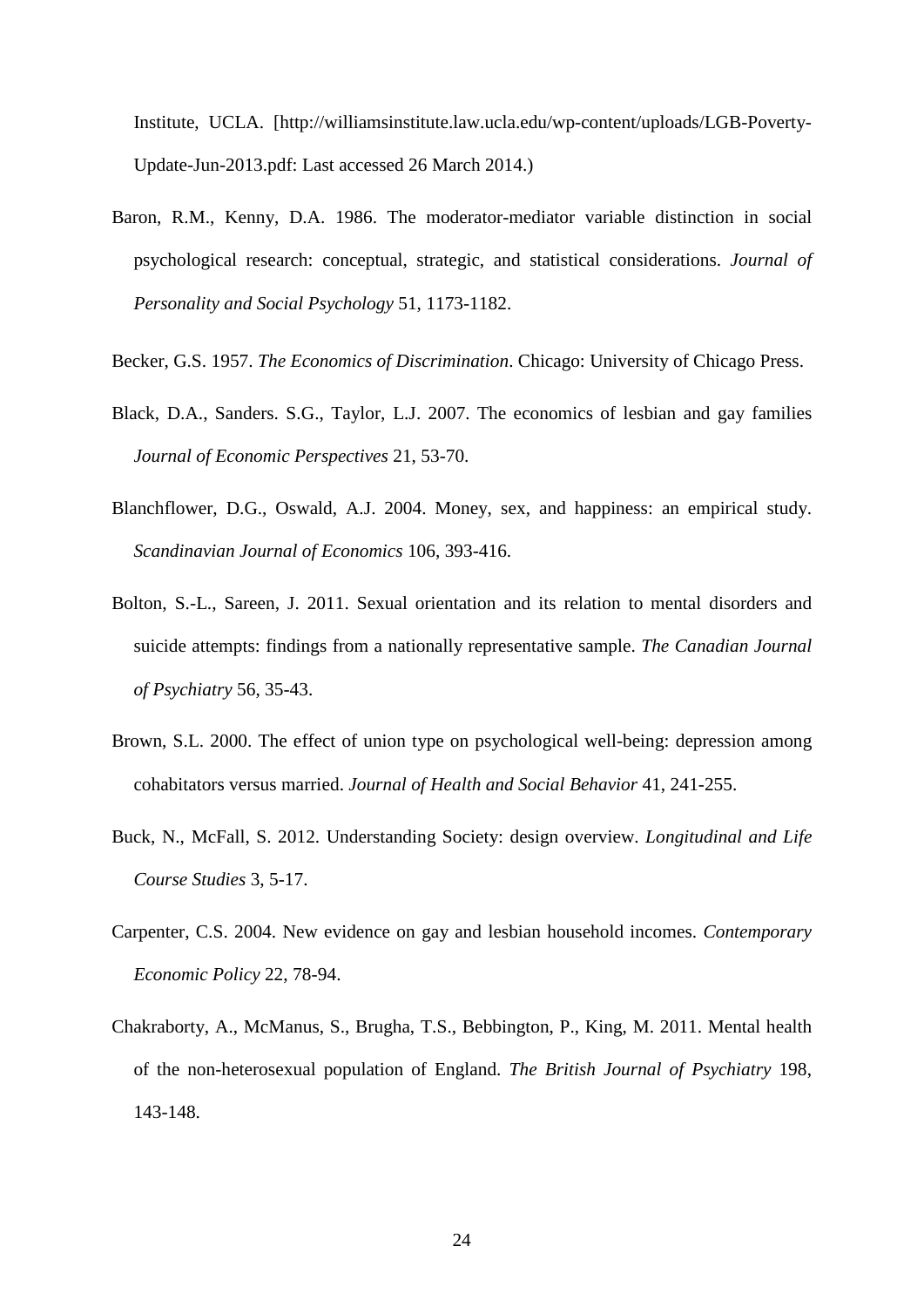- Clark, A.E., Frijters, P., Shields, M.A. 2008. Relative income, happiness, and utility: an explanation for the Easterlin Paradox and other puzzles. *Journal of Economic Literature* 46, 95-144.
- Clark, A.E., Oswald, A.J. 1994. Unhappiness and unemployment. *Economic Journal* 104, 648-659.
- Cochran, S.D., Mays, V.M. 2009. Burden of psychiatric morbidity among lesbian, gay, and bisexual individuals in the California Quality of Life Survey. *Journal of Abnormal Psychology* 118, 647-658.
- Conron, K.J., Mimiaga, M.J., Landers, S.J. 2010. A population-based study of sexual identity identity and gender differences in adult health. *American Journal of Public Health* 100, 1953-1960.
- Cummins, R.A. 2013. Measuring happiness and subjective well-being. In: David, S.A., Boniwell, I, Conley Ayers, A. (Eds.), *The Oxford Handbook of Happiness*. Oxford: Oxford University Press, 185-200.
- Denney, J.T., Gorman, B.K., Barrera, C.B. 2013. Families, resources, and adult health: where do sexual minorities fit? *Journal of Health and Social Behavior* 54, 46-63.
- Dolan, P., Peasgood, T., White, M. 2008. Do we really know what makes us happy? a review of the economic literature on the factors associated with subjective well-being. *Journal of Economic Psychology* 29, 94-122.
- Drydakis, N. 2009. Sexual identity discrimination in the labor market. *Labour Economics* 16, 364-372.
- Drydakis, N. 2011. Women's sexual orientation and labor market outcomes in Greece. *Feminist Economics* 17, 89-117.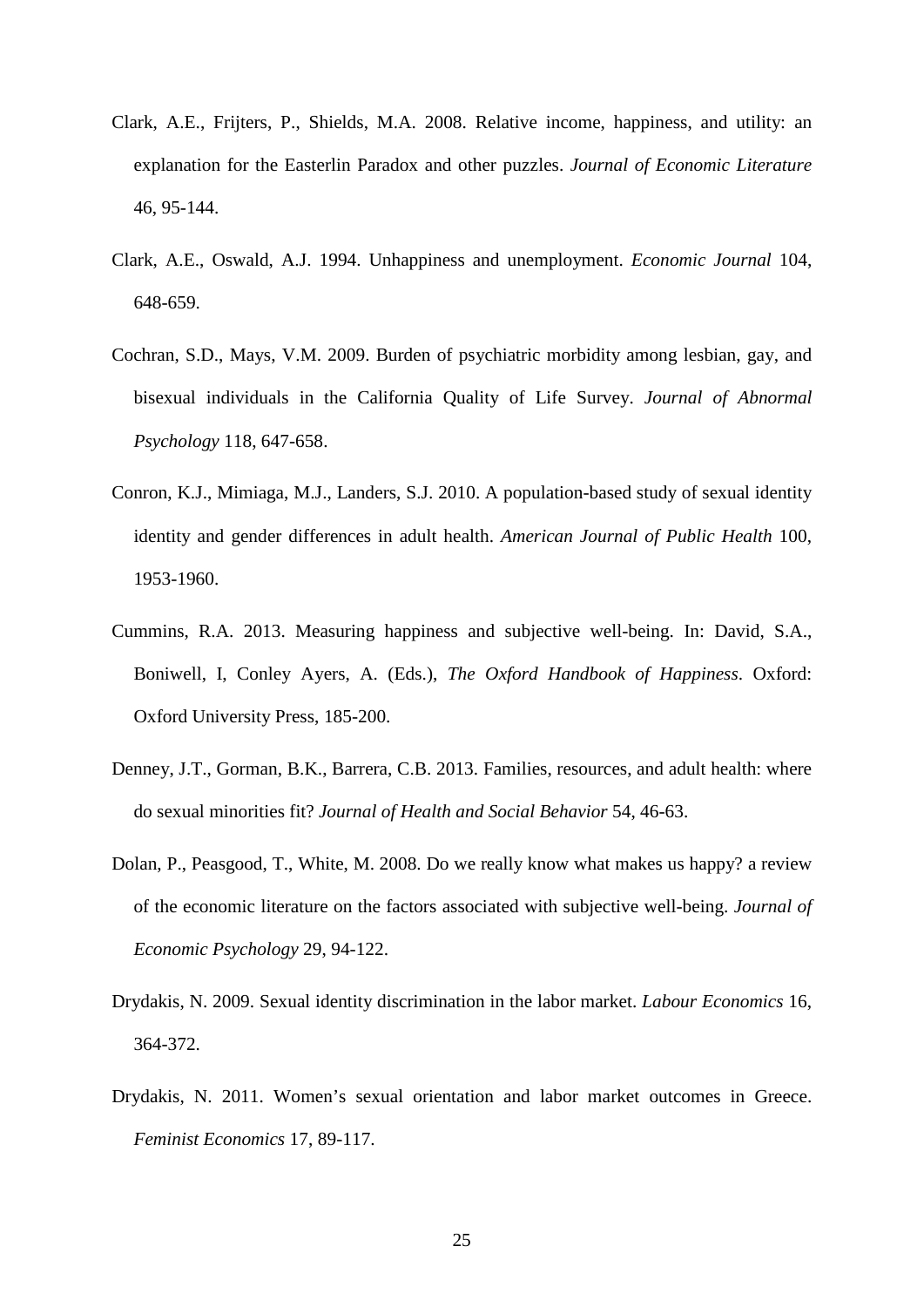Drydakis, N. 2014. Sexual identity discrimination in the Cypriot labor market: distastes or uncertainty? *International Journal of Manpower*, in press.

Greene, W.H. 2002. *Econometric Analysis* (5<sup>th</sup> ed.). Upper Saddle River, NJ: Prentice Hall.

- Haseldon, L., Joloza, T. 2009. *Measuring Sexual Identity: A Guide for Researchers*. Newport (UK): Office for National Statistics.
- Hayes, A.F. 2009. Beyond Baron and Kenny: statistical mediation analysis in the new millennium. *Communication Monographs* 76, 408-420.
- Human Rights and Equal Opportunities Commission (HREOC). 2007. *Same-Sex: Same Entitlements. National Inquiry into Discrimination against People in Same-Sex Relationships: Financial and Work-Related Entitlements and Benefits.* Sydney: Human Rights and Equal Opportunities Commission.
- Keleher, J., Wei, M., Liao, K.Y. 2010. Attachment, positive feelings about being a lesbian, perceived general support, and well-being. *Journal of Social and Clinical Psychology* 29, 847-873.
- King, M., Semlyen, J., Tai, S.S., Killaspy, H., Osborn, D., Popelyuk, D., Nazareth, I. 2008. A systematic review of mental disorder, suicide, and deliberate self harm in lesbian, gay and bisexual people. *BMC Psychiatry* 8(70).
- Klawitter, M.M. Forthcoming. Meta-analysis of the effects of sexual identity on earnings. *Industrial Relations*.
- Klawitter, M.M., Flatt, V. 1998. The effects of state and local anti-discrimination policies for sexual identity. *Journal of Policy Analysis and Management* 17, 658-686.
- Kwon, P. 2013. Resilience in lesbian, gay, and bisexual individuals. *Personality and Social Psychology Review* 17, 371-383.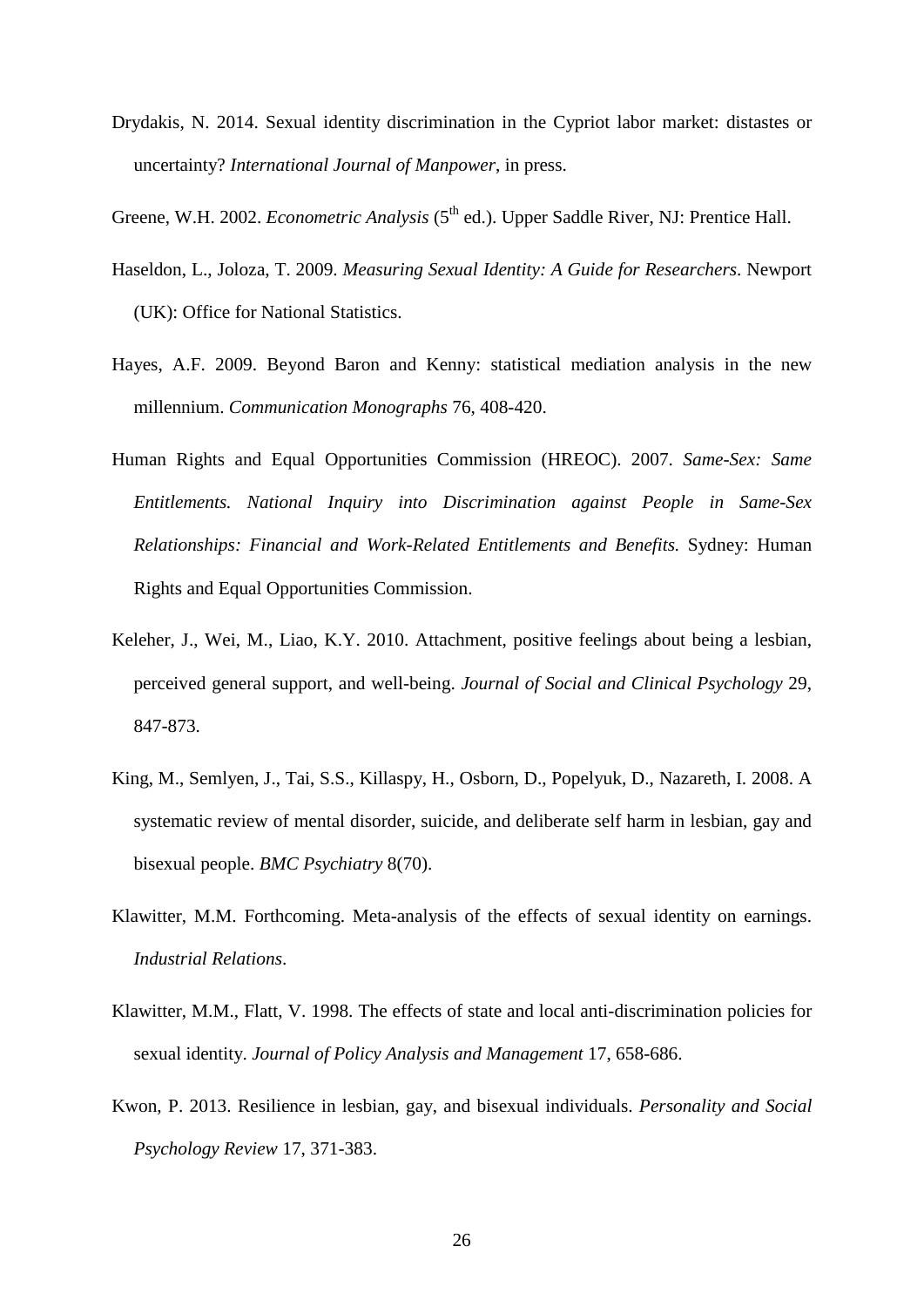- Lau, C.Q. 2012. The stability of same-sex cohabitation, different-sex cohabitation, and marriage. *Journal of Marriage and Family* 74, 973-988.
- Laumann, E.O., Gagnon, J.H., Michael, R.T., Michaels, S. 1994. *The Social Organization of Sexuality: Sexual Practices in the United States*. Chicago: University of Chicago Press.
- Lick, D.J., Durso, L.E., Johnson, K.L. 2013. Minority stress and physical health among sexual minorities. *Perspectives on Psychological Science* 8, 521-548.
- Liu, H., Reczek, C., Brown, D. 2013. Same-sex cohabitors and health: the role of raceethnicity, gender, and socioeconomic status. *Journal of Health and Social Behavior* 54, 25-45.
- Masini, B.E., Barrett, H.A. 2008. Social support as a predictor of psychological and physical well-being and lifestyle in lesbian, gay, and bisexual adults aged 50 and over. *Journal of Gay & Lesbian Social Services* 20, 91-110.
- Moracco, K.E., Runyan, C.W., Bowling, J.M., Earp, J.A. 2007. Women's experience with violence: a national study. *Women's Health Issues* 17, 3-12.
- Myrdal, G. 1944. *An American Dilemma: The Negro Problem and Modern Democracy.* New York: Random House.
- National Research Council. 2011. *The Health of Lesbian, Gay, Bisexual, and Transgender People: Building a Foundation for Better Understanding*. Washington, DC: The National Academies Press.
- Park, A., and Rhead, R. 2013. Changing attitudes towards sex, marriage and parenthood. In: Park, A., Bryson, C., Clery, E., Curtice, J., Phillips, M. (Eds.). *British Social Attitudes: The 30th Report*. London: NatCen Social Research, 1-32.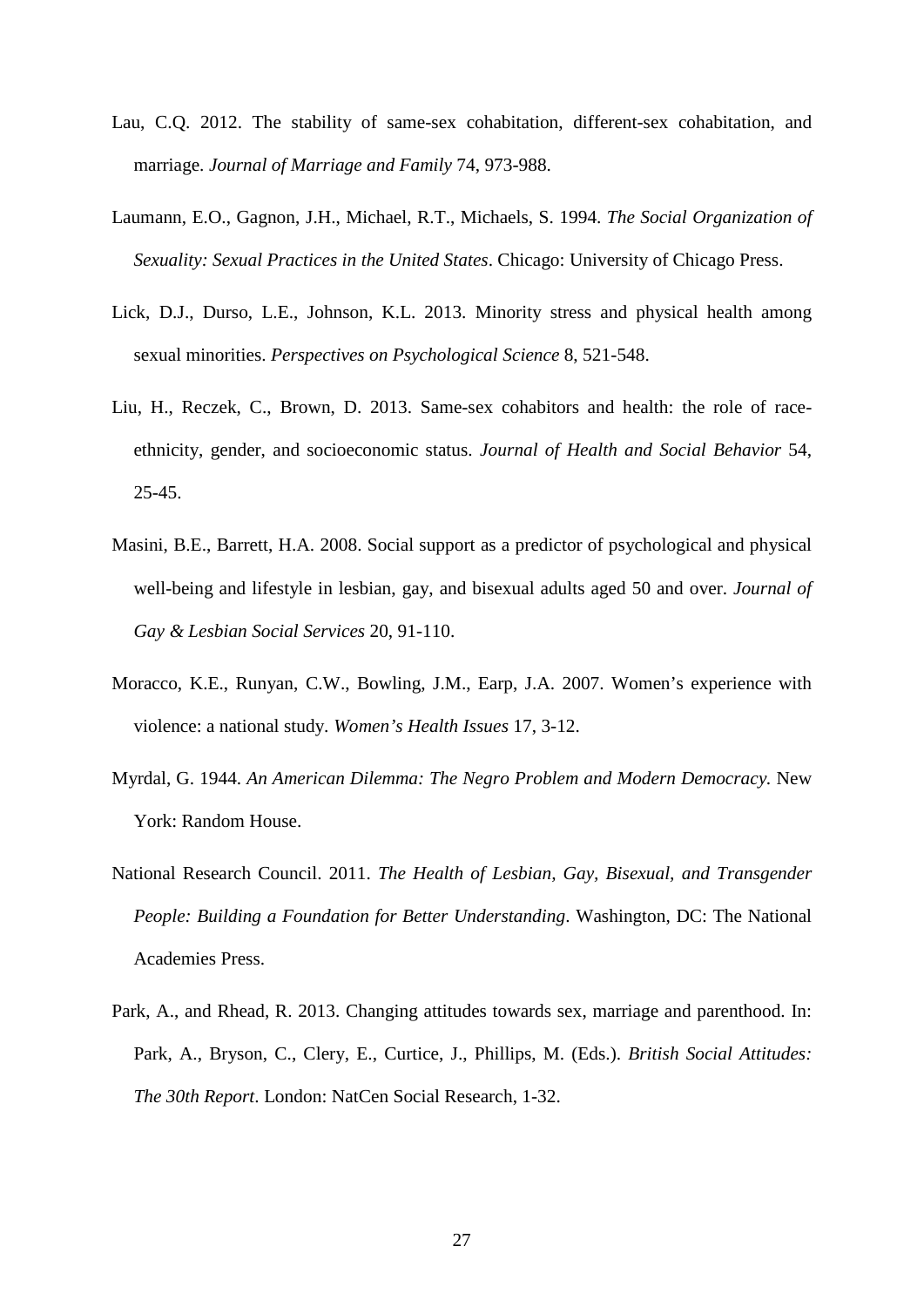- Powdthavee, N. 2008. Putting a price tag on friends, relatives, and neighbors: using surveys of life satisfaction to value social relationships. *Journal of Socio-Economics* 37, 1459- 1480.
- Powdthavee, N. 2009. I can't smile without you: spousal correlation in life satisfaction. *Journal of Economic Psychology* 30, 675-689.
- Powdthavee, N. 2010. *The Happiness Equation: The Surprising Economics of Our Most Valuable Asset*. London: Icon Books.
- Powdthavee, N., Lekfuangfu, W.N., Wooden, M. 2013. The marginal income effect of education on happiness: estimating the direct and indirect effects of compulsory schooling on well-being in Australia. Melbourne Institute Working Paper Series no. 16/13. Melbourne: Melbourne Institute of Applied Economic and Social Research, University of Melbourne.
- Rothman, E.F., Exner, D., Baughman, A.L. 2011. The prevalence of sexual assault against people who identify as gay, lesbian, or bisexual in the United States: a systematic review. *Trauma, Violence, and Abuse* 12, 5-66.
- Sandfort, T.G.M., Bakker, F., Vanwesenbeeck, I., Schellevis, F.G. 2006. Sexual orientation and mental and physical health: Findings from a Dutch population survey. *American Journal of Public Health* 96, 1119-1125.
- Smith, T.W. 2011. *Public Attitudes Towards Homosexuality*. Report published on-line. Chicago: National Opinion Research Centre, University of Chicago. [http://www.norc.org/PDFs/2011%20GSS%20Reports/GSS\_Public%20Attitudes%20Tow ard%: Last accessed 4 March 2014.)
- Tilscik, A. 2011. Pride and prejudice: employment discrimination against openly gay men in the United States. *American Journal of Sociology* 117, 586-626.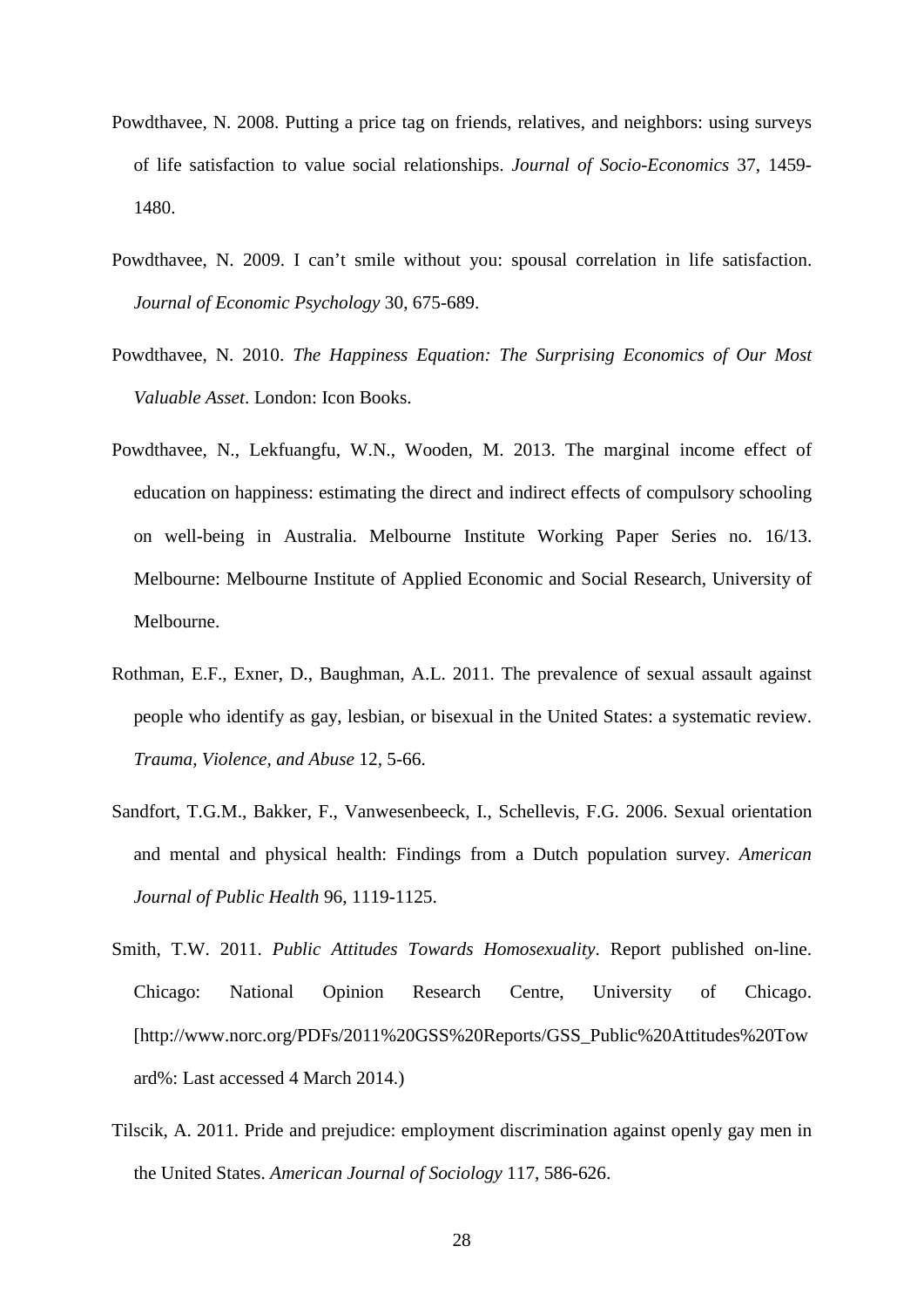- Uhrig, S.C.N. 2014. An examination of poverty and sexual orientation in the UK. ISER Working Paper Series no. 2014-2. Colchester: Institute for Social and Economic Research, University of Essex.
- Watson, N., Wooden, M. 2012. The HILDA Survey: a case study in the design and development of a successful household panel study. *Longitudinal and Life Course Studies* 3, 369-381.
- Weichselbaumer, D. 2003. Sexual identity discrimination in hiring. *Labour Economics* 10, 629-642.
- Wilson, W. 1967. Correlates of avowed happiness. *Psychological Bulletin* 67, 294-306.
- Winkelmann, L., Winkelmann, R. 1998. Why are the unemployed so unhappy? *Economica* 65, 1-15.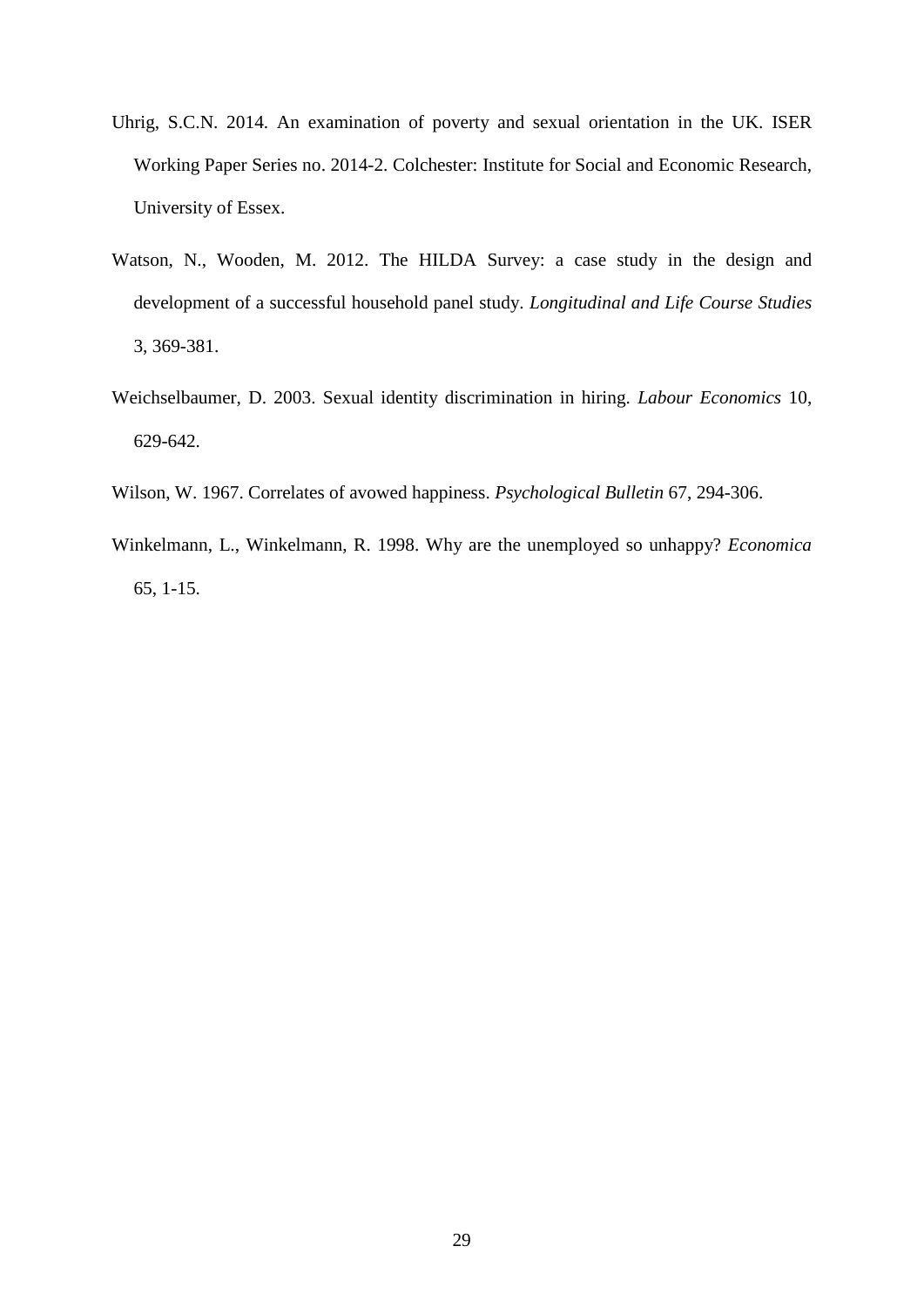| Sexual               |                                               |                                     | <b>UKHLS</b>                        |                                     | <b>HILDA</b>                        |                                    |                                    |  |  |
|----------------------|-----------------------------------------------|-------------------------------------|-------------------------------------|-------------------------------------|-------------------------------------|------------------------------------|------------------------------------|--|--|
| identity             |                                               | Persons                             | Men                                 | Women                               | Persons                             | Men                                | Women                              |  |  |
| Hetero-<br>sexual    | Mean LS<br>(stat. dev.)<br>N<br>$\frac{0}{0}$ | 5.067<br>(1.509)<br>30,788<br>93.43 | 5.067<br>(1.481)<br>13,388<br>93.25 | 5.068<br>(1.530)<br>17,400<br>93.56 | 7.894<br>(1.378)<br>11,738<br>92.59 | 7.882<br>(1.369)<br>5,528<br>94.27 | 7.904<br>(1.385)<br>6,210<br>91.99 |  |  |
| Gay or<br>lesbian    | Mean LS<br>(stat. dev.)<br>N<br>$\%$          | 4.737<br>(1.699)<br>452<br>1.37     | 4.543<br>(1.697)<br>258<br>1.80     | 4.995<br>(1.671)<br>194<br>1.04     | 7.642<br>(1.456)<br>201<br>1.58     | 7.654<br>(1.454)<br>107<br>1.80    | 7.628<br>(1.466)<br>94<br>1.39     |  |  |
| <b>Bisexual</b>      | Mean LS<br>(stat. dev.)<br>N<br>$\%$          | 4.492<br>(1.657)<br>372<br>1.13     | 4.458<br>(1.691)<br>155<br>1.08     | 4.516<br>(1.636)<br>217<br>1.17     | 7.361<br>(1.487)<br>191<br>1.51     | 7.397<br>(1.413)<br>58<br>0.98     | 7.346<br>(1.523)<br>133<br>1.97    |  |  |
| Other                | Mean LS<br>(stat. dev.)<br>N<br>$\%$          | 4.519<br>(1.774)<br>345<br>1.05     | 4.486<br>(1.911)<br>144<br>1.00     | 4.542<br>(1.673)<br>201<br>1.08     | 7.584<br>(2.038)<br>89<br>0.70      | 7.590<br>(1.888)<br>39<br>0.66     | 7.580<br>(2.167)<br>50<br>0.74     |  |  |
| Prefer not<br>to say | Mean LS<br>(stat. dev.)<br>N<br>$\%$          | 4.759<br>(1.689)<br>948<br>2.88     | 4.820<br>(1.698)<br>395<br>2.76     | 4.716<br>(1.682)<br>553<br>2.97     | 7.494<br>(1.827)<br>255<br>2.02     | 7.269<br>(1.672)<br>108<br>1.84    | 7.660<br>(1.921)<br>147<br>2.18    |  |  |

| Sexual identity and life satisfaction: raw data summary |
|---------------------------------------------------------|
|                                                         |

Samples restricted to persons aged 16 to 64 years.

LS denotes life satisfaction.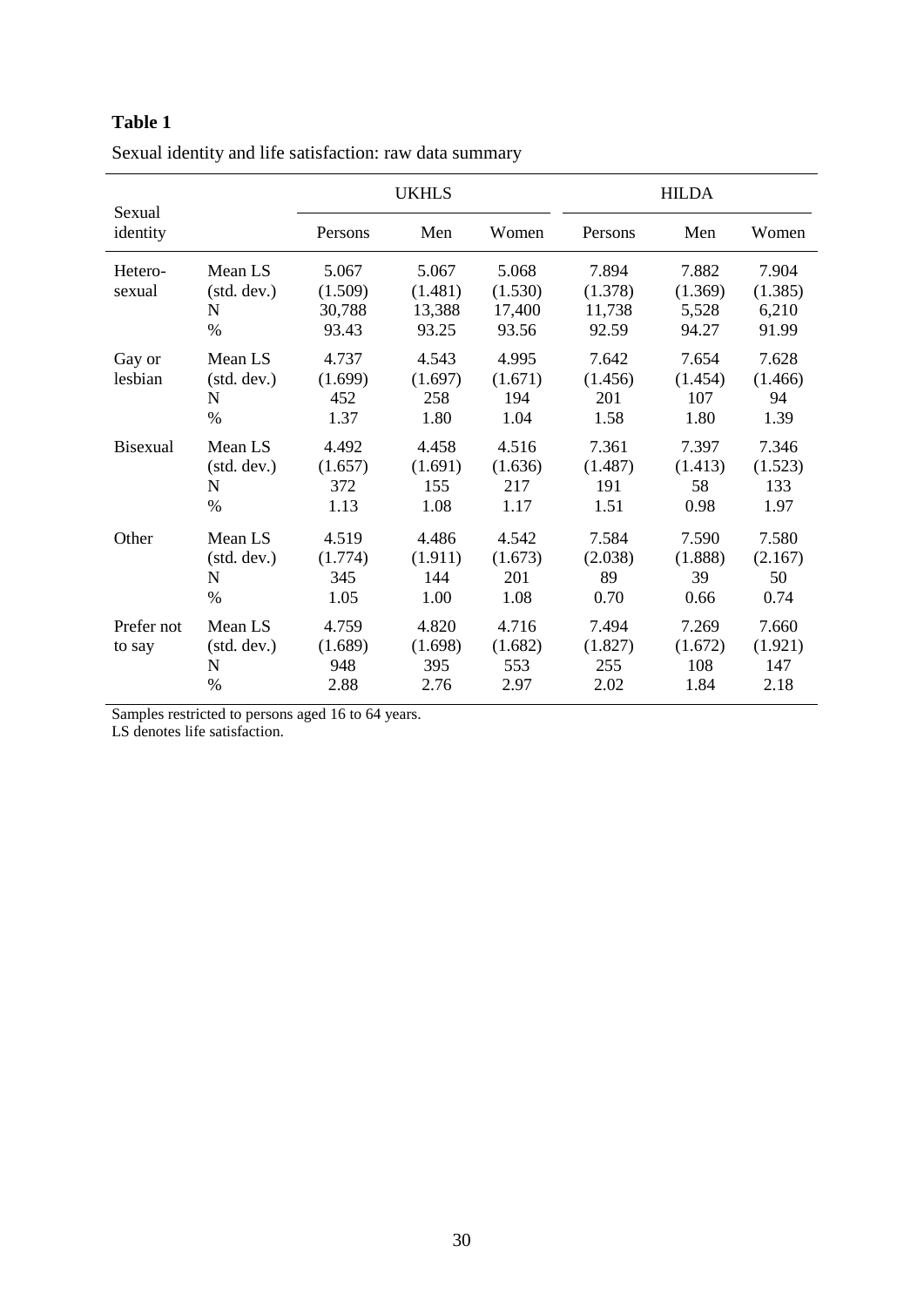# **Figure 1**

A structural equation model of sexual identity and life satisfaction

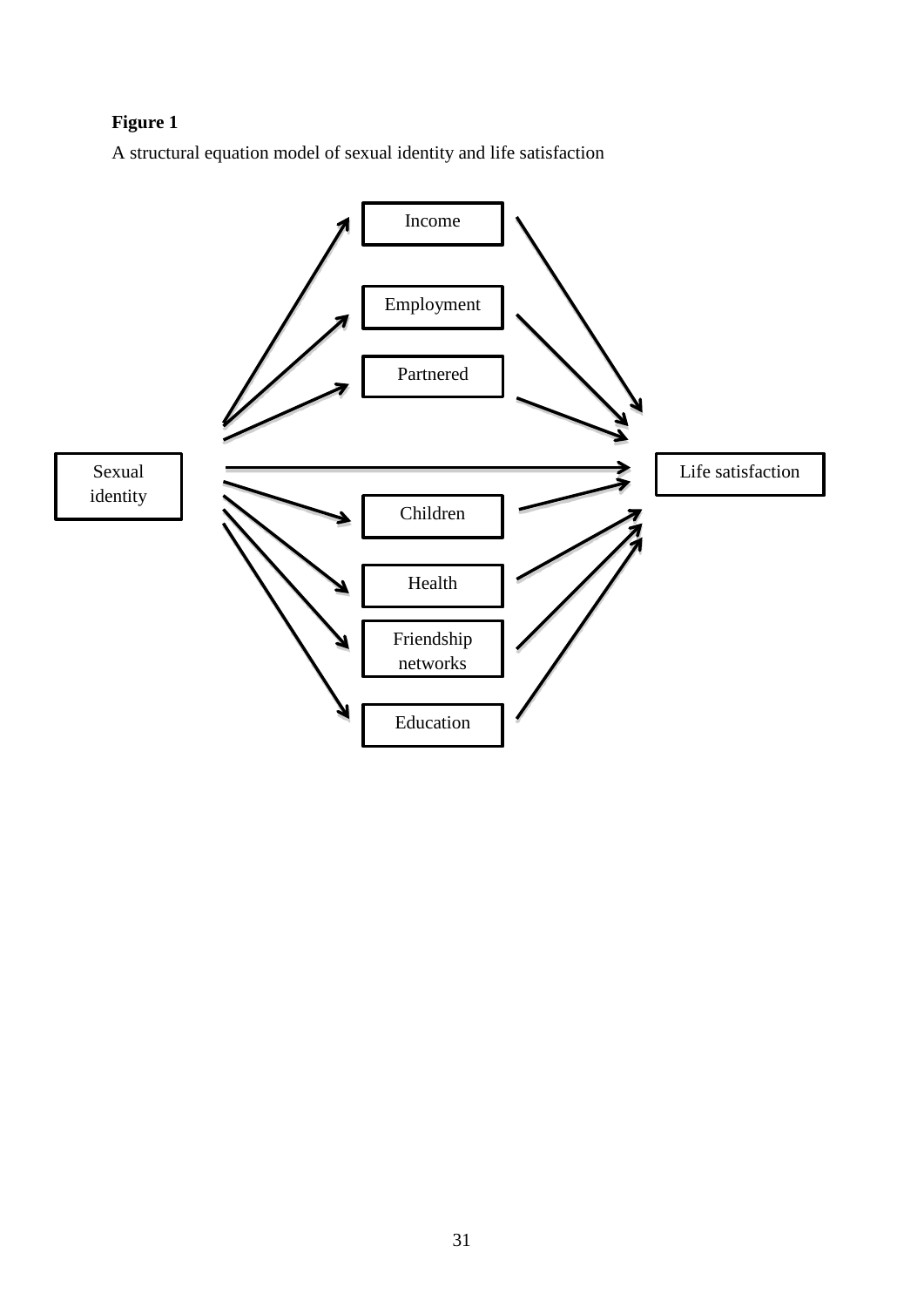### **Table 2** Structural equation model of the effects of sexual identity on life satisfaction, UKHLS 2011-2012

|                                     |              | Log of      |           |            |             |            |           |              |
|-------------------------------------|--------------|-------------|-----------|------------|-------------|------------|-----------|--------------|
|                                     |              | equivalized |           |            |             | Self-      |           | Completed    |
|                                     | Life         | household   |           |            | Number of   | assessed   | Number of | a university |
|                                     | satisfaction | income      | Employed  | Partnered  | children    | health     | friends   | degree       |
|                                     | (1)          | (2)         | (3)       | (4)        | (5)         | (6)        | (7)       | (8)          |
| Gay or lesbian                      | $-.138***$   | $-0.017$    | $-.011$   | $-.505***$ | $-136***$   | $-.364***$ | .051      | $.160***$    |
|                                     | (.049)       | (.051)      | (.045)    | (.040)     | (.046)      | (.029)     | (.035)    | (.046)       |
| <b>Bisexual</b>                     | $-.289***$   | $-187***$   | $-156***$ | $-147***$  | $-.292***$  | $-116**$   | $-0.019$  | .062         |
|                                     | (.055)       | (.062)      | (.047)    | (.042)     | (.052)      | (.047)     | (.042)    | (.047)       |
| Other                               | $-.237***$   | $-.289***$  | $-289***$ | $-.055$    | $-0.266***$ | .022       | .069      | $-.263***$   |
|                                     | (.062)       | (.048)      | (.052)    | (.048)     | (.054)      | (.051)     | (.081)    | (.040)       |
| Prefer not to say                   | $-.064*$     | $-.245***$  | $-186***$ | $-.114***$ | $-.211***$  | $.082**$   | $-0.018$  | $-149***$    |
|                                     | (.036)       | (.038)      | (.033)    | (.029)     | (.033)      | (.034)     | (.039)    | (.028)       |
| <b>Mediating factors</b>            |              |             |           |            |             |            |           |              |
| Log of equivalized household income | $.065***$    |             |           |            |             |            |           |              |
|                                     | (.006)       |             |           |            |             |            |           |              |
| Employed                            | $.029***$    |             |           |            |             |            |           |              |
|                                     | (.006)       |             |           |            |             |            |           |              |
| Partnered                           | .088***      |             |           |            |             |            |           |              |
|                                     | (.006)       |             |           |            |             |            |           |              |
| Self-assessed health                | .288***      |             |           |            |             |            |           |              |
|                                     | (.006)       |             |           |            |             |            |           |              |
| Number of children                  | $.026***$    |             |           |            |             |            |           |              |
|                                     | (.006)       |             |           |            |             |            |           |              |
| Number of friends                   | $.051***$    |             |           |            |             |            |           |              |
|                                     | (.005)       |             |           |            |             |            |           |              |
| Completed a university degree       | $.024***$    |             |           |            |             |            |           |              |
|                                     | (.006)       |             |           |            |             |            |           |              |
| Var(e)                              | $-.138***$   | $-0.017$    | $-.011$   | $-.505***$ | $-136***$   | $-.364***$ | .051      | $.160***$    |
|                                     | (.049)       | (.051)      | (.045)    | (.040)     | (.046)      | (.029)     | (.035)    | (.046)       |

\*\*, \*\* and \* denote significance at the 1%, 5% and 10% levels respectively. Robust standard errors are in parentheses. Control variables include gender, age, age-squared, age-cubed, race dummies, length of the person having been present in the panel (and its squared value), and regional dummies. N=32,964.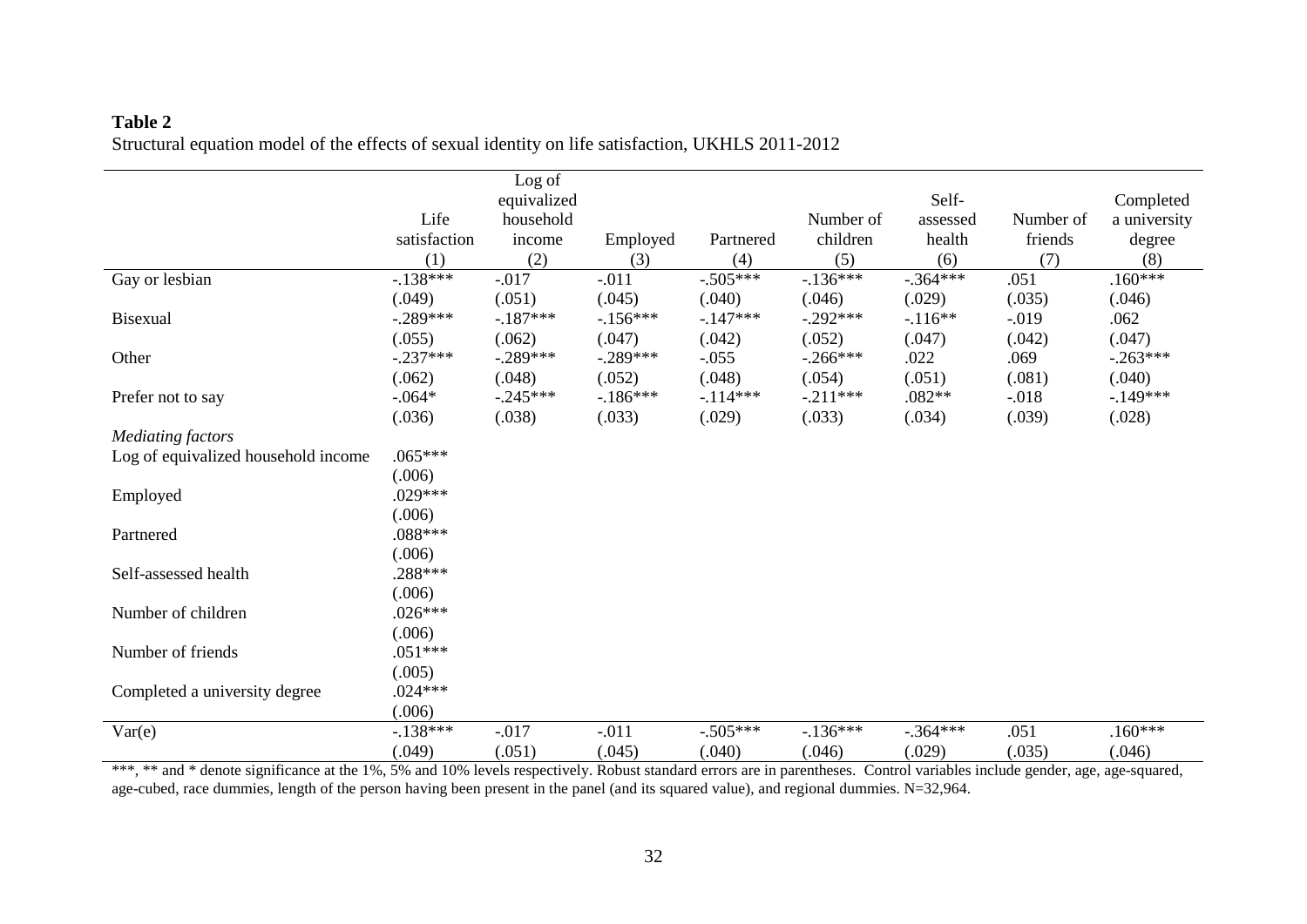|                                     |              | Log of                   |            |            |            | Self-      |           |                           |
|-------------------------------------|--------------|--------------------------|------------|------------|------------|------------|-----------|---------------------------|
|                                     | Life         | equivalized<br>household |            |            | Number of  | assessed   | Number of | Completed<br>a university |
|                                     | satisfaction | income                   | Employed   | Partnered  | children   | health     | friends   | degree                    |
|                                     | (1)          | (2)                      | (3)        | (4)        | (5)        | (6)        | (7)       | (8)                       |
| Gay or lesbian                      | $-.107$      | .024                     | .004       | $-.295***$ | $-.037$    | $-.676***$ | .055      | $.235***$                 |
|                                     | (.067)       | (.080)                   | (.058)     | (.066)     | (.070)     | (.043)     | (.068)    | (.078)                    |
| Bisexual                            | $-166**$     | $-.337***$               | $-.229***$ | $-.133*$   | $-.416***$ | $-.053$    | $-446***$ | $-159***$                 |
|                                     | (.073)       | (.088)                   | (.069)     | (.069)     | (.079)     | (.059)     | (.076)    | (.061)                    |
| Other                               | $-.045$      | $-.637***$               | $-472***$  | $-416***$  | $-.333***$ | $-.025$    | $-.151$   | $-.266***$                |
|                                     | (.139)       | (.086)                   | (.110)     | (.102)     | (.115)     | (.097)     | (.127)    | (.091)                    |
| Prefer not to say                   | $-.078$      | $-438***$                | $-.355***$ | $-369***$  | $-.342***$ | $-.119**$  | $-.120*$  | $-314***$                 |
|                                     | (.073)       | (.053)                   | (.064)     | (.062)     | (.067)     | (.057)     | (.072)    | (.055)                    |
| <b>Mediating factors</b>            |              |                          |            |            |            |            |           |                           |
| Log of equivalized household income | $.044***$    |                          |            |            |            |            |           |                           |
|                                     | (.011)       |                          |            |            |            |            |           |                           |
| Employed                            | $.027***$    |                          |            |            |            |            |           |                           |
|                                     | (.011)       |                          |            |            |            |            |           |                           |
| Partnered                           | $.162***$    |                          |            |            |            |            |           |                           |
|                                     | (.011)       |                          |            |            |            |            |           |                           |
| Self-assessed health                | .292***      |                          |            |            |            |            |           |                           |
|                                     | (.010)       |                          |            |            |            |            |           |                           |
| Number of children                  | $.022*$      |                          |            |            |            |            |           |                           |
|                                     | (.012)       |                          |            |            |            |            |           |                           |
| Number of friends                   | $.200***$    |                          |            |            |            |            |           |                           |
|                                     | (.009)       |                          |            |            |            |            |           |                           |
| Completed a university degree       | $-.027***$   |                          |            |            |            |            |           |                           |
|                                     | (.008)       |                          |            |            |            |            |           |                           |
| Var(e)                              | .738***      | $.771***$                | $.740***$  | .688***    | .881 ***   | $.552***$  | $.959***$ | .963***                   |
|                                     | (.014)       | (.021)                   | (.008)     | (.008)     | (.011)     | (.013)     | (.010)    | (.010)                    |

### **Table 3** Structural equation model of the effects of sexual identity on life satisfaction, HILDA Survey 2012

\*\*\*, \*\* and \* denote significance at the 1%, 5% and 10% levels respectively. Robust standard errors are in parentheses. Control variables include gender, age, age-squared, age-cubed, country of origin dummies, length of the person having been present in the panel (and its squared value), a dummy representing whether there were other people present during the interview, and regional dummies. N=12,388.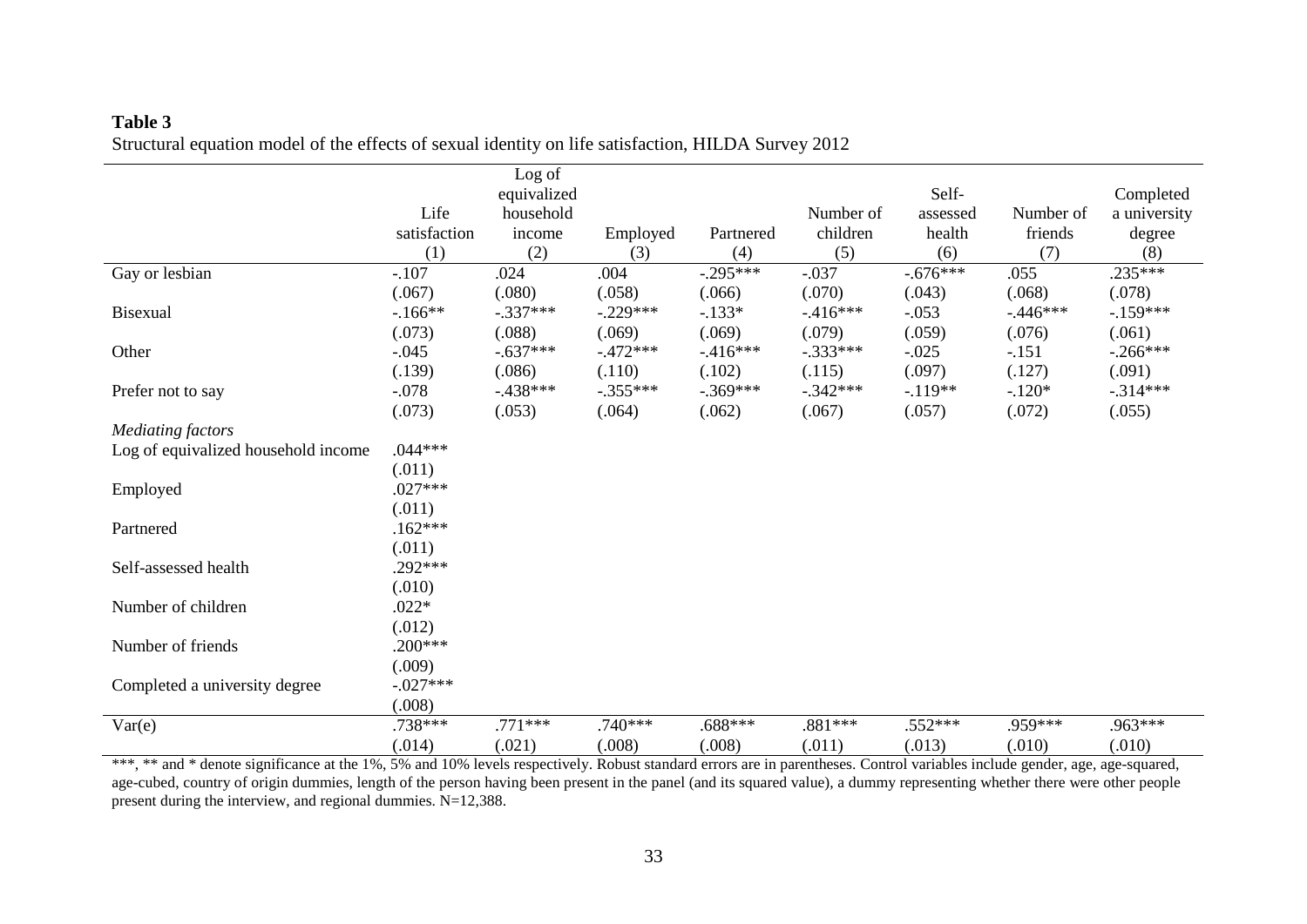| Mediating variable              | Gay or<br>lesbian | <b>Bisexual</b> | Other      | Prefer not<br>to say |
|---------------------------------|-------------------|-----------------|------------|----------------------|
| Log of equivalized household    | $-.001$           | $-0.012***$     | $-.019***$ | $-0.016***$          |
| income                          | (.004)            | (.004)          | (.004)     | (.003)               |
| Employed                        | $-.000$           | $-.004**$       | $-.008***$ | $-.005***$           |
|                                 | (.001)            | (.002)          | (.002)     | (.002)               |
| Partnered                       | $-.045***$        | $-.013***$      | $-.005$    | $-.010***$           |
|                                 | (.005)            | (.004)          | (.004)     | (.003)               |
| Number of children              | $-.039***$        | $-.084***$      | $-.076***$ | $-.061***$           |
|                                 | (.013)            | (.015)          | (.016)     | (.010)               |
| Self-assessed health            | $-.010***$        | $-.003**$       | .001       | $.002**$             |
|                                 | (.002)            | (.001)          | (.002)     | (.001)               |
| Number of friends               | $-.003$           | $-.001$         | .004       | $-.001$              |
|                                 | (.002)            | (.002)          | (.004)     | (.002)               |
| Completed a university degree   | $-.004***$        | .001            | $.006***$  | $-.004***$           |
|                                 | (.001)            | (.001)          | (.002)     | (.001)               |
| Total indirect effect           | $-.088***$        | $-116***$       | $-110***$  | $-.094***$           |
|                                 | (.017)            | (.017)          | (.016)     | (.011)               |
| Direct effect                   | $-138***$         | $-.289***$      | $-.237***$ | $-.064***$           |
|                                 | (.048)            | (.055)          | (.060)     | (.037)               |
| Combined effect (total indirect | $-.226***$        | $-405***$       | $-.347***$ | $-158***$            |
| $effect + direct effect)$       | (.053)            | (.056)          | (.062)     | (.037)               |

Implied indirect effects of sexual identity on life satisfaction, UKHLS 2011-2012

\*\*\*, \*\* and \* denote significance at the 1%, 5% and 10% levels respectively. Bootstrapped standard errors (500 repetitions) are in parentheses.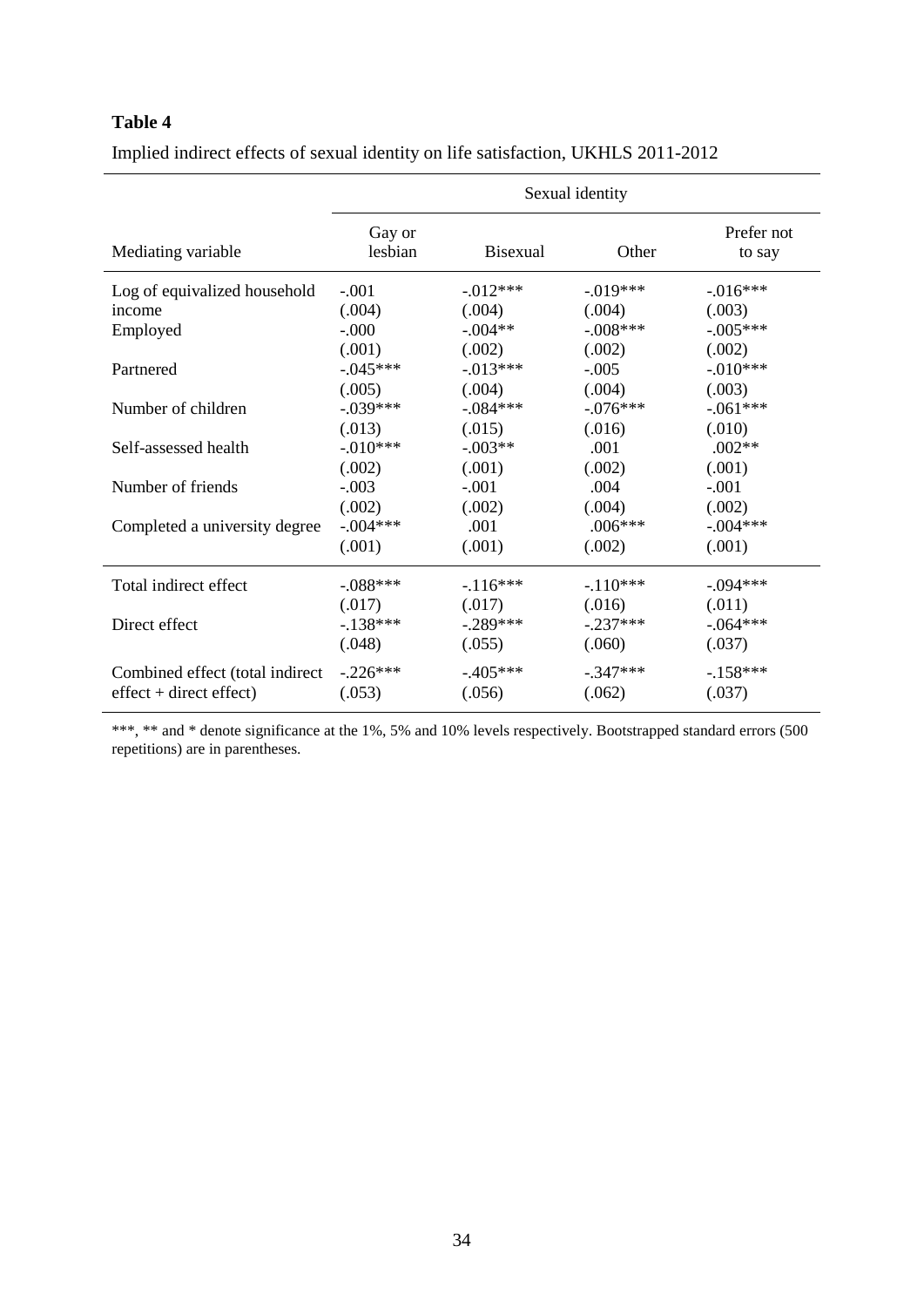|                                 |                               |                              | Sexual identity              |                               |
|---------------------------------|-------------------------------|------------------------------|------------------------------|-------------------------------|
| Mediating variable              | Gay or<br>lesbian             | <b>Bisexual</b>              | Other                        | Prefer not<br>to say          |
| Log of equivalized household    | .001                          | $-0.015**$                   | $-.028***$                   | $-0.019***$                   |
| income                          | (.004)                        | (.006)                       | (.008)                       | (.005)                        |
| Employed                        | .000                          | $-.006**$                    | $-0.013**$                   | $-.010**$                     |
| Partnered                       | (.002)<br>$-.048***$          | (.003)<br>$-.022*$           | (.006)<br>$-.067***$         | (.004)<br>$-.060***$          |
|                                 | (.011)                        | (.011)                       | (.017)                       | (.010)                        |
| Number of children              | $-.011$                       | $-121***$                    | $-.097**$                    | $-.100***$                    |
|                                 | (.022)                        | (.020)                       | (.038)                       | (.019)                        |
| Self-assessed health            | $-0.015*$                     | $-.001$                      | $-.001$                      | $-.003$                       |
|                                 | (.008)                        | (.002)                       | (.002)                       | (.002)                        |
| Number of friends               | .011                          | $-.089***$                   | $-.030$                      | $-.024$                       |
| Completed a university degree   | (.014)<br>$-.006**$<br>(.003) | (.015)<br>$.004**$<br>(.002) | (.026)<br>$.007**$<br>(.003) | (.015)<br>$.009***$<br>(.003) |
| Total indirect effect           | $-.068**$                     | $-.250***$                   | $-.229***$                   | $-.207***$                    |
|                                 | (.029)                        | (.035)                       | (.052)                       | (.031)                        |
| Direct effect                   | $-.107$                       | $-166**$                     | $-.045$                      | $-.078$                       |
|                                 | (.065)                        | (.078)                       | (.143)                       | (.069)                        |
| Combined effect (total indirect | $-175***$                     | $-416***$                    | $-.274*$                     | $-.285***$                    |
| $effect + direct effect)$       | (.068)                        | (.082)                       | (.156)                       | (.076)                        |

Implied indirect effects of sexual identity on life satisfaction, HILDA Survey 2012

\*\*\*, \*\* and \* denote significance at the 1%, 5% and 10% levels respectively. Bootstrapped standard errors (500 repetitions) are in parentheses.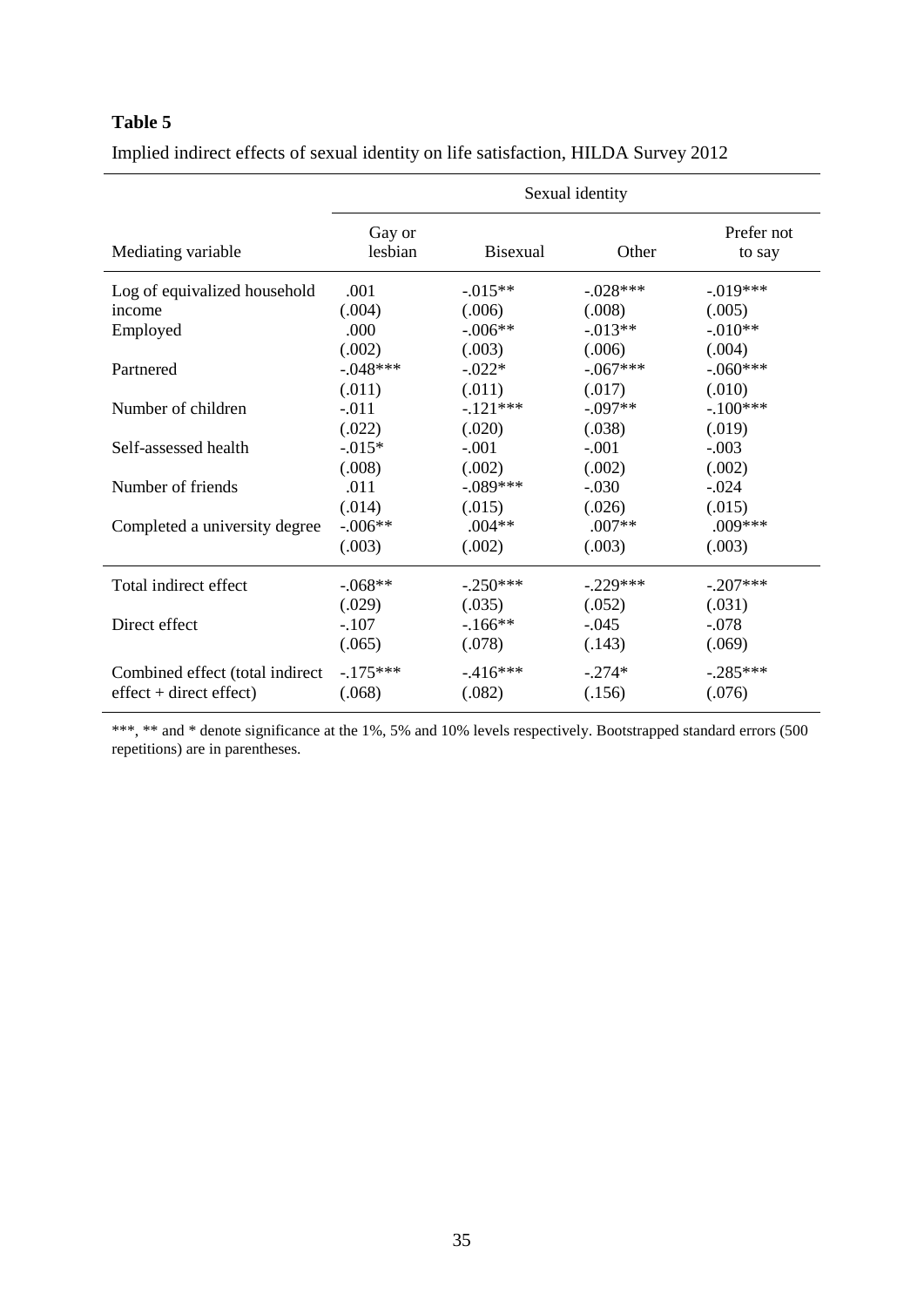|                                 | Sexual identity   |             |             |                      |  |  |  |  |
|---------------------------------|-------------------|-------------|-------------|----------------------|--|--|--|--|
| Mediating variable              | Gay or<br>lesbian | Bisexual    | Other       | Prefer not<br>to say |  |  |  |  |
| A) Men $(N=14,222)$             |                   |             |             |                      |  |  |  |  |
| Log of equivalized household    | $-.006$           | $-0.015***$ | $-0.014***$ | $-0.023***$          |  |  |  |  |
| income                          | (.004)            | (.007)      | (.004)      | (.006)               |  |  |  |  |
| Employed                        | $-.006*$          | $-.007*$    | $-.014***$  | $-.010***$           |  |  |  |  |
|                                 | (.003)            | (.004)      | (.005)      | (.003)               |  |  |  |  |
| Partnered                       | $-.047***$        | $-017***$   | $-.005$     | $-.011***$           |  |  |  |  |
|                                 | (.007)            | (.006)      | (.004)      | (.004)               |  |  |  |  |
| Number of children              | $-.055***$        | $-.040*$    | $-.073***$  | $-.053***$           |  |  |  |  |
|                                 | (.018)            | (.021)      | (.024)      | (.015)               |  |  |  |  |
| Self-assessed health            | $-.001$           | .001        | $-0.000$    | .000                 |  |  |  |  |
|                                 | (.001)            | (.002)      | (.001)      | (.001)               |  |  |  |  |
| Number of friends               | .001              | $-.002$     | .003        | $-.006**$            |  |  |  |  |
|                                 | (.002)            | (.004)      | (.006)      | (.002)               |  |  |  |  |
| Completed a university degree   | .002              | .001        | $-.004$     | $-.002$              |  |  |  |  |
|                                 | (.002)            | (.001)      | (.003)      | (.002)               |  |  |  |  |
| Total indirect effect           | $-.113***$        | $-.079***$  | $-.108***$  | $-104***$            |  |  |  |  |
|                                 | (.022)            | (.024)      | (.028)      | (.017)               |  |  |  |  |
| Direct effect                   | $-.246***$        | $-.339***$  | $-.280***$  | $-.020$              |  |  |  |  |
|                                 | (.066)            | (.091)      | (.104)      | (.055)               |  |  |  |  |
| Combined effect (total indirect | $-.358***$        | $-.418***$  | $-.388***$  | $-124**$             |  |  |  |  |
| $effect + direct effect)$       | (.070)            | (.094)      | (.107)      | (.057)               |  |  |  |  |
| B) Women $(N=18,472)$           |                   |             |             |                      |  |  |  |  |
| Log of equivalized household    | .006              | $-.009*$    | $-.022***$  | $-.010***$           |  |  |  |  |
| income                          | (.005)            | (.005)      | (.005)      | (.003)               |  |  |  |  |
| Employed                        | .002              | $-.002$     | $-.004$     | $-.002$              |  |  |  |  |
|                                 | (.001)            | (.002)      | (.003)      | (.001)               |  |  |  |  |
| Partnered                       | $-0.035***$       | $-.010**$   | $-.005$     | $-.009**$            |  |  |  |  |
|                                 | (.007)            | (.005)      | (.006)      | (.004)               |  |  |  |  |
| Number of children              | $-.018$           | $-112***$   | $-.080***$  | $-.066***$           |  |  |  |  |
|                                 | (.019)            | (.021)      | (.022)      | (.013)               |  |  |  |  |
| Self-assessed health            | $-.018***$        | $-.004**$   | .000        | .002                 |  |  |  |  |
|                                 | (.006)            | (.002)      | (.002)      | (.001)               |  |  |  |  |
| Number of friends               | .004              | .000        | .004        | .002                 |  |  |  |  |
|                                 | (.003)            | (.003)      | (.006)      | (.003)               |  |  |  |  |
| Completed a university degree   | $.006*$           | .002        | $-.008***$  | $-.005***$           |  |  |  |  |
|                                 | (.003)            | (.001)      | (.003)      | (.002)               |  |  |  |  |
| Total indirect effect           | $-.054**$         | $-136***$   | $-115***$   | $-.088***$           |  |  |  |  |
|                                 | (.024)            | (.024)      | (.024)      | (.014)               |  |  |  |  |
| Direct effect                   | $-.001$           | $-.248***$  | $-.207***$  | $-.100**$            |  |  |  |  |
|                                 | (.072)            | (.071)      | (.075)      | (.048)               |  |  |  |  |
| Combined effect (total indirect | $-.052$           | $-.385***$  | $-.322***$  | $-188***$            |  |  |  |  |
| $effect + direct effect)$       | (.078)            | (.074)      | (.078)      | (.049)               |  |  |  |  |

Implied indirect effects of sexual identity on life satisfaction by gender, UKHLS 2011-2012

\*\*\*, \*\* and \* denote significance at the 1%, 5% and 10% levels respectively. Bootstrapped standard errors (500 repetitions) are in parentheses.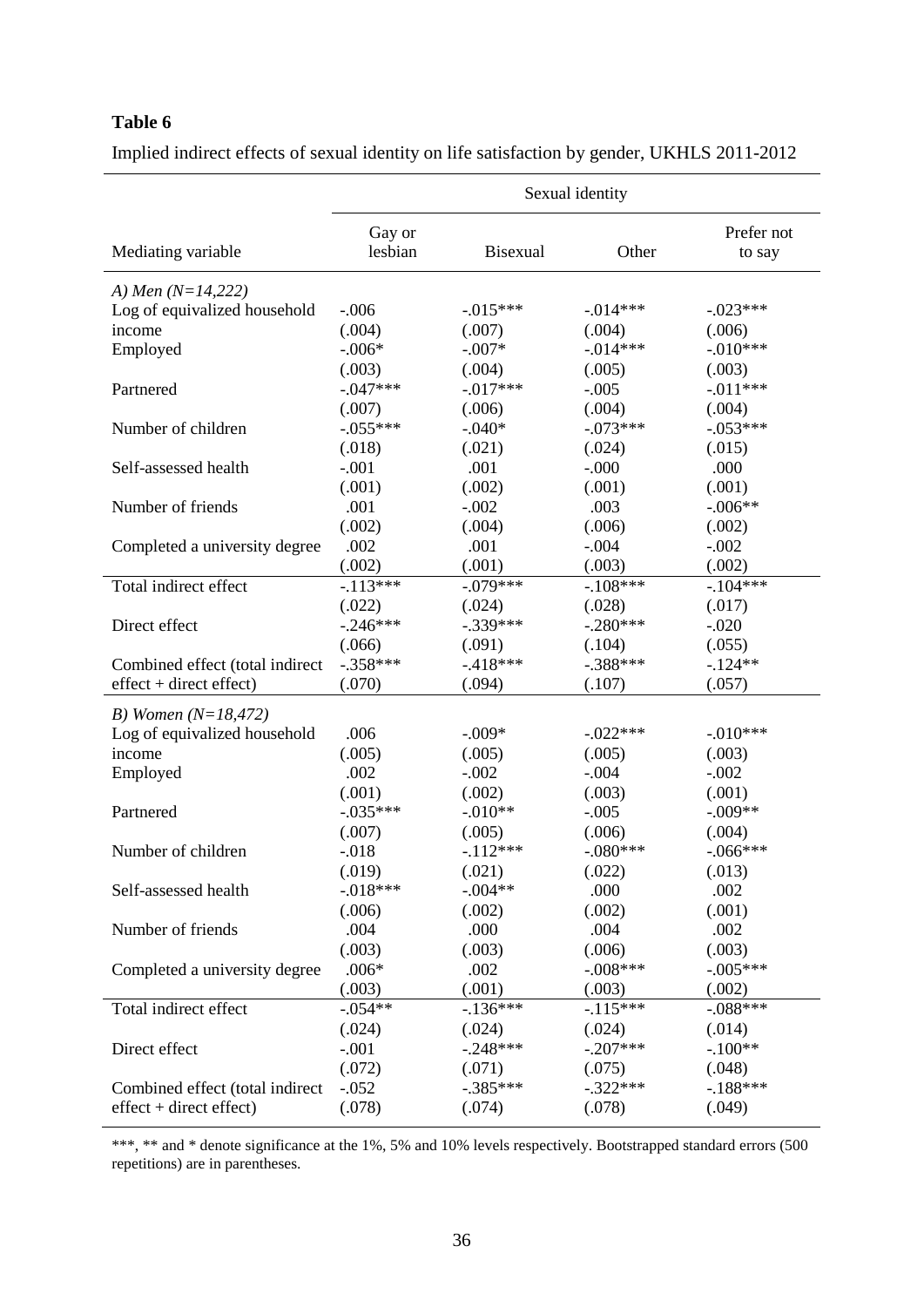|                                 | Sexual identity   |                 |            |                      |  |  |  |  |
|---------------------------------|-------------------|-----------------|------------|----------------------|--|--|--|--|
| Mediating variable              | Gay or<br>lesbian | <b>Bisexual</b> | Other      | Prefer not<br>to say |  |  |  |  |
| A) Men $(N=5,777)$              |                   |                 |            |                      |  |  |  |  |
| Log of equivalized household    | $-.001$           | $-.018*$        | $-.020**$  | $-0.015**$           |  |  |  |  |
| income                          | (.005)            | (.011)          | (.009)     | (.007)               |  |  |  |  |
| Employed                        | $-.007$           | $-.009$         | $-.024**$  | $-.025***$           |  |  |  |  |
|                                 | (.006)            | (.008)          | (.012)     | (.009)               |  |  |  |  |
| Partnered                       | $-.049***$        | $-.041**$       | $-.045**$  | $-.067***$           |  |  |  |  |
|                                 | (.017)            | (.017)          | (.022)     | (.014)               |  |  |  |  |
| Number of children              | .031              | $-118***$       | $-133***$  | $-.066***$           |  |  |  |  |
|                                 | (.027)            | (.042)          | (.050)     | (.025)               |  |  |  |  |
| Self-assessed health            | $-.011$           | $-.001$         | .002       | $-.003$              |  |  |  |  |
|                                 | (.012)            | (.004)          | (.004)     | (.004)               |  |  |  |  |
| Number of friends               | $.047***$         | $.087***$       | $-.062*$   | $-0.017$             |  |  |  |  |
|                                 | (.017)            | (.028)          | (.036)     | (.023)               |  |  |  |  |
| Completed a university degree   | $-.003$           | .004            | .004       | .005                 |  |  |  |  |
|                                 | (.003)            | (.003)          | (.003)     | (.003)               |  |  |  |  |
| Total indirect effect           | .009              | $-.269***$      | $-.277***$ | $-188***$            |  |  |  |  |
|                                 | (.022)            | (.060)          | (.080)     | (.041)               |  |  |  |  |
| Direct effect                   | $-.180**$         | $-.073$         | $-.011$    | $-.268**$            |  |  |  |  |
|                                 | (.088)            | (.136)          | (.149)     | (.106)               |  |  |  |  |
| Combined effect (total indirect | $-.171*$          | $-.342**$       | $-.289$    | $-456***$            |  |  |  |  |
| $effect + direct effect)$       | (.093)            | (.142)          | (.188)     | (.115)               |  |  |  |  |
| B) Women $(N=6,561)$            |                   |                 |            |                      |  |  |  |  |
| Log of equivalized household    | .000              | $-.014**$       | $-.033**$  | $-.021**$            |  |  |  |  |
| income                          | (.006)            | (.006)          | (.013)     | (.009)               |  |  |  |  |
| Employed                        | .001              | $-.003$         | $-.005$    | $-.003$              |  |  |  |  |
|                                 | (.002)            | (.004)          | (.007)     | (.004)               |  |  |  |  |
| Partnered                       | $-.040***$        | $-0.016$        | $-.080***$ | $-.048***$           |  |  |  |  |
|                                 | (.015)            | (.016)          | (.024)     | (.015)               |  |  |  |  |
| Number of children              | $-.062**$         | $-122***$       | $-.070*$   | $-125***$            |  |  |  |  |
|                                 | (.030)            | (.031)          | (.024)     | (.029)               |  |  |  |  |
| Self-assessed health            | $-0.015$          | $-.002$         | $-.003$    | $-.002$              |  |  |  |  |
|                                 | (.012)            | (.002)          | (.004)     | (.003)               |  |  |  |  |
| Number of friends               | $-.028$           | $-.084***$      | $-.011$    | $-.030$              |  |  |  |  |
|                                 | (.020)            | (.020)          | (.033)     | (.018)               |  |  |  |  |
| Completed a university degree   | $-.009*$          | $.005*$         | .009       | $.011**$             |  |  |  |  |
|                                 | (.005)            | (.003)          | (.006)     | (.004)               |  |  |  |  |
| Total indirect effect           | $-.153***$        | $-.234***$      | $-.193***$ | $-.218***$           |  |  |  |  |
|                                 | (.046)            | (.041)          | (.068)     | (.048)               |  |  |  |  |
| Direct effect                   | $-.032$           | $-.211**$       | $-.067$    | .067                 |  |  |  |  |
|                                 | (.101)            | (.088)          | (.205)     | (.096)               |  |  |  |  |
| Combined effect (total indirect | $-185*$           | $-445***$       | $-.260$    | $-.151$              |  |  |  |  |
| $effect + direct effect)$       | (.110)            | (.093)          | (.213)     | (.109)               |  |  |  |  |

Implied indirect effects of sexual identity on life satisfaction by gender, HILDA Survey 2012

\*\*\*, \*\* and \* denote significance at the 1%, 5% and 10% levels respectively. Bootstrapped standard errors (500 repetitions) are in parentheses.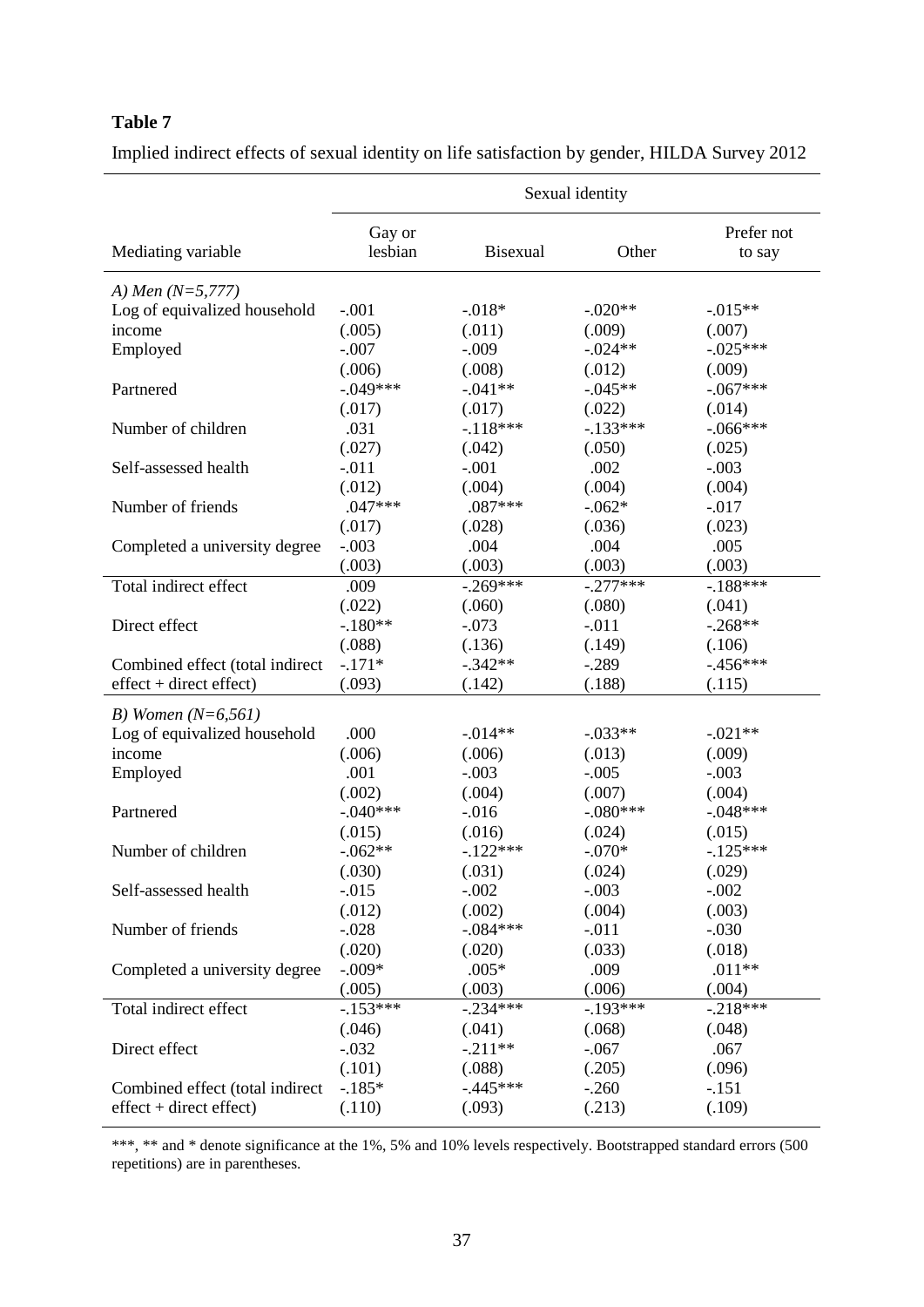# **Table A1**

Life satisfaction regressions (OLS) with interactions between sexual identities and other adult outcome variables

|                                         |             | <b>UKHLS</b> |            | <b>HILDA Survey</b> |            |            |
|-----------------------------------------|-------------|--------------|------------|---------------------|------------|------------|
|                                         | All persons | Men          | Women      | All persons         | Men        | Women      |
| Gay or lesbian                          | $-158**$    | $-.008$      | $-.069$    | .035                | $-.011$    | .046       |
|                                         | (.067)      | (.066)       | (.086)     | (.118)              | (.178)     | (.144)     |
| Bisexual                                | $-.324***$  | $-125$       | $-.327***$ | $-158**$            | $-.112$    | $-.153$    |
|                                         | (.062)      | (.109)       | (.083)     | (.079)              | (.142)     | (.107)     |
| Other                                   | $-.205***$  | .031         | $-.187**$  | .196                | $.352**$   | .257       |
|                                         | (.063)      | (.113)       | (.090)     | (.125)              | (.159)     | (.216)     |
| Prefer not to say                       | $-.063*$    | $-.094$      | $-.086*$   | $-.061$             | $-.302***$ | .092       |
|                                         | (.037)      | (.128)       | (.051)     | (.070)              | (.117)     | (.089)     |
| <b>Mediating factors</b>                |             |              |            |                     |            |            |
| (A) Log of equivalized household income | $.061***$   | $.058***$    | $.062***$  | $.046***$           | $.039***$  | $.048***$  |
|                                         | (.007)      | (.010)       | (.009)     | (.011)              | (.015)     | (.017)     |
| (B) Employed                            | $.030***$   | $.055***$    | .012       | $.025**$            | $.066***$  | .004       |
|                                         | (.006)      | (.009)       | (.008)     | (.011)              | (.019)     | (.013)     |
| (C) Partnered                           | .091 ***    | $.080***$    | .098***    | $.163***$           | .139***    | $.175***$  |
|                                         | (.006)      | (.010)       | (.008)     | (.011)              | (.016)     | (.015)     |
| (D) Self-assessed health                | .287***     | .289***      | .287***    | $.292***$           | .282***    | .297***    |
|                                         | (.006)      | (.009)       | (.008)     | (.010)              | (.014)     | (.014)     |
| (E) Number of children                  | $.026***$   | .038         | $.021***$  | .018                | .015       | .018       |
|                                         | (.006)      | (.035)       | (.007)     | (.012)              | (.018)     | (.017)     |
| (F) Number of friends                   | $.053***$   | $.053***$    | $.053***$  | .198***             | $.207***$  | .189***    |
|                                         | (.006)      | (.007)       | (.009)     | (.009)              | (.014)     | (.013)     |
| (G) Completed a university degree       | $.022***$   | $.016*$      | $.029***$  | $-.029***$          | $-.018$    | $-.035***$ |
|                                         | (.006)      | (.009)       | (.008)     | (.008)              | (.011)     | (.011)     |
| Interaction effects                     |             |              |            |                     |            |            |
| Gay or lesbian $\times$ A               | .091        | $.126*$      | .053       | $-.021$             | $-.090$    | .123       |
|                                         | (.058)      | (.074)       | (.074)     | (.064)              | (.080)     | (.115)     |
| Gay or lesbian $\times$ B               | .006        | $-.039$      | .027       | $-.058$             | $-.084$    | $-.085$    |
|                                         | (.057)      | (.070)       | (.091)     | (.097)              | (.121)     | (.149)     |
| Gay or lesbian $\times$ C               | .053        | .098         | $-.030$    | $-0.026$            | .042       | $-.135$    |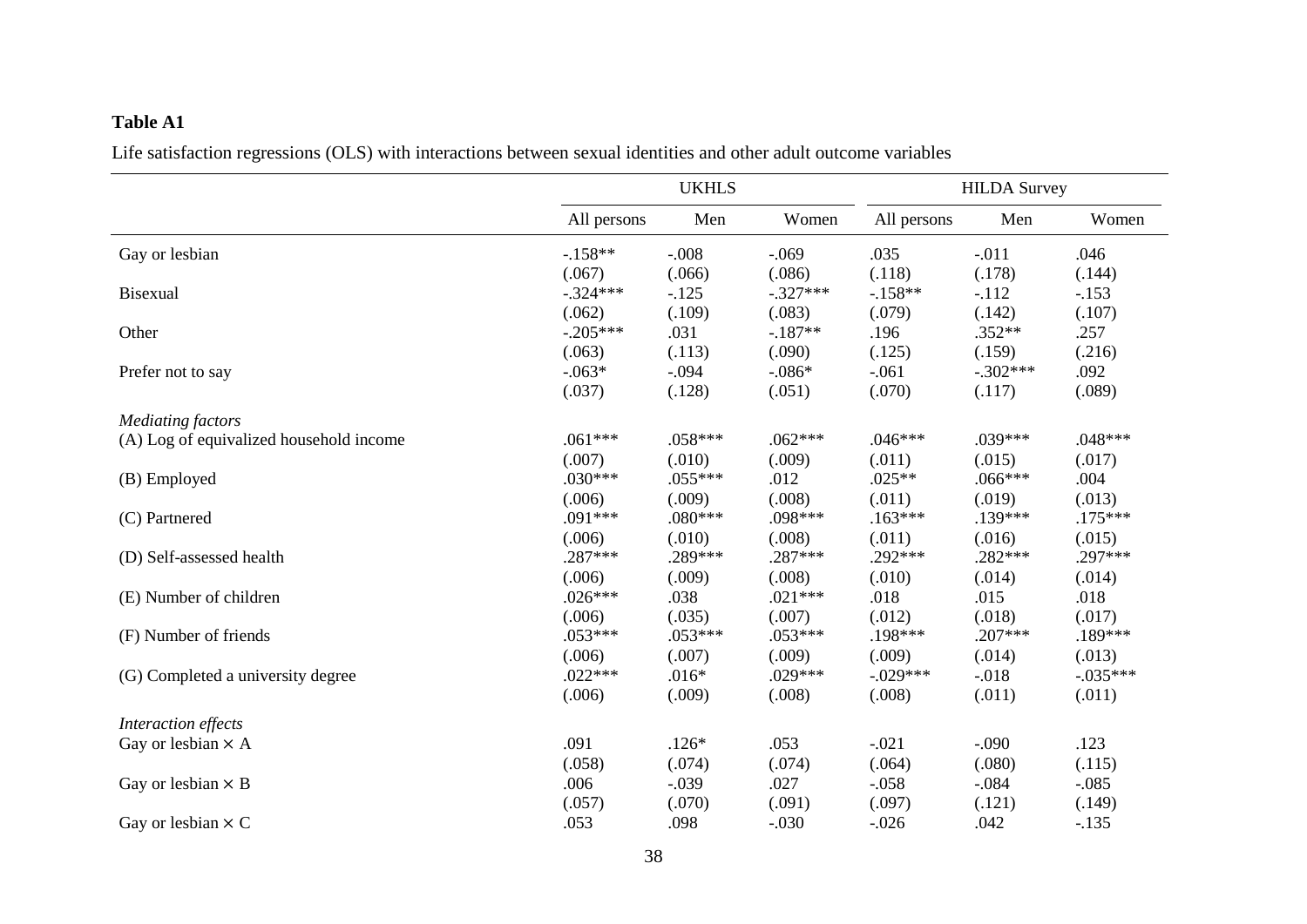|                           |             | <b>UKHLS</b> |          | <b>HILDA Survey</b> |         |          |  |
|---------------------------|-------------|--------------|----------|---------------------|---------|----------|--|
|                           | All persons | Men          | Women    | All persons         | Men     | Women    |  |
|                           | (.056)      | (.077)       | (.083)   | (.071)              | (.089)  | (.117)   |  |
| Gay or lesbian $\times$ D | .083        | .063         | .100     | .041                | .066    | .041     |  |
|                           | (.053)      | (.069)       | (.082)   | (.087)              | (.102)  | (.123)   |  |
| Gay or lesbian $\times$ E | $-.119$     | .477***      | $-.196$  | .169                | .125    | .195     |  |
|                           | (.126)      | (.152)       | (.129)   | (.108)              | (.185)  | (.130)   |  |
| Gay or lesbian $\times$ F | $-.015$     | $.157*$      | $-.153$  | $-.049$             | $-.015$ | $-.084$  |  |
|                           | (.080)      | (.087)       | (.109)   | (.074)              | (.107)  | (.113)   |  |
| Gay or lesbian $\times$ G | $-0.046$    | $-.051$      | $-0.016$ | .022                | $-.023$ | .063     |  |
|                           | (.044)      | (.056)       | (.069)   | (.059)              | (.071)  | (.096)   |  |
| Bisexual $\times$ A       | $-.045$     | $-.082*$     | $-.013$  | $-.084**$           | $-.064$ | $-0.060$ |  |
|                           | (.038)      | (.046)       | (.059)   | (.040)              | (.075)  | (.058)   |  |
| Bisexual $\times$ B       | $-.062$     | $-.145$      | $-.006$  | .030                | $-.084$ | .027     |  |
|                           | (.057)      | (.092)       | (.072)   | (.079)              | (.139)  | (.093)   |  |
| Bisexual $\times$ C       | $-.105$     | $-.019$      | $-186**$ | $-0.019$            | .072    | $-.054$  |  |
|                           | (.065)      | (.100)       | (.085)   | (.068)              | (.117)  | (.084)   |  |
| Bisexual $\times$ D       | .021        | $-0.016$     | .055     | $-.058$             | .058    | $-.098$  |  |
|                           | (.061)      | (.108)       | (.074)   | (.093)              | (.174)  | (.112)   |  |
| Bisexual $\times$ E       | .069        | $.603***$    | .067     | .084                | .049    | .132     |  |
|                           | (.057)      | (.215)       | (.061)   | (.071)              | (.098)  | (.117)   |  |
| Bisexual $\times$ F       | .102        | .146         | .064     | $-.023$             | $-.237$ | .061     |  |
|                           | (.066)      | (.123)       | (.075)   | (.075)              | (.170)  | (.089)   |  |
| Bisexual $\times$ G       | $.120**$    | .118         | .097     | $.134*$             | .120    | $.146*$  |  |
|                           | (.052)      | (.082)       | (.068)   | (.070)              | (.159)  | (.079)   |  |
| Other $\times$ A          | .083        | .215         | .045     | .314                | .759*** | .276     |  |
|                           | (.094)      | (.139)       | (.095)   | (.217)              | (.218)  | (.334)   |  |
| Other $\times$ B          | $-.018$     | $-0.015$     | $-0.000$ | .116                | .017    | .301     |  |
|                           | (.068)      | (.113)       | (.082)   | (.137)              | (.244)  | (.189)   |  |
| Other $\times$ C          | $-156**$    | $-.267**$    | $-.084$  | .015                | $.292*$ | $-.133$  |  |
|                           | (.063)      | (.105)       | (.077)   | (.126)              | (.158)  | (.199)   |  |
| Other $\times$ D          | $-.019$     | $-.054$      | .005     | .208                | .145    | .261     |  |
|                           | (.064)      | (.107)       | (.080)   | (.161)              | (.151)  | (.301)   |  |
| Other $\times$ E          | .035        | $.713***$    | .003     | .098                | .048    | .160     |  |
|                           | (.051)      | (.243)       | (.055)   | (.134)              | (.106)  | (.243)   |  |